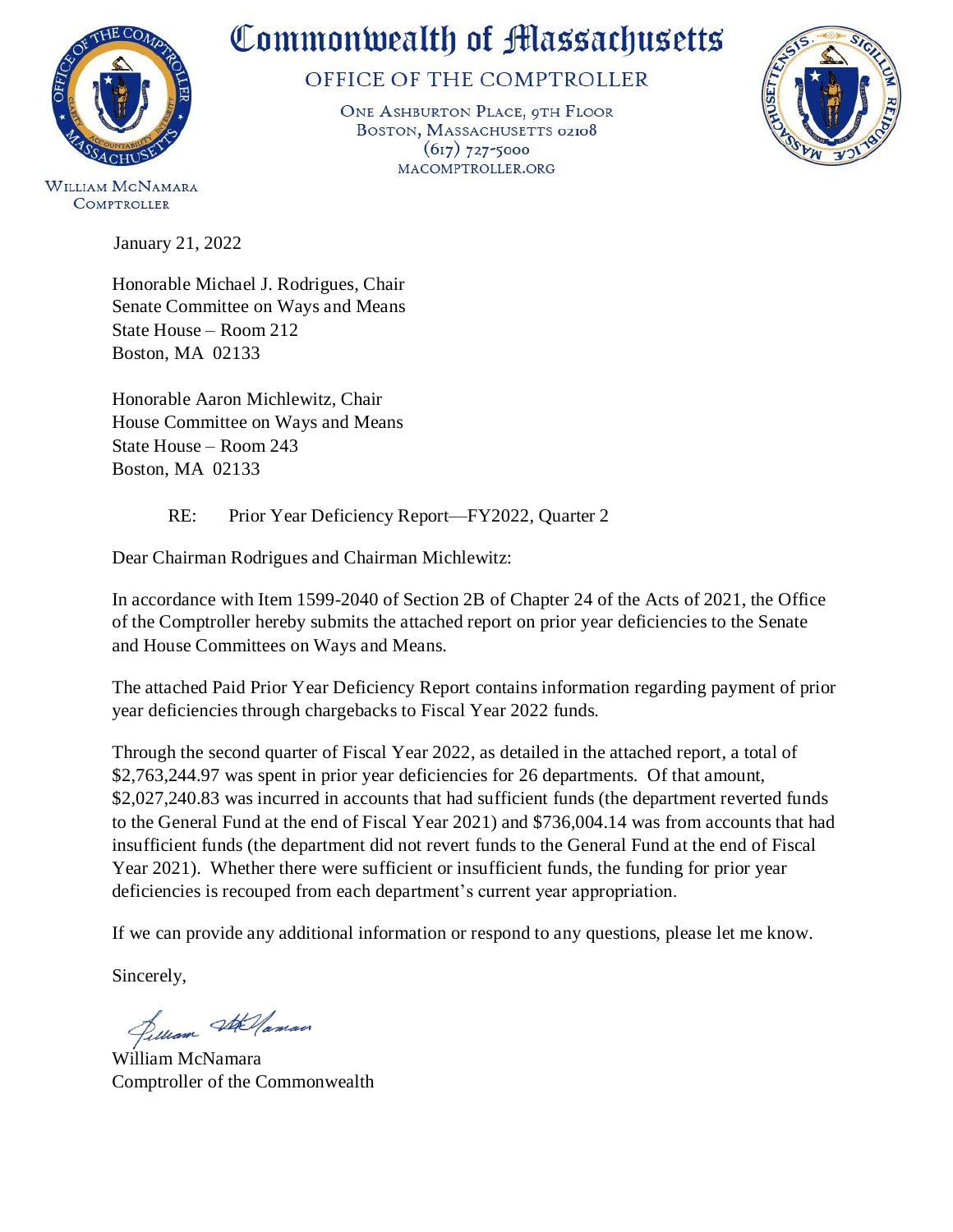Prior Year Deficiency Report—FY2022, Quarter 2 January 21, 2022 Page 2

#### WMcN/hl

Enc. [Prior Year Deficiency Report—FY2022, Quarter 2](#page-2-0)

cc: Michael Heffernan, Secretary, Executive Office for Administration and Finance Christopher Marino, Budget Director, Senate Ways and Means Committee Katherine O'Reilly, Budget Director, House Ways and Means Committee Catharine Hornby, Undersecretary, Executive Office for Administration and Finance Jeffrey Shapiro, Esq., First Deputy Comptroller, Office of the Comptroller Kevin McHugh, Assistant Comptroller, Office of the Comptroller Amy Nable, Assistant Comptroller, Office of the Comptroller Jess Cogswell, Statewide Payments Manager, Office of the Comptroller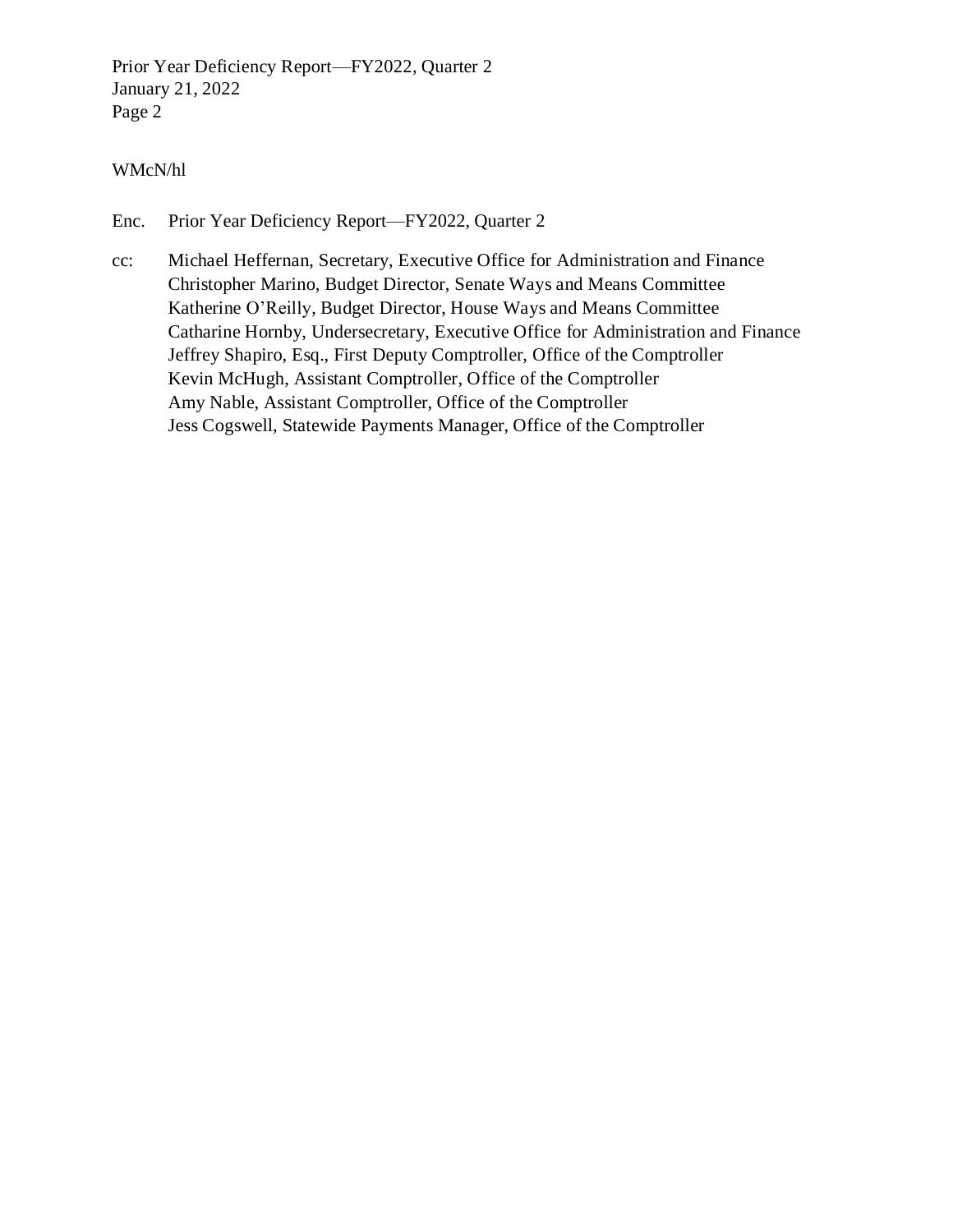## <span id="page-2-0"></span>**Paid Prior Year Deficiency Report Through the Second Quarter of Fiscal Year 2022**

*13-Jan-22*

| DEPT       | <b>APPROP</b> | DEPT DOC ID                       |            | <b>CTR DOC ID</b> |                                |                  | <b>OBJECT</b><br><b>CLASS</b> | <b>AMOUNT</b> | <b>WARRANT</b><br><b>NUMBER</b><br><b>OR</b><br><b>PAYROLL</b><br><b>DATE</b> |
|------------|---------------|-----------------------------------|------------|-------------------|--------------------------------|------------------|-------------------------------|---------------|-------------------------------------------------------------------------------|
| <b>CAD</b> |               |                                   |            |                   |                                |                  |                               |               |                                                                               |
|            | 09400100      |                                   |            |                   |                                |                  |                               |               |                                                                               |
|            |               | PRC CAD 0109 INTF2022PYDCAD030001 | <b>GXM</b> | <b>CTR</b>        | 9905 INTF2022PYDCAD030001      |                  | JJ                            | \$959.20      | M <sub>04</sub>                                                               |
|            |               | PRC CAD 0109 INTF2022PYDCAD030002 | <b>GXM</b> | <b>CTR</b>        | 9905 INTF2022PYDCAD030002      |                  | JJ                            | \$1,514.42    | M <sub>04</sub>                                                               |
|            |               | PRC CAD 0109 INTF2022PYDCAD030003 | <b>GXM</b> | <b>CTR</b>        | 9905 INTF2022PYDCAD030003      |                  | JJ                            | \$1,864.45    | M <sub>04</sub>                                                               |
|            |               |                                   |            |                   | <b>Total for Appropriation</b> | 09400100         |                               | \$4,338.07    |                                                                               |
|            | 09400101      |                                   |            |                   |                                |                  |                               |               |                                                                               |
|            |               | GAX CAD 0109 INTF2022PYDCAD030004 | <b>GXM</b> | <b>CTR</b>        | 9905 INTF2022PYDCAD030004      |                  | JJ                            | \$75.94       | M <sub>04</sub>                                                               |
|            |               |                                   |            |                   | <b>Total for Appropriation</b> | 09400101         |                               | \$75.94       |                                                                               |
|            |               |                                   |            |                   |                                | <b>Total CAD</b> |                               | \$4,414.01    |                                                                               |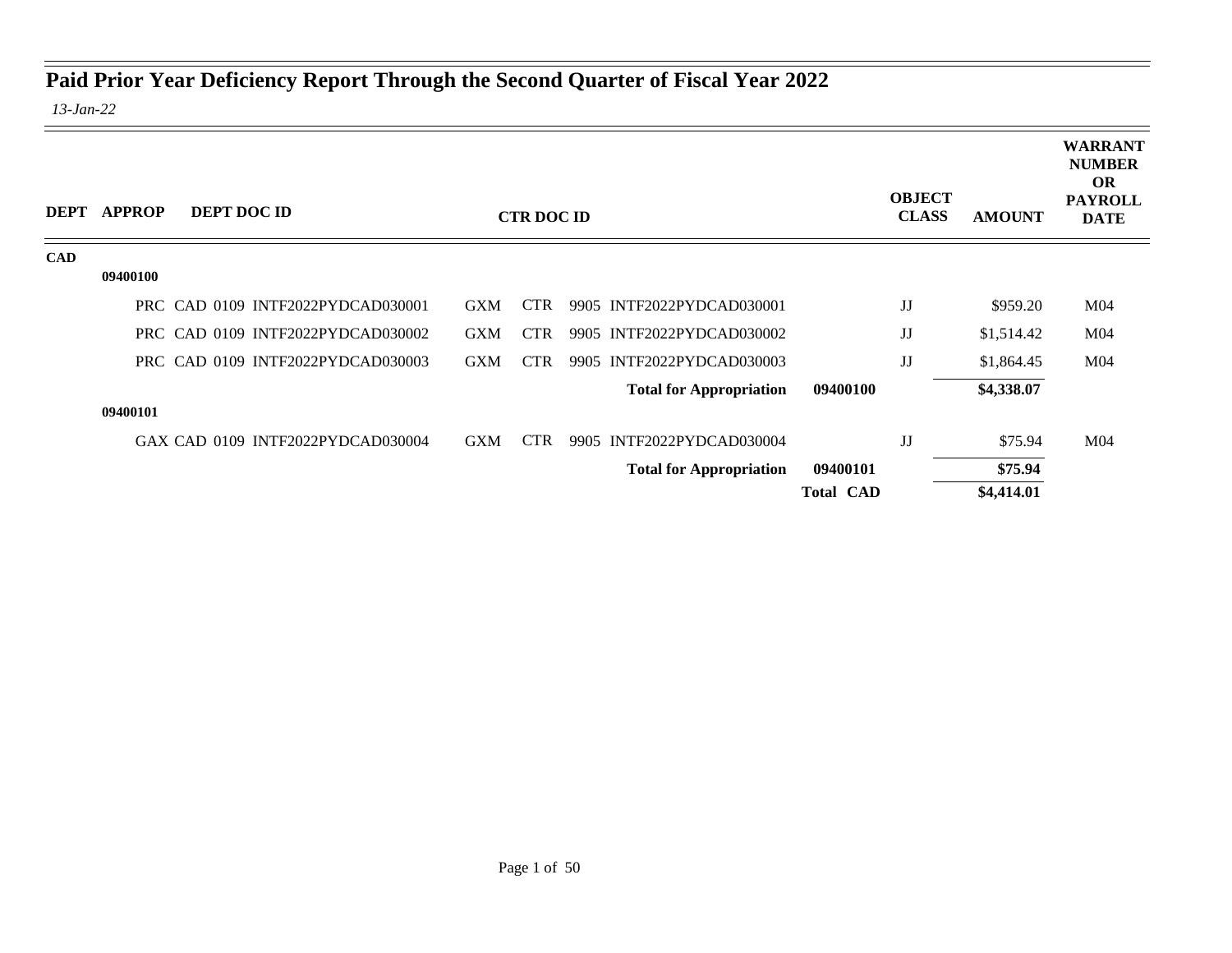| <b>DEPT</b> | <b>APPROP</b> | <b>DEPT DOC ID</b>                |            | <b>CTR DOC ID</b> |                                |                  | <b>OBJECT</b><br><b>CLASS</b> | <b>AMOUNT</b> | <b>WARRANT</b><br><b>NUMBER</b><br><b>OR</b><br><b>PAYROLL</b><br><b>DATE</b> |
|-------------|---------------|-----------------------------------|------------|-------------------|--------------------------------|------------------|-------------------------------|---------------|-------------------------------------------------------------------------------|
| CNB         | 10700840      |                                   |            |                   |                                |                  |                               |               |                                                                               |
|             |               | PRC CNB 1000 INTF2022PYDCNB020001 | <b>GXM</b> | CTR               | 9905 INTF2022PYDCNB020001      |                  | UU                            | \$6,368.02    | M <sub>02</sub>                                                               |
|             |               |                                   |            |                   | <b>Total for Appropriation</b> | 10700840         |                               | \$6,368.02    |                                                                               |
|             |               |                                   |            |                   |                                | <b>Total CNB</b> |                               | \$6,368.02    |                                                                               |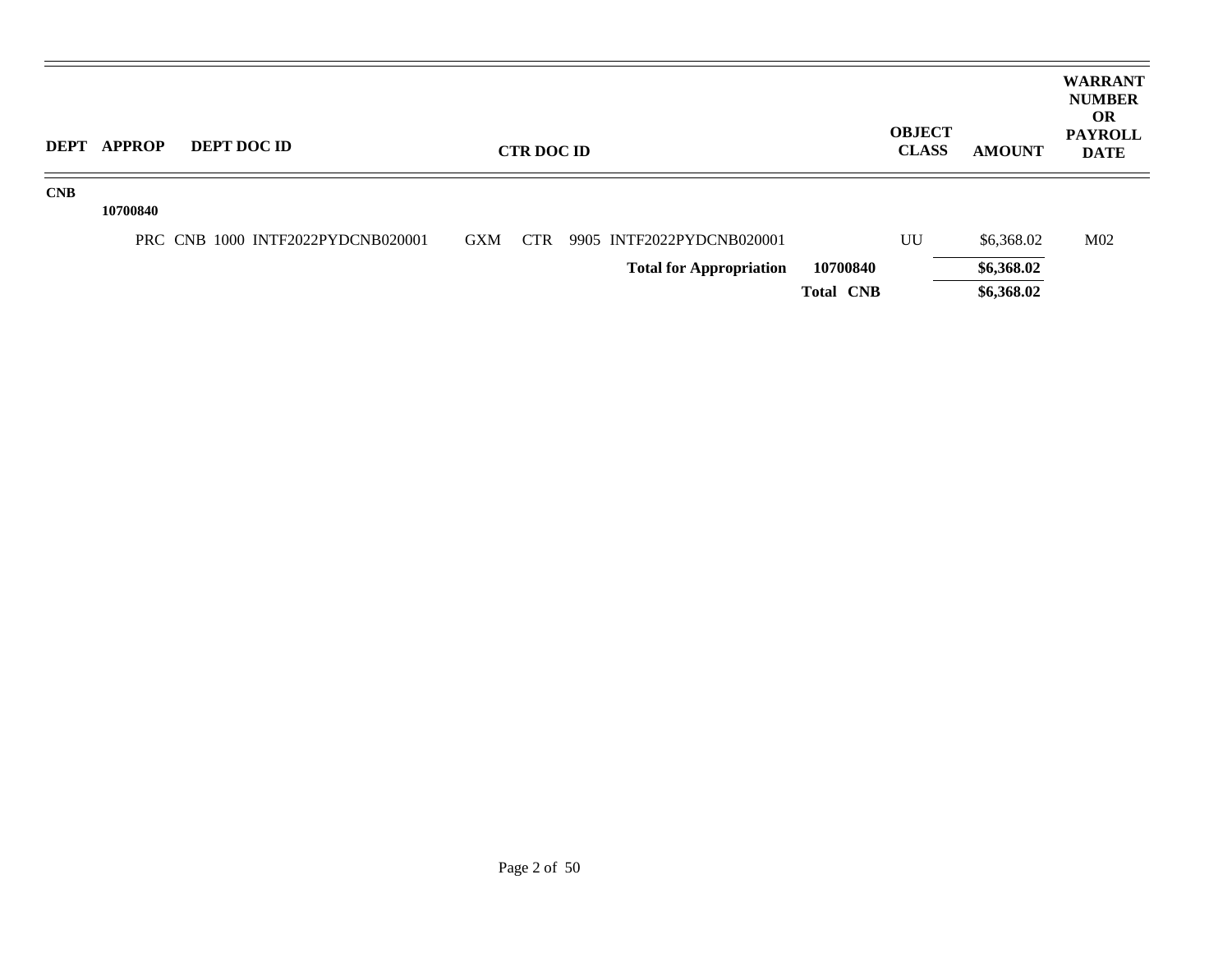| DEPT       | APPROP   | <b>DEPT DOC ID</b>      | <b>CTR DOC ID</b> |                                |                  | <b>OBJECT</b><br><b>CLASS</b> | <b>AMOUNT</b> | <b>WARRANT</b><br><b>NUMBER</b><br>OR.<br><b>PAYROLL</b><br><b>DATE</b> |
|------------|----------|-------------------------|-------------------|--------------------------------|------------------|-------------------------------|---------------|-------------------------------------------------------------------------|
| <b>CPC</b> |          |                         |                   |                                |                  |                               |               |                                                                         |
|            | 03211500 |                         |                   |                                |                  |                               |               |                                                                         |
|            |          | CPC 1400 EMPLOYEE REIMB | PRLNP CTR         | 9905 EMPL 020211023129958      |                  | <b>BB</b>                     | \$286.59      | 10/27/2021                                                              |
|            |          |                         |                   | <b>Total for Appropriation</b> | 03211500         |                               | \$286.59      |                                                                         |
|            |          |                         |                   |                                | <b>Total CPC</b> |                               | \$286.59      |                                                                         |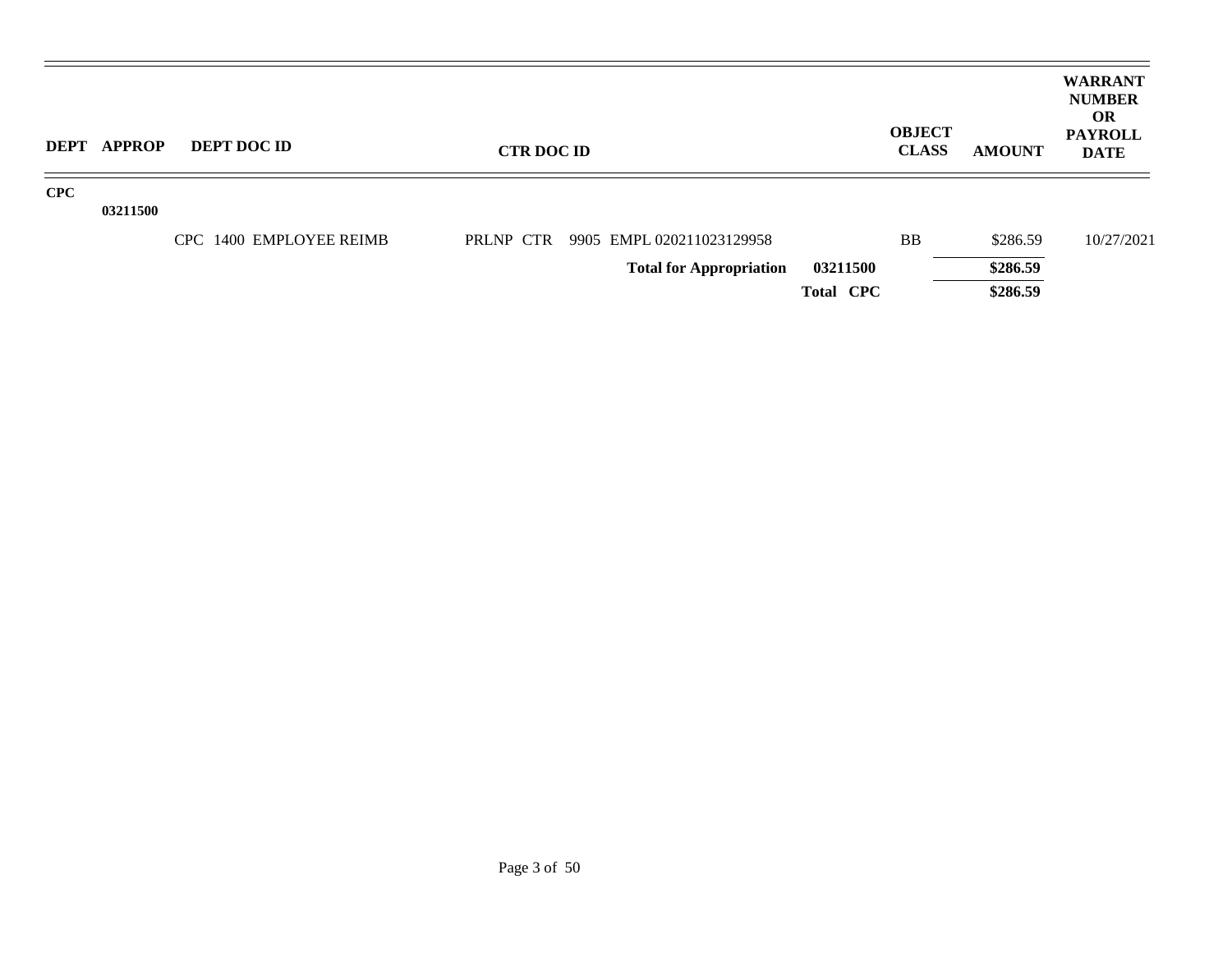| <b>DEPT</b> | <b>APPROP</b> |         | <b>DEPT DOC ID</b>                |            | <b>CTR DOC ID</b> |                                |                  | <b>OBJECT</b><br><b>CLASS</b> | <b>AMOUNT</b> | <b>WARRANT</b><br><b>NUMBER</b><br><b>OR</b><br><b>PAYROLL</b><br><b>DATE</b> |
|-------------|---------------|---------|-----------------------------------|------------|-------------------|--------------------------------|------------------|-------------------------------|---------------|-------------------------------------------------------------------------------|
| <b>DCP</b>  |               |         |                                   |            |                   |                                |                  |                               |               |                                                                               |
|             | 11023199      |         |                                   |            |                   |                                |                  |                               |               |                                                                               |
|             |               |         | PRC DCP 3710 INTF2022PYDDCP050003 | <b>GXM</b> | <b>CTR</b>        | 9905 INTF2022PYDDCP050003      |                  | LL                            | \$300.00      | M06                                                                           |
|             |               |         | PRC DCP 3710 INTF2022PYDDCP050004 | <b>GXM</b> | <b>CTR</b>        | 9905 INTF2022PYDDCP050004      |                  | LL                            | \$250.00      | M06                                                                           |
|             |               |         | PRC DCP 3710 INTF2022PYDDCP050005 | <b>GXM</b> | <b>CTR</b>        | 9905 INTF2022PYDDCP050005      |                  | LL                            | \$817.04      | M06                                                                           |
|             |               |         | PRC DCP 3610 INTF2022PYDDCP050006 | <b>GXM</b> | <b>CTR</b>        | 9905 INTF2022PYDDCP050006      |                  | LL                            | \$517.04      | M06                                                                           |
|             |               |         |                                   |            |                   | <b>Total for Appropriation</b> | 11023199         |                               | \$1,884.08    |                                                                               |
|             | 11023205      |         |                                   |            |                   |                                |                  |                               |               |                                                                               |
|             |               | PRC DCP | 7003 INTF2022PYDDCP050001         | <b>GXM</b> | <b>CTR</b>        | 9905 INTF2022PYDDCP050001      |                  | LL                            | \$1,825.63    | M06                                                                           |
|             |               | PRC DCP | 7003 INTF2022PYDDCP050002         | <b>GXM</b> | <b>CTR</b>        | 9905 INTF2022PYDDCP050002      |                  | LL                            | \$2,293.06    | M06                                                                           |
|             |               |         |                                   |            |                   | <b>Total for Appropriation</b> | 11023205         |                               | \$4,118.69    |                                                                               |
|             |               |         |                                   |            |                   |                                | <b>Total DCP</b> |                               | \$6,002.77    |                                                                               |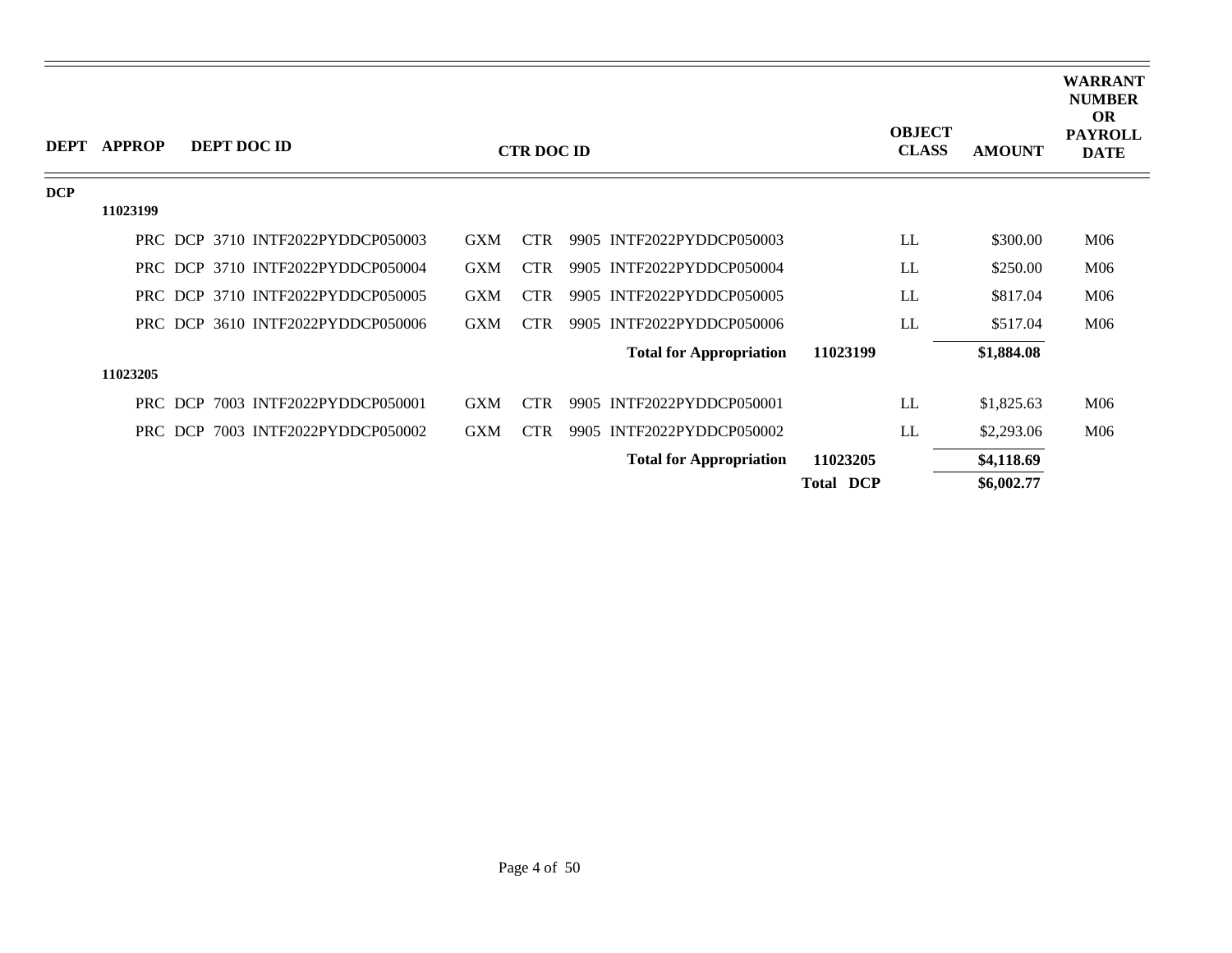| <b>DEPT</b> | <b>APPROP</b> | DEPT DOC ID |                                   |            | <b>CTR DOC ID</b> |                                |                  | <b>OBJECT</b><br><b>CLASS</b> | <b>AMOUNT</b> | <b>WARRANT</b><br><b>NUMBER</b><br><b>OR</b><br><b>PAYROLL</b><br><b>DATE</b> |
|-------------|---------------|-------------|-----------------------------------|------------|-------------------|--------------------------------|------------------|-------------------------------|---------------|-------------------------------------------------------------------------------|
| <b>DCR</b>  |               |             |                                   |            |                   |                                |                  |                               |               |                                                                               |
|             | 28000100      |             |                                   |            |                   |                                |                  |                               |               |                                                                               |
|             |               |             | DCR 2300 EMPLOYEE REIMB           | PRADJ CTR  |                   | 9905 10182100000000005331      |                  | <b>BB</b>                     | \$90.45       | 10/20/2021                                                                    |
|             |               |             | PRC DCR 2200 INTF2022PYDDCR030001 | <b>GXM</b> | <b>CTR</b>        | 9905 INTF2022PYDDCR030001      |                  | FF                            | \$146.79      | M <sub>03</sub>                                                               |
|             |               |             | PRC DCR 2200 INTF2022PYDDCR030002 | <b>GXM</b> | <b>CTR</b>        | 9905 INTF2022PYDDCR030002      |                  | FF                            | \$97.86       | M <sub>03</sub>                                                               |
|             |               |             |                                   |            |                   | <b>Total for Appropriation</b> | 28000100         |                               | \$335.10      |                                                                               |
|             | 28000501      |             |                                   |            |                   |                                |                  |                               |               |                                                                               |
|             |               |             | DCR 3400 EMPLOYEE REIMB           | PRADJ CTR  |                   | 9905 10182100000000005332      |                  | <b>BB</b>                     | \$151.68      | 10/18/2021                                                                    |
|             |               |             |                                   |            |                   | <b>Total for Appropriation</b> | 28000501         |                               | \$151.68      |                                                                               |
|             | 28100100      |             |                                   |            |                   |                                |                  |                               |               |                                                                               |
|             |               |             | PRC DCR 8200 INTF2022PYDDCR040001 | <b>GXM</b> | <b>CTR</b>        | 9905 INTF2022PYDDCR040001      |                  | EE                            | \$1,006.44    | M <sub>04</sub>                                                               |
|             |               |             | PRC DCR 8100 INTF2022PYDDCR040002 | <b>GXM</b> | <b>CTR</b>        | 9905 INTF2022PYDDCR040002      |                  | <b>NN</b>                     | \$2,000.00    | M <sub>04</sub>                                                               |
|             |               |             |                                   |            |                   | <b>Total for Appropriation</b> | 28100100         |                               | \$3,006.44    |                                                                               |
|             | 28102042      |             |                                   |            |                   |                                |                  |                               |               |                                                                               |
|             |               |             | PRC DCR 8400 INTF2022PYDDCR040003 | <b>GXM</b> | <b>CTR</b>        | 9905 INTF2022PYDDCR040003      |                  | UU                            | \$2,694.51    | M04                                                                           |
|             |               |             |                                   |            |                   | <b>Total for Appropriation</b> | 28102042         |                               | \$2,694.51    |                                                                               |
|             |               |             |                                   |            |                   |                                | <b>Total DCR</b> |                               | \$6,187.73    |                                                                               |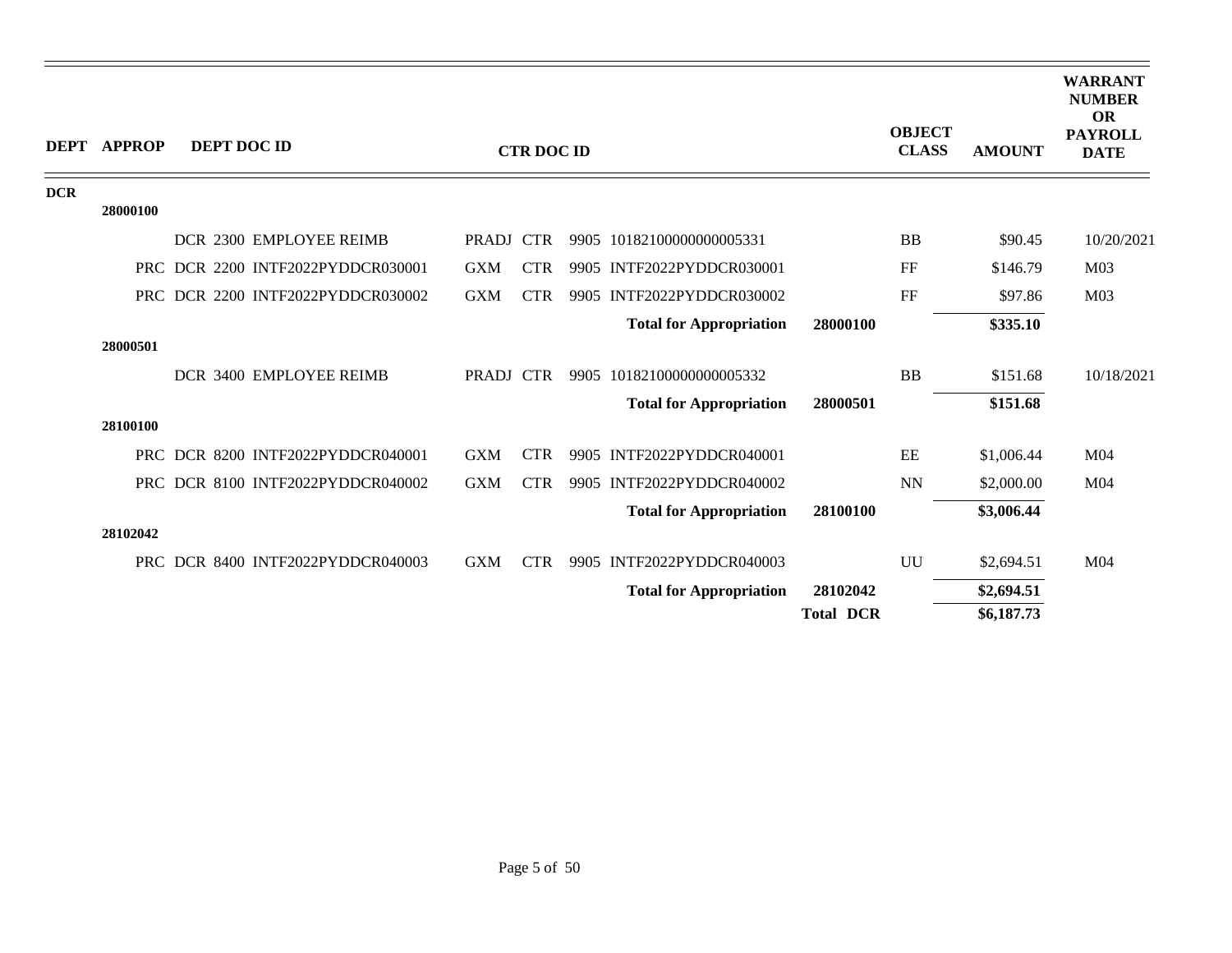| <b>DEPT</b> | <b>APPROP</b> | DEPT DOC ID             |                                   |            | <b>CTR DOC ID</b> |                                |                     | <b>OBJECT</b><br><b>CLASS</b> | <b>AMOUNT</b> | <b>WARRANT</b><br><b>NUMBER</b><br><b>OR</b><br><b>PAYROLL</b><br><b>DATE</b> |
|-------------|---------------|-------------------------|-----------------------------------|------------|-------------------|--------------------------------|---------------------|-------------------------------|---------------|-------------------------------------------------------------------------------|
| <b>DFS</b>  |               |                         |                                   |            |                   |                                |                     |                               |               |                                                                               |
|             | 83240000      |                         |                                   |            |                   |                                |                     |                               |               |                                                                               |
|             |               | DFS 9196 EMPLOYEE REIMB |                                   | PRLNP CTR  |                   | 9905 EMPL 020211023129958      |                     | <b>BB</b>                     | \$411.53      | 10/27/2021                                                                    |
|             |               |                         |                                   |            |                   | <b>Total for Appropriation</b> | 83240000            |                               | \$411.53      |                                                                               |
|             | 83240500      |                         |                                   |            |                   |                                |                     |                               |               |                                                                               |
|             |               |                         | GAX DFS 5200 INTF2022PYDDFS040001 | <b>GXM</b> | <b>CTR</b>        | 9905 INTF2022PYDDFS040001      |                     | EE                            | \$17,375.00   | M <sub>04</sub>                                                               |
|             |               |                         |                                   |            |                   | <b>Total for Appropriation</b> | 83240500            |                               | \$17,375.00   |                                                                               |
|             |               |                         |                                   |            |                   |                                | DFS<br><b>Total</b> |                               | \$17,786.53   |                                                                               |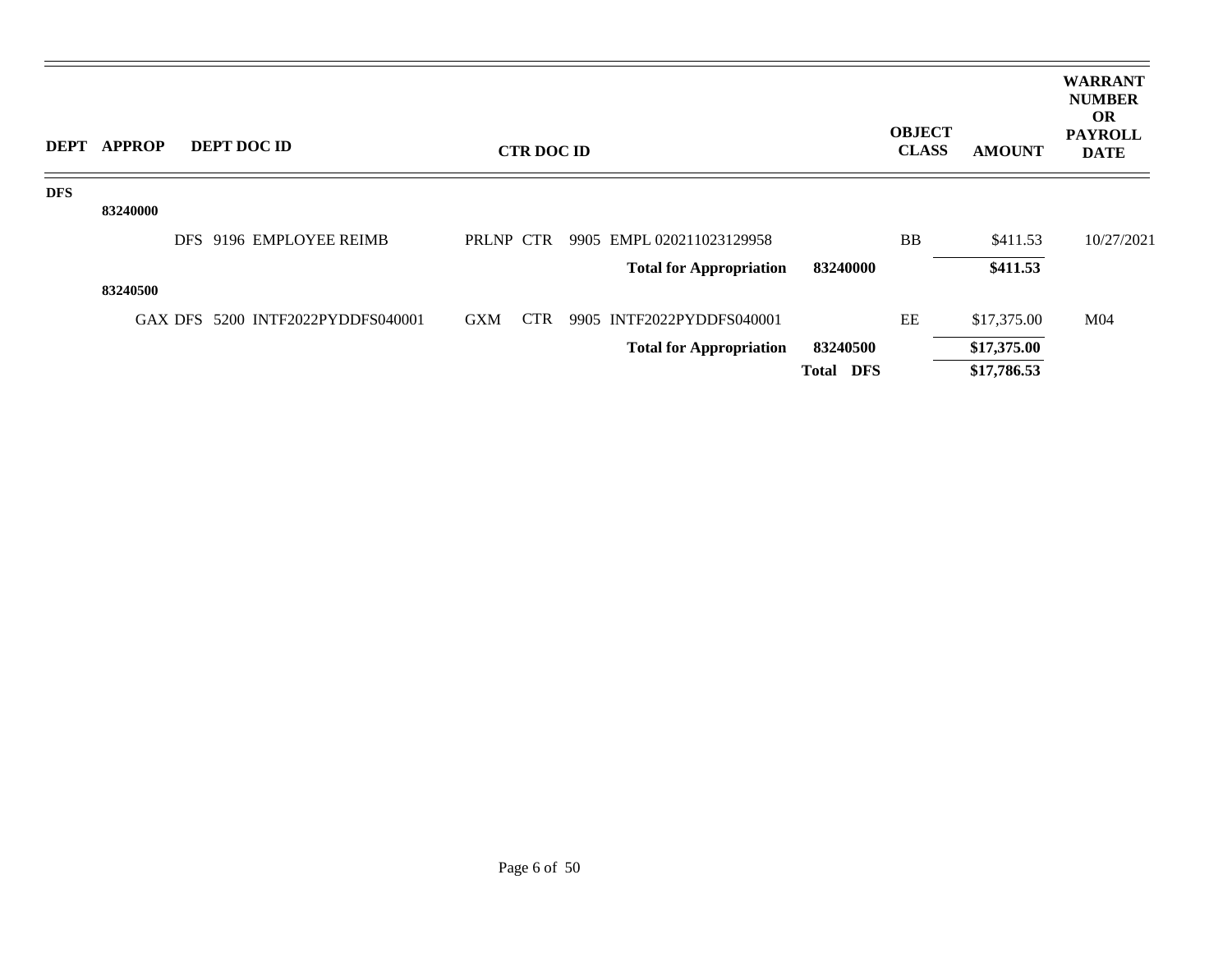|            | <b>DEPT APPROP</b> | DEPT DOC ID |                                   |            | <b>CTR DOC ID</b> |                                |                  | <b>OBJECT</b><br><b>CLASS</b> | <b>AMOUNT</b> | <b>WARRANT</b><br><b>NUMBER</b><br><b>OR</b><br><b>PAYROLL</b><br><b>DATE</b> |
|------------|--------------------|-------------|-----------------------------------|------------|-------------------|--------------------------------|------------------|-------------------------------|---------------|-------------------------------------------------------------------------------|
| <b>DMH</b> | 50110100           |             |                                   |            |                   |                                |                  |                               |               |                                                                               |
|            |                    |             |                                   |            |                   |                                |                  |                               |               |                                                                               |
|            |                    |             | PRC DMH 7110 INTF2022PYDDMH050008 | <b>GXM</b> | <b>CTR</b>        | 9905 INTF2022PYDDMH050008      |                  | EE                            | \$338.00      | M <sub>05</sub>                                                               |
|            |                    |             | PRC DMH7110 INTF2022PYDDMH050009  | <b>GXM</b> | <b>CTR</b>        | 9905 INTF2022PYDDMH050009      |                  | EE                            | \$338.00      | M <sub>05</sub>                                                               |
|            |                    |             | PRC DMH 7110 INTF2022PYDDMH050010 | <b>GXM</b> | <b>CTR</b>        | 9905 INTF2022PYDDMH050010      |                  | EE                            | \$338.00      | M <sub>05</sub>                                                               |
|            |                    |             | PRC DMH 7120 INTF2022PYDDMH050011 | <b>GXM</b> | <b>CTR</b>        | 9905 INTF2022PYDDMH050011      |                  | EE                            | \$573.64      | M <sub>05</sub>                                                               |
|            |                    |             | PRC DMH 7120 INTF2022PYDDMH050012 | <b>GXM</b> | <b>CTR</b>        | 9905 INTF2022PYDDMH050012      |                  | EE                            | \$227.99      | M <sub>05</sub>                                                               |
|            |                    |             |                                   |            |                   | <b>Total for Appropriation</b> | 50110100         |                               | \$1,815.63    |                                                                               |
|            | 50950015           |             |                                   |            |                   |                                |                  |                               |               |                                                                               |
|            |                    |             | PRC DMH 2450 INTF2022PYDDMH050001 | <b>GXM</b> | <b>CTR</b>        | 9905 INTF2022PYDDMH050001      |                  | FF                            | \$678.90      | M <sub>05</sub>                                                               |
|            |                    |             | PRC DMH 2450 INTF2022PYDDMH050002 | <b>GXM</b> | <b>CTR</b>        | 9905 INTF2022PYDDMH050002      |                  | <b>RR</b>                     | \$267.53      | M <sub>05</sub>                                                               |
|            |                    |             | PRC DMH 2450 INTF2022PYDDMH050003 | <b>GXM</b> | <b>CTR</b>        | 9905 INTF2022PYDDMH050003      |                  | <b>RR</b>                     | \$151.59      | M <sub>05</sub>                                                               |
|            |                    |             | PRC DMH 8230 INTF2022PYDDMH050004 | <b>GXM</b> | <b>CTR</b>        | 9905 INTF2022PYDDMH050004      |                  | FF                            | \$945.00      | M <sub>05</sub>                                                               |
|            |                    |             | PRC DMH 8230 INTF2022PYDDMH050005 | <b>GXM</b> | <b>CTR</b>        | 9905 INTF2022PYDDMH050005      |                  | FF                            | \$105.00      | M <sub>05</sub>                                                               |
|            |                    |             | PRC DMH 8230 INTF2022PYDDMH050006 | <b>GXM</b> | <b>CTR</b>        | 9905 INTF2022PYDDMH050006      |                  | FF                            | \$278.00      | M <sub>05</sub>                                                               |
|            |                    |             | PRC DMH 8230 INTF2022PYDDMH050007 | <b>GXM</b> | <b>CTR</b>        | 9905 INTF2022PYDDMH050007      |                  | FF                            | \$262.55      | M <sub>05</sub>                                                               |
|            |                    |             |                                   |            |                   | <b>Total for Appropriation</b> | 50950015         |                               | \$2,688.57    |                                                                               |
|            |                    |             |                                   |            |                   |                                | <b>Total DMH</b> |                               | \$4,504.20    |                                                                               |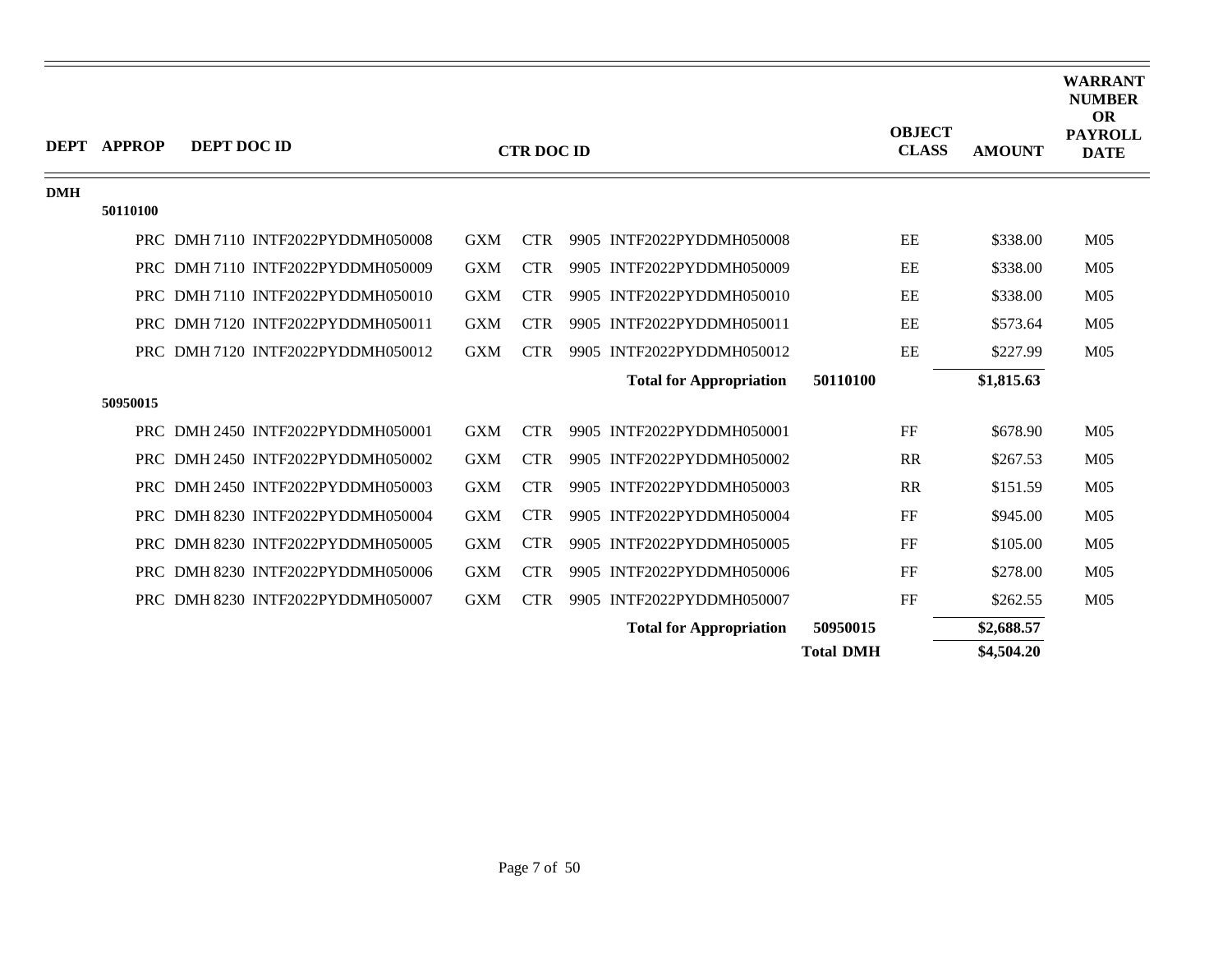|            | <b>DEPT APPROP</b> | <b>DEPT DOC ID</b> |                                   |            |                   |                                |          | <b>OBJECT</b> |               | <b>WARRANT</b><br><b>NUMBER</b><br><b>OR</b><br><b>PAYROLL</b> |
|------------|--------------------|--------------------|-----------------------------------|------------|-------------------|--------------------------------|----------|---------------|---------------|----------------------------------------------------------------|
|            |                    |                    |                                   |            | <b>CTR DOC ID</b> |                                |          | <b>CLASS</b>  | <b>AMOUNT</b> | <b>DATE</b>                                                    |
| <b>DMR</b> |                    |                    |                                   |            |                   |                                |          |               |               |                                                                |
|            | 40001426           |                    |                                   |            |                   |                                |          |               |               |                                                                |
|            |                    |                    | PRC DMR 6601 INTF2022PYDDMR060001 | <b>GXM</b> | <b>CTR</b>        | 9305 INTF2022PYDDMR060001      | $\ast$   | <b>MM</b>     | \$95,334.45   | M06                                                            |
|            |                    |                    | PRC DMR 6601 INTF2022PYDDMR060002 | <b>GXM</b> | <b>CTR</b>        | 9305 INTF2022PYDDMR060002      | ∗        | MМ            | \$138,596.64  | M06                                                            |
|            |                    |                    |                                   |            |                   | <b>Total for Appropriation</b> | 40001426 |               | \$233,931.09  |                                                                |
|            | 59111003           |                    |                                   |            |                   |                                |          |               |               |                                                                |
|            |                    |                    | DMR 3310 EMPLOYEE REIMB           | PRLNP CTR  |                   | 9905 EMPL 020211204130218      |          | <b>BB</b>     | \$7.20        | 12/8/2021                                                      |
|            |                    |                    | DMR 3310 EMPLOYEE REIMB           | PRLNP CTR  |                   | 9905 EMPL 020211204130218      |          | <b>BB</b>     | \$4.95        | 12/8/2021                                                      |
|            |                    |                    | PRC DMR 3301 INTF2022PYDDMR03B008 | <b>GXM</b> | <b>CTR</b>        | 9905 INTF2022PYDDMR03B008      |          | <b>NN</b>     | \$365.00      | M <sub>03</sub>                                                |
|            |                    |                    | PRM DMR 6660 INTF2022PYDDMR03C001 | <b>GXM</b> | <b>CTR</b>        | 9905 INTF2022PYDDMR03C001      |          | LL            | \$76.68       | M <sub>03</sub>                                                |
|            |                    |                    | PRM DMR 6660 INTF2022PYDDMR03C002 | <b>GXM</b> | <b>CTR</b>        | 9905 INTF2022PYDDMR03C002      |          | <b>LL</b>     | \$76.68       | M <sub>03</sub>                                                |
|            |                    |                    | PRM DMR 3301 INTF2022PYDDMR05A003 | <b>GXM</b> | <b>CTR</b>        | 9905 INTF2022PYDDMR05A003      |          | EE            | \$948.49      | M <sub>05</sub>                                                |
|            |                    |                    | PRC DMR 3301 INTF2022PYDDMR05A005 | <b>GXM</b> | <b>CTR</b>        | 9905 INTF2022PYDDMR05A005      |          | EE            | \$72.25       | M <sub>05</sub>                                                |
|            |                    |                    | DMR 3350 PAYROLL                  | PRLNP CTR  |                   | 9905 EMPL 020211023129958      |          | AA            | \$250.28      | 10/27/2021                                                     |
|            |                    |                    | DMR 3350 PAYROLL TAX              | CA         | <b>CTR</b>        | 9905 PYTX1107210000012222      |          | AA            | \$4.93        | 11/7/2021                                                      |
|            |                    |                    |                                   |            |                   | <b>Total for Appropriation</b> | 59111003 |               | \$1,806.46    |                                                                |
|            | 59202000           |                    |                                   |            |                   |                                |          |               |               |                                                                |
|            |                    |                    | DMR 6620 EMPLOYEE REIMB           | PRLNP CTR  |                   | 9905 EMPL 020211009136998      |          | <b>BB</b>     | \$34.20       | 10/13/2021                                                     |
|            |                    |                    | DMR 6620 EMPLOYEE REIMB           | PRLNP CTR  |                   | 9905 EMPL 020211009136998      |          | <b>BB</b>     | \$96.75       | 10/13/2021                                                     |
|            |                    |                    | DMR 1170 EMPLOYEE REIMB           | PRLNP CTR  |                   | 9905 EMPL 020211009136998      |          | <b>BB</b>     | \$9.45        | 10/13/2021                                                     |
|            |                    |                    | PRC DMR 0105 INTF2022PYDDMR030001 | <b>GXM</b> | <b>CTR</b>        | 9905 INTF2022PYDDMR030001      |          | <b>MM</b>     | \$6,971.49    | M <sub>03</sub>                                                |
|            |                    |                    | PRC DMR 0105 INTF2022PYDDMR03D001 | <b>GXM</b> | <b>CTR</b>        | 9905 INTF2022PYDDMR03D001      |          | <b>MM</b>     | \$120.00      | M <sub>04</sub>                                                |
|            |                    |                    | PRC DMR 1103 INTF2022PYDDMR05B003 | <b>GXM</b> | <b>CTR</b>        | 9905 INTF2022PYDDMR05B003      |          | <b>MM</b>     | \$252.00      | M06                                                            |
|            |                    |                    | PRC DMR 1103 INTF2022PYDDMR05B004 | <b>GXM</b> | <b>CTR</b>        | 9905 INTF2022PYDDMR05B004      |          | <b>MM</b>     | \$636.00      | M06                                                            |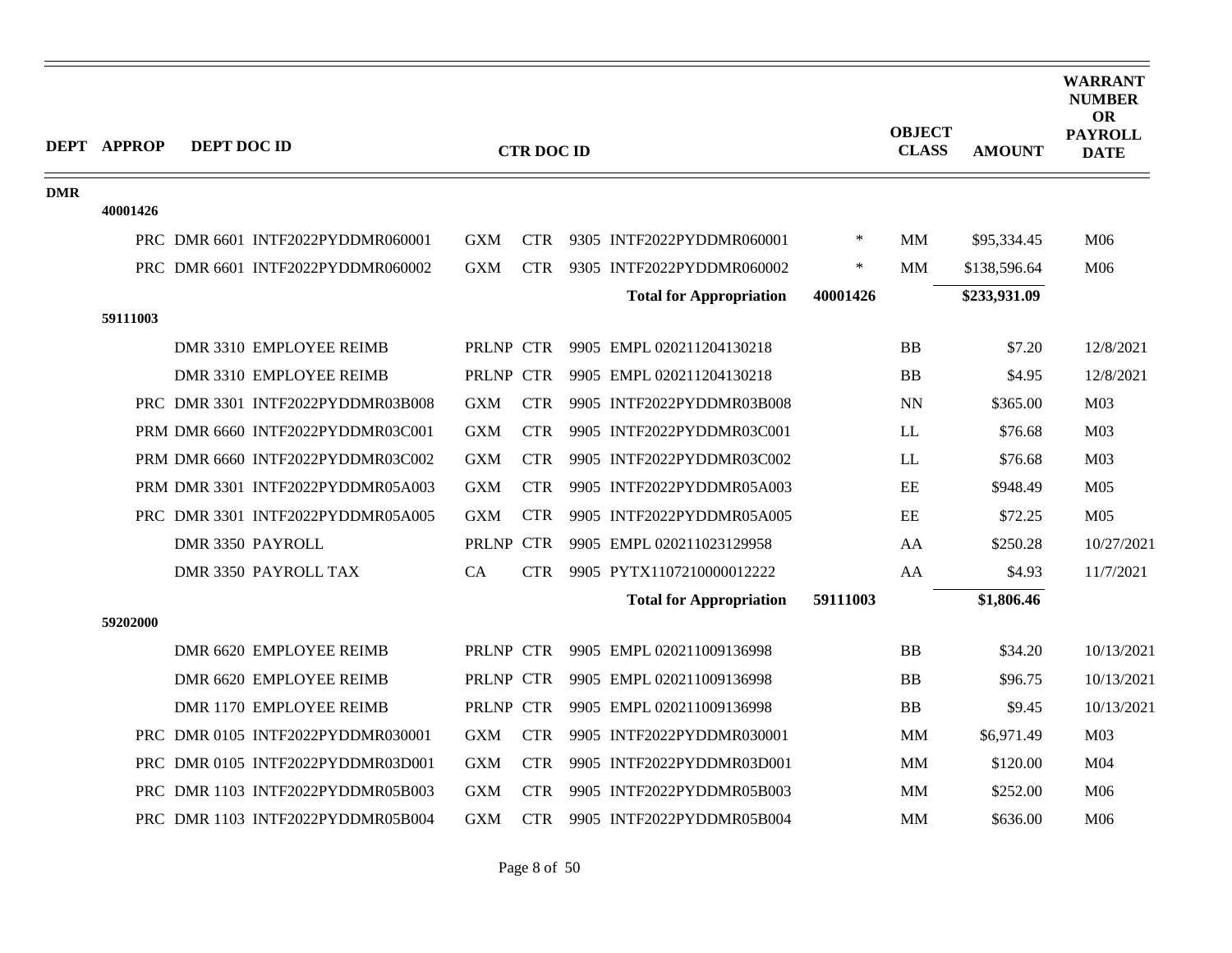| <b>DEPT APPROP</b> | DEPT DOC ID             |  | <b>CTR DOC ID</b>                 |            |            |  |                                | <b>OBJECT</b><br><b>CLASS</b> | <b>AMOUNT</b> | <b>WARRANT</b><br><b>NUMBER</b><br><b>OR</b><br><b>PAYROLL</b><br><b>DATE</b> |                 |
|--------------------|-------------------------|--|-----------------------------------|------------|------------|--|--------------------------------|-------------------------------|---------------|-------------------------------------------------------------------------------|-----------------|
|                    |                         |  | PRC DMR 6660 INTF2022PYDDMR060003 | <b>GXM</b> | <b>CTR</b> |  | 9905 INTF2022PYDDMR060003      |                               | MM            | \$5,760.36                                                                    | M06             |
|                    |                         |  | PRC DMR 6620 INTF2022PYDDMR060004 | <b>GXM</b> | <b>CTR</b> |  | 9905 INTF2022PYDDMR060004      |                               | MM            | \$179,121.83                                                                  | M06             |
|                    |                         |  |                                   |            |            |  | <b>Total for Appropriation</b> | 59202000                      |               | \$193,002.08                                                                  |                 |
| 59202003           |                         |  |                                   |            |            |  |                                |                               |               |                                                                               |                 |
|                    |                         |  | PRC DMR 1000 INTF2022PYDDMR050001 | <b>GXM</b> | <b>CTR</b> |  | 9905 INTF2022PYDDMR050001      |                               | MM            | \$1,176.62                                                                    | M <sub>05</sub> |
|                    |                         |  |                                   |            |            |  | <b>Total for Appropriation</b> | 59202003                      |               | \$1,176.62                                                                    |                 |
| 59202010           |                         |  |                                   |            |            |  |                                |                               |               |                                                                               |                 |
|                    | DMR 3700 EMPLOYEE REIMB |  |                                   | PRLNP CTR  |            |  | 9905 EMPL 020211204130218      |                               | <b>BB</b>     | \$264.15                                                                      | 12/8/2021       |
|                    | DMR 1703 EMPLOYEE REIMB |  |                                   | PRLNP CTR  |            |  | 9905 EMPL 020211204130218      |                               | BB            | \$262.35                                                                      | 12/8/2021       |
|                    | DMR 1103 EMPLOYEE REIMB |  |                                   | PRLNP CTR  |            |  | 9905 EMPL 020211204130218      |                               | <b>BB</b>     | \$427.00                                                                      | 12/8/2021       |
|                    | DMR 1703 EMPLOYEE REIMB |  |                                   | PRLNP CTR  |            |  | 9905 EMPL 020211009136998      |                               | BB            | \$2,262.60                                                                    | 10/13/2021      |
|                    | DMR 1617 EMPLOYEE REIMB |  |                                   | PRLNP CTR  |            |  | 9905 EMPL 020211009136998      |                               | <b>BB</b>     | \$45.00                                                                       | 10/13/2021      |
|                    | DMR 1703 EMPLOYEE REIMB |  |                                   | PRLNP CTR  |            |  | 9905 EMPL 020211009136998      |                               | <b>BB</b>     | \$234.90                                                                      | 10/13/2021      |
|                    | DMR 6752 EMPLOYEE REIMB |  |                                   | PRLNP CTR  |            |  | 9905 EMPL 020211009136998      |                               | <b>BB</b>     | \$183.60                                                                      | 10/13/2021      |
|                    |                         |  | PRC DMR 3700 INTF2022PYDDMR03B001 | <b>GXM</b> | <b>CTR</b> |  | 9905 INTF2022PYDDMR03B001      |                               | GG            | \$392.95                                                                      | M <sub>03</sub> |
|                    |                         |  | PRC DMR 3700 INTF2022PYDDMR03B002 | <b>GXM</b> | <b>CTR</b> |  | 9905 INTF2022PYDDMR03B002      |                               | GG            | \$228.21                                                                      | M <sub>03</sub> |
|                    |                         |  | PRC DMR 3700 INTF2022PYDDMR03B003 | <b>GXM</b> | <b>CTR</b> |  | 9905 INTF2022PYDDMR03B003      |                               | GG            | \$267.14                                                                      | M <sub>03</sub> |
|                    |                         |  | PRC DMR 3700 INTF2022PYDDMR03B004 | <b>GXM</b> | <b>CTR</b> |  | 9905 INTF2022PYDDMR03B004      |                               | GG            | \$319.23                                                                      | M <sub>03</sub> |
|                    |                         |  | PRC DMR 3700 INTF2022PYDDMR03B005 | <b>GXM</b> | <b>CTR</b> |  | 9905 INTF2022PYDDMR03B005      |                               | GG            | \$802.33                                                                      | M <sub>03</sub> |
|                    |                         |  | PRC DMR 3700 INTF2022PYDDMR03B006 | <b>GXM</b> | <b>CTR</b> |  | 9905 INTF2022PYDDMR03B006      |                               | GG            | \$219.42                                                                      | M <sub>03</sub> |
|                    |                         |  | PRC DMR 3700 INTF2022PYDDMR03B007 | <b>GXM</b> | <b>CTR</b> |  | 9905 INTF2022PYDDMR03B007      |                               | GG            | \$268.25                                                                      | M <sub>03</sub> |
|                    |                         |  | PRC DMR 3700 INTF2022PYDDMR03B009 | <b>GXM</b> | <b>CTR</b> |  | 9905 INTF2022PYDDMR03B009      |                               | FF            | \$123.76                                                                      | M <sub>03</sub> |
|                    |                         |  | PRC DMR 3700 INTF2022PYDDMR05A002 | <b>GXM</b> | <b>CTR</b> |  | 9905 INTF2022PYDDMR05A002      |                               | FF            | \$201.12                                                                      | M <sub>05</sub> |
|                    |                         |  | PRC DMR 3745 INTF2022PYDDMR05A004 | <b>GXM</b> | <b>CTR</b> |  | 9905 INTF2022PYDDMR05A004      |                               | NN            | \$960.00                                                                      | M05             |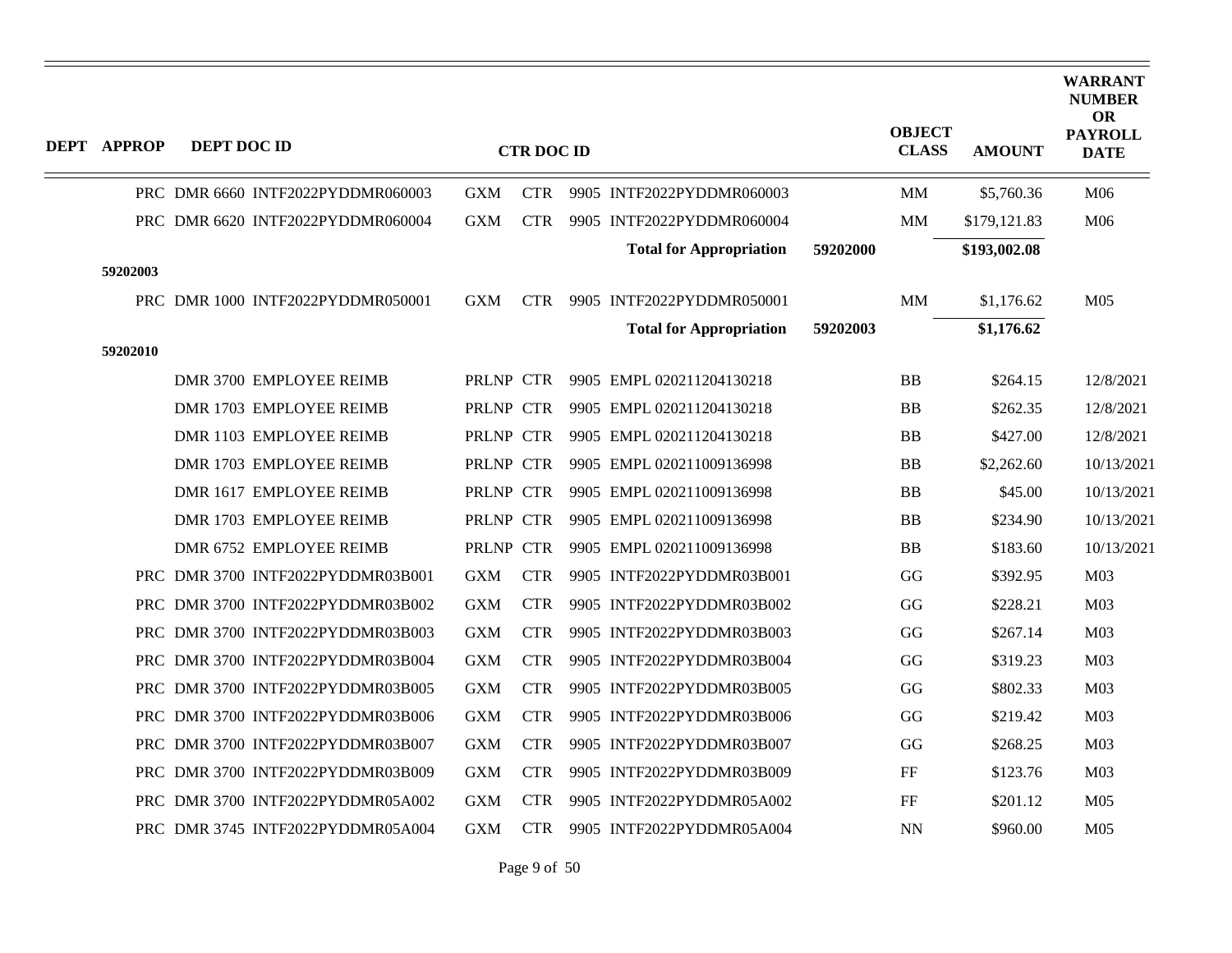| <b>DEPT APPROP</b> | DEPT DOC ID |                                   | <b>CTR DOC ID</b> |            |  |                                |          | <b>OBJECT</b><br><b>CLASS</b> | <b>AMOUNT</b> | <b>WARRANT</b><br><b>NUMBER</b><br><b>OR</b><br><b>PAYROLL</b><br><b>DATE</b> |
|--------------------|-------------|-----------------------------------|-------------------|------------|--|--------------------------------|----------|-------------------------------|---------------|-------------------------------------------------------------------------------|
| <b>INP</b>         |             | DMR 1800 INTF2022PYDDMR05B001     | <b>GXM</b>        | <b>CTR</b> |  | 9905 INTF2022PYDDMR05B001      |          | LL                            | \$1,089.79    | M06                                                                           |
| <b>INP</b>         |             | DMR 1800 INTF2022PYDDMR05B002     | <b>GXM</b>        | <b>CTR</b> |  | 9905 INTF2022PYDDMR05B002      |          | LL                            | \$124.55      | M06                                                                           |
|                    |             | DMR 3729 PAYROLL                  | PRADJ CTR         |            |  | 9905 10182100000000005333      |          | AA                            | \$209.49      | 10/18/2021                                                                    |
|                    |             | DMR 3729 PAYROLL TAX              | CA                | <b>CTR</b> |  | 9905 PYTX1107210000012249      |          | AA                            | \$4.13        | 11/7/2021                                                                     |
|                    |             |                                   |                   |            |  | <b>Total for Appropriation</b> | 59202010 |                               | \$8,889.97    |                                                                               |
| 59202025           |             |                                   |                   |            |  |                                |          |                               |               |                                                                               |
|                    |             | PRC DMR 6610 INTF2022PYDDMR060020 | <b>GXM</b>        | <b>CTR</b> |  | 9905 INTF2022PYDDMR060020      |          | MM                            | \$31,886.57   | M06                                                                           |
|                    |             | PRC DMR 6610 INTF2022PYDDMR060021 | <b>GXM</b>        | <b>CTR</b> |  | 9905 INTF2022PYDDMR060021      |          | MМ                            | \$4,276.53    | M06                                                                           |
|                    |             | PRC DMR 6610 INTF2022PYDDMR060022 | <b>GXM</b>        | <b>CTR</b> |  | 9905 INTF2022PYDDMR060022      |          | MМ                            | \$49,603.02   | M06                                                                           |
|                    |             | PRC DMR 6670 INTF2022PYDDMR060024 | <b>GXM</b>        | <b>CTR</b> |  | 9905 INTF2022PYDDMR060024      |          | MM                            | \$10,292.00   | M06                                                                           |
|                    |             | PRC DMR 6660 INTF2022PYDDMR060025 | <b>GXM</b>        | <b>CTR</b> |  | 9905 INTF2022PYDDMR060025      |          | MМ                            | \$8,994.20    | M06                                                                           |
|                    |             | PRC DMR 6670 INTF2022PYDDMR060027 | <b>GXM</b>        | <b>CTR</b> |  | 9905 INTF2022PYDDMR060027      |          | <b>MM</b>                     | \$31,440.90   | M06                                                                           |
|                    |             |                                   |                   |            |  | <b>Total for Appropriation</b> | 59202025 |                               | \$136,493.22  |                                                                               |
| 59203000           |             |                                   |                   |            |  |                                |          |                               |               |                                                                               |
|                    |             | PRC DMR 6601 INTF2022PYDDMR060005 | <b>GXM</b>        | <b>CTR</b> |  | 9905 INTF2022PYDDMR060005      |          | MM                            | \$1,200.00    | M06                                                                           |
|                    |             | PRC DMR 6601 INTF2022PYDDMR060006 | <b>GXM</b>        | <b>CTR</b> |  | 9905 INTF2022PYDDMR060006      |          | MМ                            | \$1,200.00    | M06                                                                           |
|                    |             | PRC DMR 6601 INTF2022PYDDMR060007 | <b>GXM</b>        | <b>CTR</b> |  | 9905 INTF2022PYDDMR060007      |          | MМ                            | \$720.00      | M06                                                                           |
|                    |             | PRC DMR 6601 INTF2022PYDDMR060008 | <b>GXM</b>        | <b>CTR</b> |  | 9905 INTF2022PYDDMR060008      |          | <b>MM</b>                     | \$600.00      | M06                                                                           |
|                    |             | PRC DMR 6601 INTF2022PYDDMR060009 | <b>GXM</b>        | <b>CTR</b> |  | 9905 INTF2022PYDDMR060009      |          | <b>MM</b>                     | \$600.00      | M06                                                                           |
|                    |             | PRC DMR 6601 INTF2022PYDDMR060010 | <b>GXM</b>        | <b>CTR</b> |  | 9905 INTF2022PYDDMR060010      |          | MM                            | \$480.00      | M06                                                                           |
|                    |             | PRC DMR 6601 INTF2022PYDDMR060011 | <b>GXM</b>        | <b>CTR</b> |  | 9905 INTF2022PYDDMR060011      |          | <b>MM</b>                     | \$600.00      | M06                                                                           |
|                    |             | PRC DMR 6601 INTF2022PYDDMR060012 | <b>GXM</b>        | <b>CTR</b> |  | 9905 INTF2022PYDDMR060012      |          | MM                            | \$600.00      | M06                                                                           |
|                    |             | PRC DMR 6601 INTF2022PYDDMR060013 | <b>GXM</b>        | <b>CTR</b> |  | 9905 INTF2022PYDDMR060013      |          | <b>MM</b>                     | \$600.00      | M06                                                                           |
|                    |             | PRC DMR 6601 INTF2022PYDDMR060014 | <b>GXM</b>        | <b>CTR</b> |  | 9905 INTF2022PYDDMR060014      |          | MМ                            | \$600.00      | M06                                                                           |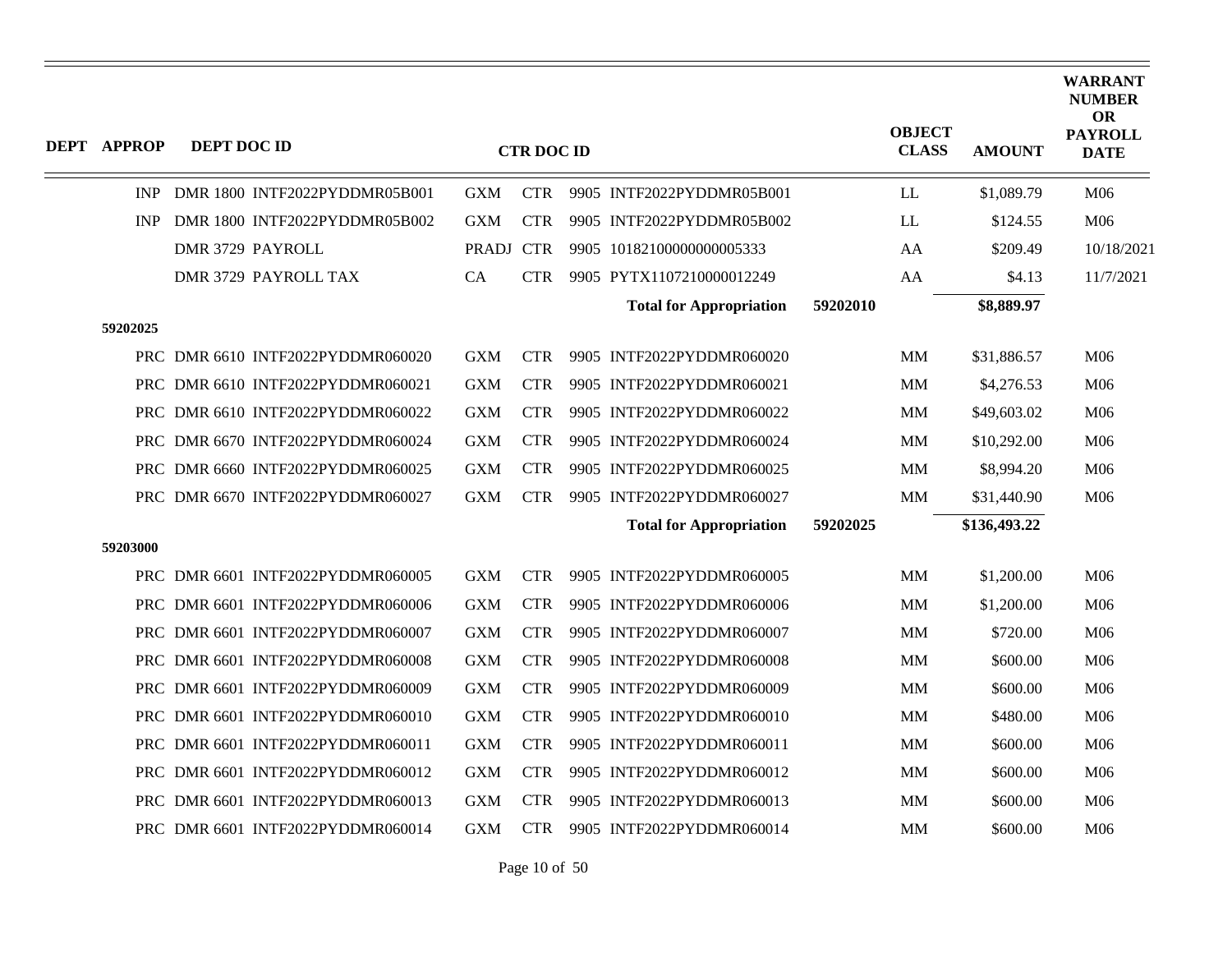| <b>DEPT</b> | <b>APPROP</b> | DEPT DOC ID |                                   |            | <b>CTR DOC ID</b> |                                |                  | <b>OBJECT</b><br><b>CLASS</b> | <b>AMOUNT</b> | <b>WARRANT</b><br><b>NUMBER</b><br><b>OR</b><br><b>PAYROLL</b><br><b>DATE</b> |
|-------------|---------------|-------------|-----------------------------------|------------|-------------------|--------------------------------|------------------|-------------------------------|---------------|-------------------------------------------------------------------------------|
|             |               |             | PRC DMR 6601 INTF2022PYDDMR060015 | <b>GXM</b> | <b>CTR</b>        | 9905 INTF2022PYDDMR060015      |                  | <b>MM</b>                     | \$600.00      | M06                                                                           |
|             |               |             | PRC DMR 6601 INTF2022PYDDMR060016 | <b>GXM</b> | <b>CTR</b>        | 9905 INTF2022PYDDMR060016      |                  | <b>MM</b>                     | \$600.00      | M06                                                                           |
|             |               |             | PRC DMR 6601 INTF2022PYDDMR060017 | <b>GXM</b> | <b>CTR</b>        | 9905 INTF2022PYDDMR060017      |                  | MM                            | \$600.00      | M <sub>06</sub>                                                               |
|             |               |             | PRC DMR 6660 INTF2022PYDDMR060018 | <b>GXM</b> | <b>CTR</b>        | 9905 INTF2022PYDDMR060018      |                  | <b>MM</b>                     | \$28,903.83   | M06                                                                           |
|             |               |             | PRC DMR 6601 INTF2022PYDDMR060019 | <b>GXM</b> | <b>CTR</b>        | 9905 INTF2022PYDDMR060019      |                  | <b>MM</b>                     | \$1,361.76    | M06                                                                           |
|             |               |             |                                   |            |                   | <b>Total for Appropriation</b> | 59203000         |                               | \$39,265.59   |                                                                               |
|             | 59203020      |             |                                   |            |                   |                                |                  |                               |               |                                                                               |
|             |               |             | PRC DMR 6670 INTF2022PYDDMR060026 | <b>GXM</b> | <b>CTR</b>        | 9905 INTF2022PYDDMR060026      |                  | MM                            | \$1,959.20    | M <sub>06</sub>                                                               |
|             |               |             |                                   |            |                   | <b>Total for Appropriation</b> | 59203020         |                               | \$1,959.20    |                                                                               |
|             | 59205000      |             |                                   |            |                   |                                |                  |                               |               |                                                                               |
|             |               |             | PRC DMR 6610 INTF2022PYDDMR060023 | <b>GXM</b> | <b>CTR</b>        | 9905 INTF2022PYDDMR060023      |                  | MM                            | \$4,371.57    | M06                                                                           |
|             |               |             |                                   |            |                   | <b>Total for Appropriation</b> | 59205000         |                               | \$4,371.57    |                                                                               |
|             | 59301000      |             |                                   |            |                   |                                |                  |                               |               |                                                                               |
|             |               |             | PRC DMR 0105 INTF2022PYDDMR03D003 | <b>GXM</b> | <b>CTR</b>        | 9905 INTF2022PYDDMR03D003      |                  | JJ                            | \$96.00       | M <sub>04</sub>                                                               |
|             |               |             | PRC DMR 3973 INTF2022PYDDMR05A001 | <b>GXM</b> | <b>CTR</b>        | 9905 INTF2022PYDDMR05A001      |                  | <b>NN</b>                     | \$1,420.72    | M <sub>05</sub>                                                               |
|             |               |             | PRC DMR 0115 INTF2022PYDDMR06A001 | <b>GXM</b> | <b>CTR</b>        | 9905 INTF2022PYDDMR06A001      |                  | JJ                            | \$900.00      | M06                                                                           |
|             |               |             |                                   |            |                   | <b>Total for Appropriation</b> | 59301000         |                               | \$2,416.72    |                                                                               |
|             |               |             |                                   |            |                   |                                | <b>Total DMR</b> |                               | \$623,312.52  |                                                                               |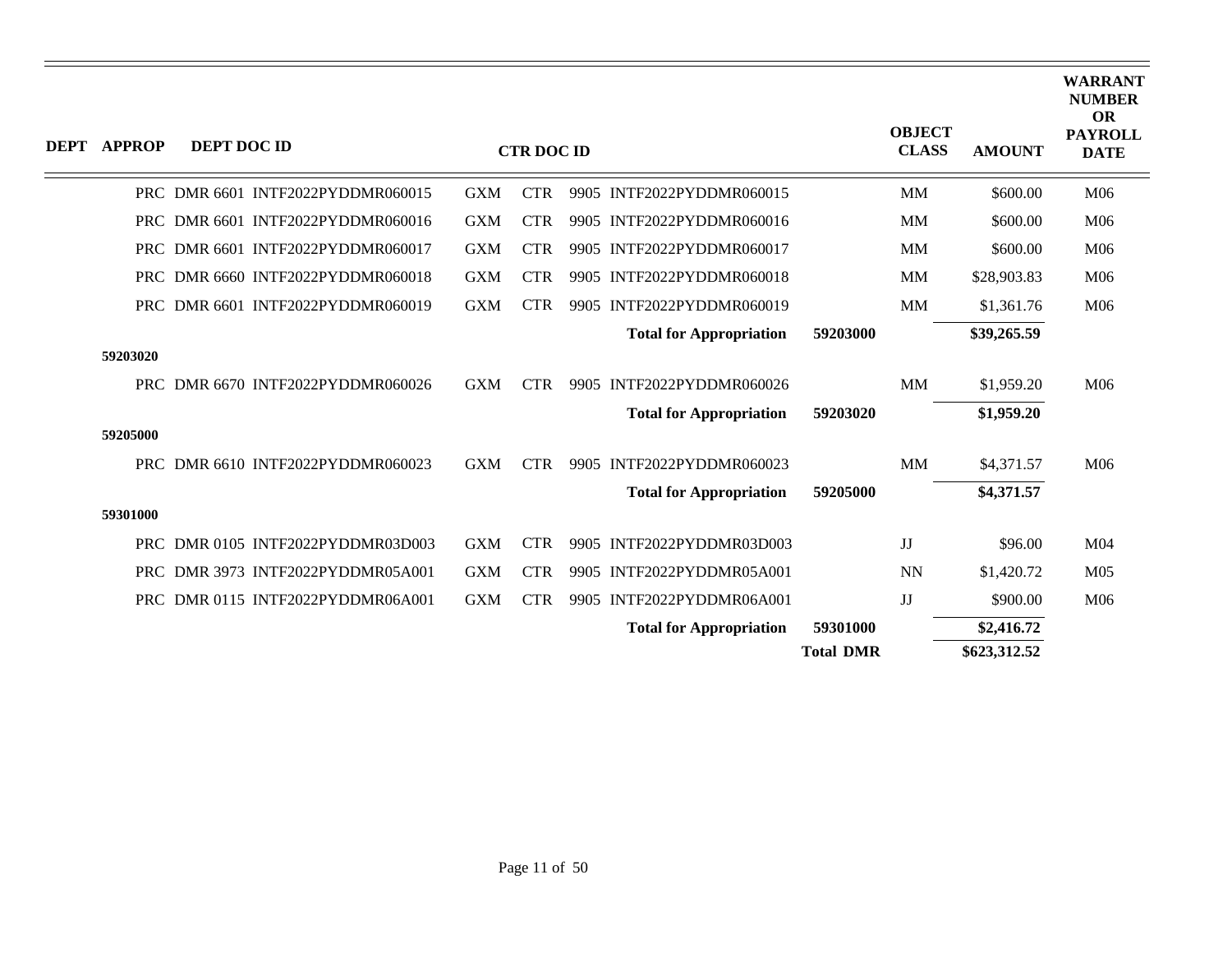| <b>DEPT</b> | <b>APPROP</b> | DEPT DOC ID |                                   |            | <b>CTR DOC ID</b> |                                |                  | <b>OBJECT</b><br><b>CLASS</b> | <b>AMOUNT</b> | <b>WARRANT</b><br><b>NUMBER</b><br><b>OR</b><br><b>PAYROLL</b><br><b>DATE</b> |
|-------------|---------------|-------------|-----------------------------------|------------|-------------------|--------------------------------|------------------|-------------------------------|---------------|-------------------------------------------------------------------------------|
| DOC         |               |             |                                   |            |                   |                                |                  |                               |               |                                                                               |
|             | 89000001      |             |                                   |            |                   |                                |                  |                               |               |                                                                               |
|             |               |             | PRC DOC 9206 INTF2022PYDDOC060001 | <b>GXM</b> | <b>CTR</b>        | 9905 INTF2022PYDDOC060001      |                  | <b>NN</b>                     | \$520.46      | M06                                                                           |
|             |               |             | GAX DOC 2016 INTF2022PYDDOC060002 | <b>GXM</b> | <b>CTR</b>        | 9905 INTF2022PYDDOC060002      |                  | GG                            | \$28,793.19   | M06                                                                           |
|             |               |             | PRC DOC 1000 INTF2022PYDDOC060003 | <b>GXM</b> | CTR.              | 9905 INTF2022PYDDOC060003      |                  | JJ                            | \$730.50      | M06                                                                           |
|             |               |             | PRC DOC 9040 INTF2022PYDDOC060004 | <b>GXM</b> | CTR.              | 9905 INTF2022PYDDOC060004      |                  | LL                            | \$173.50      | M06                                                                           |
|             |               |             | PRC DOC 9040 INTF2022PYDDOC060005 | <b>GXM</b> | <b>CTR</b>        | 9905 INTF2022PYDDOC060005      |                  | LL                            | \$663.78      | M06                                                                           |
|             |               |             |                                   |            |                   | <b>Total for Appropriation</b> | 89000001         |                               | \$30,881.43   |                                                                               |
|             |               |             |                                   |            |                   |                                | <b>Total DOC</b> |                               | \$30,881.43   |                                                                               |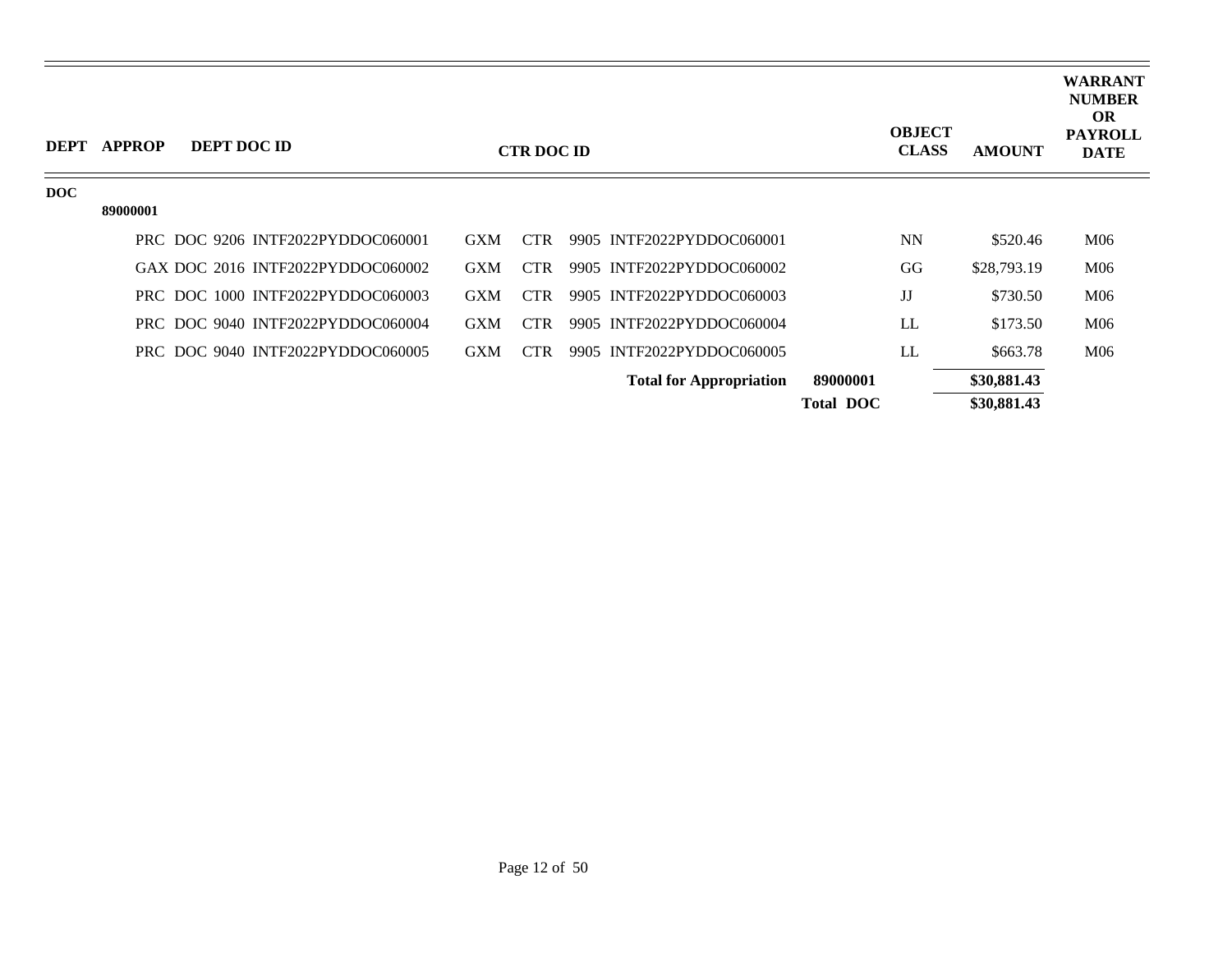|            | <b>DEPT APPROP</b> | DEPT DOC ID |                                   |            | <b>CTR DOC ID</b> |                                |                  | <b>OBJECT</b><br><b>CLASS</b> | <b>AMOUNT</b> | <b>WARRANT</b><br><b>NUMBER</b><br><b>OR</b><br><b>PAYROLL</b><br><b>DATE</b> |
|------------|--------------------|-------------|-----------------------------------|------------|-------------------|--------------------------------|------------------|-------------------------------|---------------|-------------------------------------------------------------------------------|
| <b>DPH</b> |                    |             |                                   |            |                   |                                |                  |                               |               |                                                                               |
|            | 45120103           |             |                                   |            |                   |                                |                  |                               |               |                                                                               |
|            |                    |             | PRC DPH 4971 INTF2022PYDDPH050003 | <b>GXM</b> | <b>CTR</b>        | 9905 INTF2022PYDDPH050003      |                  | <b>MM</b>                     | \$139.61      | M <sub>05</sub>                                                               |
|            |                    |             |                                   |            |                   | <b>Total for Appropriation</b> | 45120103         |                               | \$139.61      |                                                                               |
|            | 45131002           |             |                                   |            |                   |                                |                  |                               |               |                                                                               |
|            |                    |             | PRC DPH 3502 INTF2022PYDDPH050004 | <b>GXM</b> | <b>CTR</b>        | 9905 INTF2022PYDDPH050004      |                  | <b>MM</b>                     | \$717.18      | M <sub>05</sub>                                                               |
|            |                    |             |                                   |            |                   | <b>Total for Appropriation</b> | 45131002         |                               | \$717.18      |                                                                               |
|            | 45900915           |             |                                   |            |                   |                                |                  |                               |               |                                                                               |
|            |                    |             | DPH 8533 EMPLOYEE REIMB           | PRLNP CTR  |                   | 9905 EMPL 020211218116737      |                  | <b>BB</b>                     | \$135.36      | 12/22/2021                                                                    |
|            |                    |             | DPH 8316 EMPLOYEE REIMB           | PRLNP CTR  |                   | 9905 EMPL 020211218116737      |                  | <b>BB</b>                     | \$61.25       | 12/22/2021                                                                    |
|            |                    |             | DPH 8316 EMPLOYEE REIMB           | PRLNP CTR  |                   | 9905 EMPL 020211218116737      |                  | <b>BB</b>                     | \$44.00       | 12/22/2021                                                                    |
|            |                    |             | DPH 8316 EMPLOYEE REIMB           | PRLNP CTR  |                   | 9905 EMPL 020211218116737      |                  | <b>BB</b>                     | \$31.50       | 12/22/2021                                                                    |
|            |                    |             | PRC DPH 8302 INTF2022PYDDPH050001 | <b>GXM</b> | <b>CTR</b>        | 9905 INTF2022PYDDPH050001      |                  | UU                            | \$873.27      | M <sub>05</sub>                                                               |
|            |                    |             | PRC DPH 8302 INTF2022PYDDPH050002 | <b>GXM</b> | <b>CTR</b>        | 9905 INTF2022PYDDPH050002      |                  | UU                            | \$1,200.00    | M <sub>05</sub>                                                               |
|            |                    |             |                                   |            |                   | <b>Total for Appropriation</b> | 45900915         |                               | \$2,345.38    |                                                                               |
|            | 45902001           |             |                                   |            |                   |                                |                  |                               |               |                                                                               |
|            |                    |             | PRC DPH 8544 INTF2022PYDDPH050005 | <b>GXM</b> | <b>CTR</b>        | 9905 INTF2022PYDDPH050005      |                  | RR                            | \$1,073.25    | M <sub>05</sub>                                                               |
|            |                    |             | PRC DPH 8544 INTF2022PYDDPH050006 | <b>GXM</b> | <b>CTR</b>        | 9905 INTF2022PYDDPH050006      |                  | RR                            | \$1,023.96    | M <sub>05</sub>                                                               |
|            |                    |             | PRC DPH 8544 INTF2022PYDDPH050007 | <b>GXM</b> | <b>CTR</b>        | 9905 INTF2022PYDDPH050007      |                  | <b>RR</b>                     | \$889.86      | M <sub>05</sub>                                                               |
|            |                    |             |                                   |            |                   | <b>Total for Appropriation</b> | 45902001         |                               | \$2,987.07    |                                                                               |
|            |                    |             |                                   |            |                   |                                | <b>Total DPH</b> |                               | \$6,189.24    |                                                                               |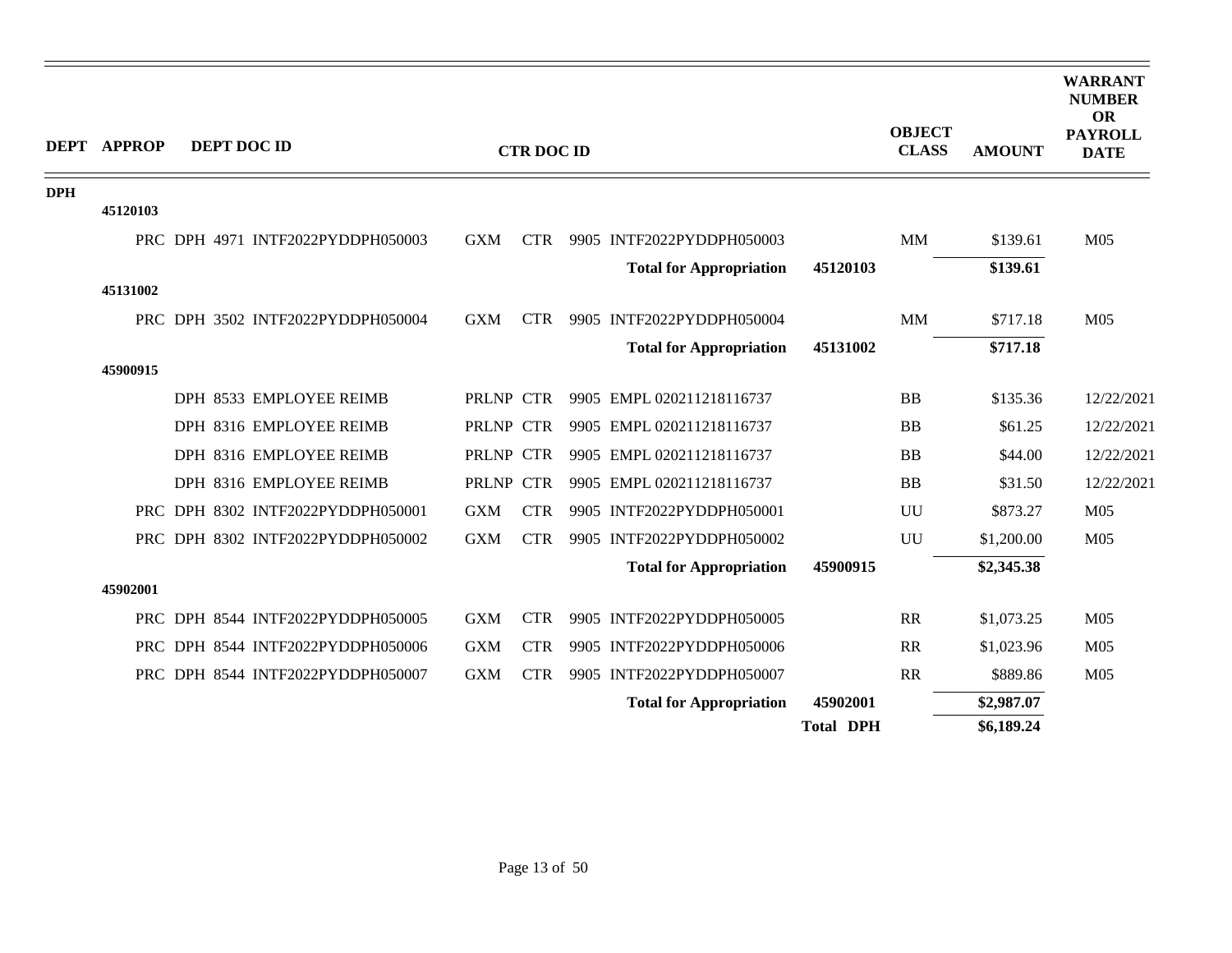|            | <b>DEPT APPROP</b><br>DEPT DOC ID |                                   |            | <b>CTR DOC ID</b> |                                | <b>OBJECT</b><br><b>CLASS</b> | <b>AMOUNT</b> | WARRANT<br><b>NUMBER</b><br><b>OR</b><br><b>PAYROLL</b><br><b>DATE</b> |
|------------|-----------------------------------|-----------------------------------|------------|-------------------|--------------------------------|-------------------------------|---------------|------------------------------------------------------------------------|
| <b>DSS</b> | 48000015                          |                                   |            |                   |                                |                               |               |                                                                        |
|            |                                   | GAX DSS 0009 INTF2022PYDDSS05B001 | <b>GXM</b> | <b>CTR</b>        | 9905 INTF2022PYDDSS05B001      | $\rm EE$                      | \$1,200.80    | M06                                                                    |
|            |                                   | GAX DSS 0009 INTF2022PYDDSS05B002 | <b>GXM</b> | <b>CTR</b>        | 9905 INTF2022PYDDSS05B002      | EE                            | \$2,139.00    | M06                                                                    |
|            |                                   | GAX DSS 0009 INTF2022PYDDSS05B003 | <b>GXM</b> | <b>CTR</b>        | 9905 INTF2022PYDDSS05B003      | EE                            | \$20.10       | M06                                                                    |
|            |                                   | GAX DSS 0009 INTF2022PYDDSS05B004 | <b>GXM</b> | <b>CTR</b>        | 9905 INTF2022PYDDSS05B004      | EE                            | \$515.54      | M06                                                                    |
|            |                                   | GAX DSS 0009 INTF2022PYDDSS05B005 | <b>GXM</b> | <b>CTR</b>        | 9905 INTF2022PYDDSS05B005      | EE                            | \$727.36      | M06                                                                    |
|            |                                   | GAX DSS 0009 INTF2022PYDDSS05B006 | <b>GXM</b> | <b>CTR</b>        | 9905 INTF2022PYDDSS05B006      | <b>KK</b>                     | \$910.29      | M06                                                                    |
|            |                                   | GAX DSS 0009 INTF2022PYDDSS05B007 | <b>GXM</b> | <b>CTR</b>        | 9905 INTF2022PYDDSS05B007      | KK                            | \$1,673.05    | M06                                                                    |
|            |                                   | GAX DSS 0009 INTF2022PYDDSS05B008 | <b>GXM</b> | <b>CTR</b>        | 9905 INTF2022PYDDSS05B008      | KK                            | \$1,056.58    | M06                                                                    |
|            |                                   | GAX DSS 0009 INTF2022PYDDSS05B009 | <b>GXM</b> | <b>CTR</b>        | 9905 INTF2022PYDDSS05B009      | KK                            | \$1,746.80    | M06                                                                    |
|            |                                   | GAX DSS 0009 INTF2022PYDDSS05B010 | <b>GXM</b> | <b>CTR</b>        | 9905 INTF2022PYDDSS05B010      | KK                            | \$1,111.60    | M06                                                                    |
|            |                                   | GAX DSS 0009 INTF2022PYDDSS05B011 | <b>GXM</b> | <b>CTR</b>        | 9905 INTF2022PYDDSS05B011      | KK                            | \$751.02      | M06                                                                    |
|            |                                   | GAX DSS 0009 INTF2022PYDDSS05B012 | <b>GXM</b> | <b>CTR</b>        | 9905 INTF2022PYDDSS05B012      | <b>KK</b>                     | \$1,001.36    | M06                                                                    |
|            |                                   | GAX DSS 0009 INTF2022PYDDSS05B013 | <b>GXM</b> | <b>CTR</b>        | 9905 INTF2022PYDDSS05B013      | <b>KK</b>                     | \$910.29      | M06                                                                    |
|            |                                   | GAX DSS 0009 INTF2022PYDDSS05B014 | <b>GXM</b> | <b>CTR</b>        | 9905 INTF2022PYDDSS05B014      | KK                            | \$681.92      | M06                                                                    |
|            |                                   | GAX DSS 0009 INTF2022PYDDSS05B015 | <b>GXM</b> | <b>CTR</b>        | 9905 INTF2022PYDDSS05B015      | KK                            | \$587.52      | M06                                                                    |
|            |                                   | GAX DSS 0009 INTF2022PYDDSS05B016 | <b>GXM</b> | <b>CTR</b>        | 9905 INTF2022PYDDSS05B016      | KK                            | \$317.60      | M06                                                                    |
|            |                                   | GAX DSS 0009 INTF2022PYDDSS05B017 | <b>GXM</b> | <b>CTR</b>        | 9905 INTF2022PYDDSS05B017      | EE                            | \$228.94      | M06                                                                    |
|            |                                   | GAX DSS 0009 INTF2022PYDDSS05B018 | <b>GXM</b> | <b>CTR</b>        | 9905 INTF2022PYDDSS05B018      | EE                            | \$375.52      | M06                                                                    |
|            |                                   | GAX DSS 0009 INTF2022PYDDSS05B019 | <b>GXM</b> | <b>CTR</b>        | 9905 INTF2022PYDDSS05B019      | EE                            | \$423.12      | M06                                                                    |
|            |                                   | GAX DSS 0009 INTF2022PYDDSS05B020 | <b>GXM</b> | <b>CTR</b>        | 9905 INTF2022PYDDSS05B020      | KK                            | \$754.80      | M06                                                                    |
|            |                                   | GAX DSS 0009 INTF2022PYDDSS05B021 | <b>GXM</b> | <b>CTR</b>        | 9905 INTF2022PYDDSS05B021      | <b>KK</b>                     | \$2,498.72    | M06                                                                    |
|            |                                   |                                   |            |                   | <b>Total for Appropriation</b> | 48000015                      | \$19,631.93   |                                                                        |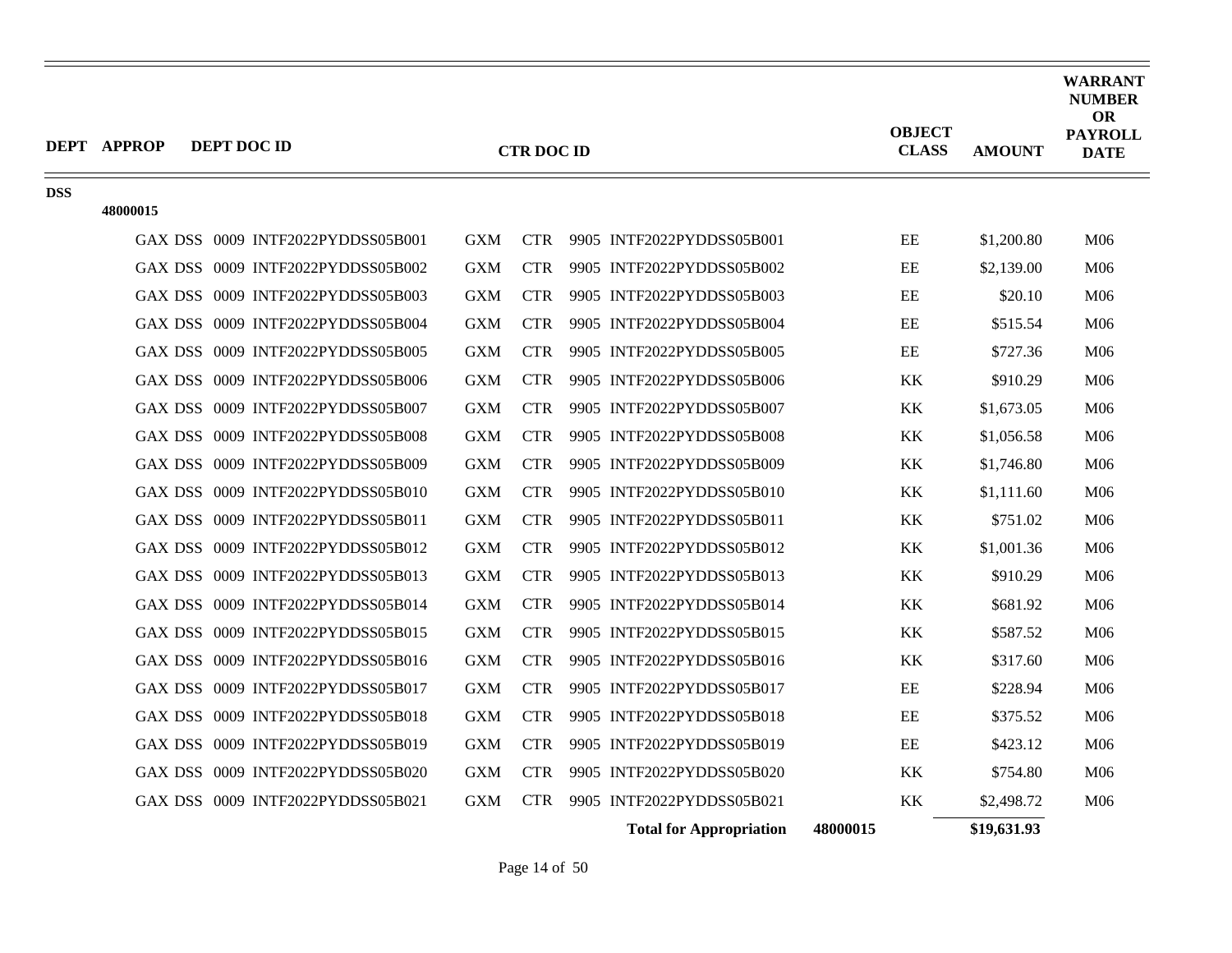| <b>DEPT APPROP</b> | DEPT DOC ID                       |            | <b>CTR DOC ID</b> |                           | <b>OBJECT</b><br><b>CLASS</b> | <b>AMOUNT</b> | <b>WARRANT</b><br><b>NUMBER</b><br><b>OR</b><br><b>PAYROLL</b><br><b>DATE</b> |
|--------------------|-----------------------------------|------------|-------------------|---------------------------|-------------------------------|---------------|-------------------------------------------------------------------------------|
|                    |                                   |            |                   |                           |                               |               |                                                                               |
| 48000038           |                                   |            |                   |                           |                               |               |                                                                               |
|                    | PRC DSS 0009 INTF2022PYDDSS040004 | <b>GXM</b> | <b>CTR</b>        | 9905 INTF2022PYDDSS040004 | <b>MM</b>                     | \$134.80      | M <sub>05</sub>                                                               |
|                    | PRC DSS 0009 INTF2022PYDDSS040005 | GXM        | <b>CTR</b>        | 9905 INTF2022PYDDSS040005 | MM                            | \$10.78       | M <sub>05</sub>                                                               |
|                    | PRC DSS 0009 INTF2022PYDDSS040006 | <b>GXM</b> | <b>CTR</b>        | 9905 INTF2022PYDDSS040006 | МM                            | \$19,043.01   | M <sub>05</sub>                                                               |
|                    | PRC DSS 0009 INTF2022PYDDSS040007 | <b>GXM</b> | <b>CTR</b>        | 9905 INTF2022PYDDSS040007 | MМ                            | \$5,792.07    | M <sub>05</sub>                                                               |
|                    | PRC DSS 0009 INTF2022PYDDSS040008 | <b>GXM</b> | <b>CTR</b>        | 9905 INTF2022PYDDSS040008 | MM                            | \$674.00      | M <sub>05</sub>                                                               |
|                    | PRC DSS 0009 INTF2022PYDDSS040009 | <b>GXM</b> | <b>CTR</b>        | 9905 INTF2022PYDDSS040009 | MM                            | \$102,146.12  | M <sub>05</sub>                                                               |
|                    | PRC DSS 0009 INTF2022PYDDSS040010 | <b>GXM</b> | <b>CTR</b>        | 9905 INTF2022PYDDSS040010 | MМ                            | \$946.89      | M <sub>05</sub>                                                               |
|                    | PRC DSS 0009 INTF2022PYDDSS040011 | <b>GXM</b> | <b>CTR</b>        | 9905 INTF2022PYDDSS040011 | MМ                            | \$946.89      | M <sub>05</sub>                                                               |
|                    | PRC DSS 0009 INTF2022PYDDSS040012 | <b>GXM</b> | <b>CTR</b>        | 9905 INTF2022PYDDSS040012 | <b>MM</b>                     | \$53.92       | M <sub>05</sub>                                                               |
|                    | PRC DSS 0009 INTF2022PYDDSS040013 | <b>GXM</b> | <b>CTR</b>        | 9905 INTF2022PYDDSS040013 | MМ                            | \$210.42      | M <sub>05</sub>                                                               |
|                    | PRC DSS 0009 INTF2022PYDDSS040014 | <b>GXM</b> | <b>CTR</b>        | 9905 INTF2022PYDDSS040014 | MM                            | \$71.59       | M <sub>05</sub>                                                               |
|                    | PRC DSS 0009 INTF2022PYDDSS040015 | <b>GXM</b> | <b>CTR</b>        | 9905 INTF2022PYDDSS040015 | <b>MM</b>                     | \$1,288.62    | M <sub>05</sub>                                                               |
|                    | PRC DSS 0009 INTF2022PYDDSS040016 | <b>GXM</b> | <b>CTR</b>        | 9905 INTF2022PYDDSS040016 | <b>MM</b>                     | \$744.15      | M <sub>05</sub>                                                               |
|                    | PRC DSS 0009 INTF2022PYDDSS040017 | <b>GXM</b> | <b>CTR</b>        | 9905 INTF2022PYDDSS040017 | MM                            | \$744.15      | M <sub>05</sub>                                                               |
|                    | PRC DSS 0009 INTF2022PYDDSS040018 | <b>GXM</b> | <b>CTR</b>        | 9905 INTF2022PYDDSS040018 | MM                            | \$1,285.35    | M <sub>05</sub>                                                               |
|                    | PRC DSS 0009 INTF2022PYDDSS040019 | <b>GXM</b> | <b>CTR</b>        | 9905 INTF2022PYDDSS040019 | MМ                            | \$1,217.70    | M <sub>05</sub>                                                               |
|                    | PRC DSS 0009 INTF2022PYDDSS040020 | <b>GXM</b> | <b>CTR</b>        | 9905 INTF2022PYDDSS040020 | <b>MM</b>                     | \$1,217.70    | M <sub>05</sub>                                                               |
|                    | PRC DSS 0009 INTF2022PYDDSS040021 | <b>GXM</b> | <b>CTR</b>        | 9905 INTF2022PYDDSS040021 | MM                            | \$1,285.35    | M <sub>05</sub>                                                               |
|                    | PRC DSS 0009 INTF2022PYDDSS040022 | <b>GXM</b> | <b>CTR</b>        | 9905 INTF2022PYDDSS040022 | MМ                            | \$1,082.40    | M <sub>05</sub>                                                               |
|                    | PRC DSS 0009 INTF2022PYDDSS040023 | <b>GXM</b> | <b>CTR</b>        | 9905 INTF2022PYDDSS040023 | MМ                            | \$1,285.35    | M <sub>05</sub>                                                               |
|                    | PRC DSS 0009 INTF2022PYDDSS040024 | <b>GXM</b> | <b>CTR</b>        | 9905 INTF2022PYDDSS040024 | <b>MM</b>                     | \$3,156.30    | M <sub>05</sub>                                                               |
|                    | PRC DSS 0009 INTF2022PYDDSS040025 | GXM        | <b>CTR</b>        | 9905 INTF2022PYDDSS040025 | MM                            | \$1,893.78    | M <sub>05</sub>                                                               |
|                    | PRC DSS 0009 INTF2022PYDDSS040026 | <b>GXM</b> | <b>CTR</b>        | 9905 INTF2022PYDDSS040026 | MM                            | \$3,156.30    | M <sub>05</sub>                                                               |

Page 15 of 50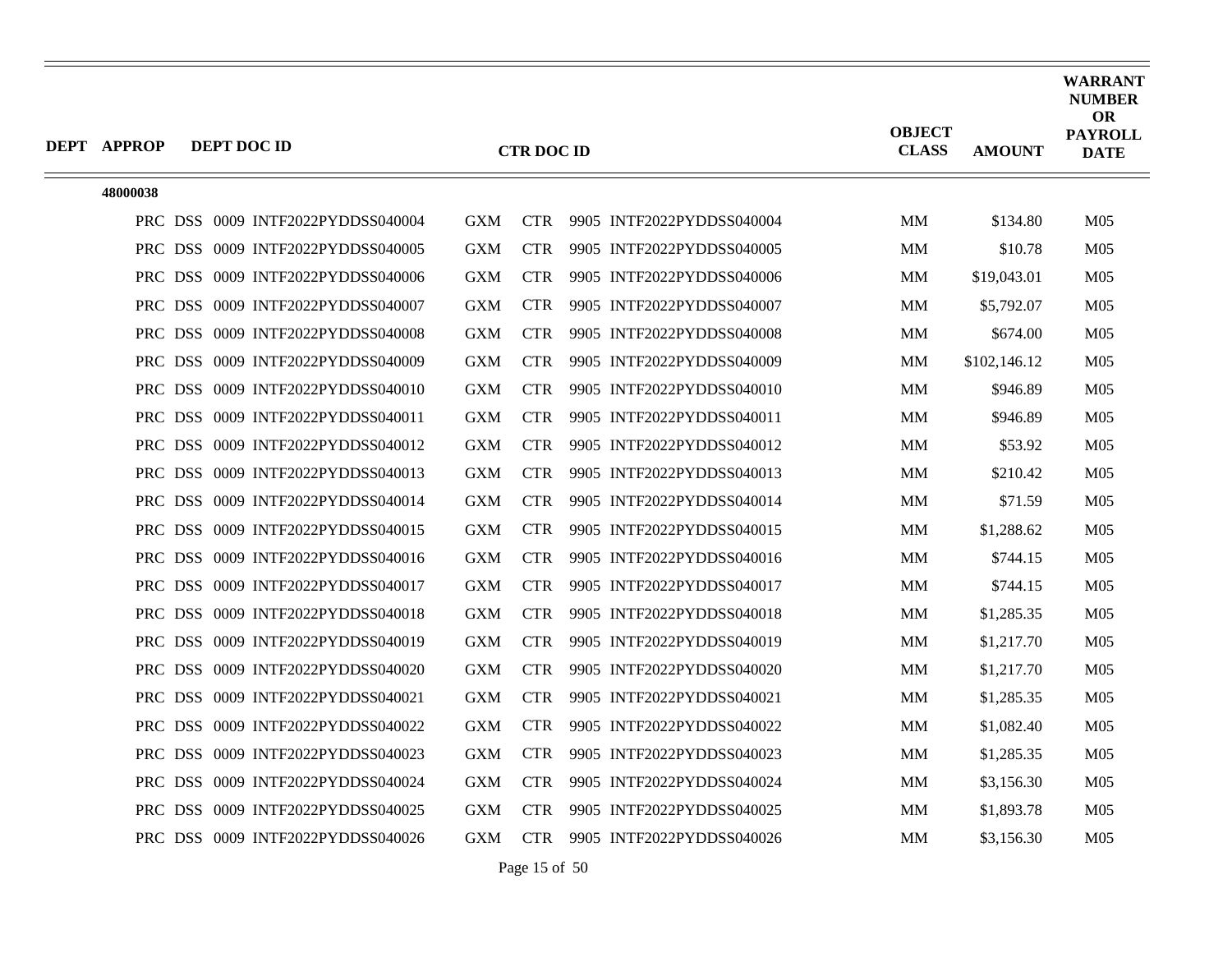| <b>DEPT APPROP</b> | DEPT DOC ID |                                   |            | <b>CTR DOC ID</b> |                                |          | <b>OBJECT</b><br><b>CLASS</b> | <b>AMOUNT</b> | <b>WARRANT</b><br><b>NUMBER</b><br><b>OR</b><br><b>PAYROLL</b><br><b>DATE</b> |
|--------------------|-------------|-----------------------------------|------------|-------------------|--------------------------------|----------|-------------------------------|---------------|-------------------------------------------------------------------------------|
|                    |             | PRC DSS 0009 INTF2022PYDDSS040027 | <b>GXM</b> | <b>CTR</b>        | 9905 INTF2022PYDDSS040027      |          | <b>MM</b>                     | \$1,005.60    | M <sub>05</sub>                                                               |
|                    |             | PRC DSS 0009 INTF2022PYDDSS040028 | <b>GXM</b> | <b>CTR</b>        | 9905 INTF2022PYDDSS040028      |          | <b>MM</b>                     | \$27,848.28   | M <sub>05</sub>                                                               |
|                    |             | PRC DSS 0009 INTF2022PYDDSS040029 | <b>GXM</b> | <b>CTR</b>        | 9905 INTF2022PYDDSS040029      |          | MM                            | \$71.59       | M <sub>05</sub>                                                               |
|                    |             | PRC DSS 0009 INTF2022PYDDSS040030 | <b>GXM</b> | <b>CTR</b>        | 9905 INTF2022PYDDSS040030      |          | MМ                            | \$3,795.00    | M <sub>05</sub>                                                               |
|                    |             | PRC DSS 0009 INTF2022PYDDSS040031 | <b>GXM</b> | <b>CTR</b>        | 9905 INTF2022PYDDSS040031      |          | MM                            | \$1,145.44    | M <sub>05</sub>                                                               |
|                    |             | PRC DSS 0009 INTF2022PYDDSS040032 | <b>GXM</b> | <b>CTR</b>        | 9905 INTF2022PYDDSS040032      |          | <b>MM</b>                     | \$609.96      | M <sub>05</sub>                                                               |
|                    |             | PRC DSS 0009 INTF2022PYDDSS040033 | <b>GXM</b> | CTR.              | 9905 INTF2022PYDDSS040033      |          | <b>MM</b>                     | \$563.04      | M <sub>05</sub>                                                               |
|                    |             | PRC DSS 0009 INTF2022PYDDSS040034 | <b>GXM</b> | <b>CTR</b>        | 9905 INTF2022PYDDSS040034      |          | MМ                            | \$46.92       | M <sub>05</sub>                                                               |
|                    |             | GAX DSS 0009 INTF2022PYDDSS050001 | <b>GXM</b> | <b>CTR</b>        | 9905 INTF2022PYDDSS050001      |          | <b>MM</b>                     | \$188.08      | M <sub>05</sub>                                                               |
|                    |             | GAX DSS 0009 INTF2022PYDDSS050002 | <b>GXM</b> | <b>CTR</b>        | 9905 INTF2022PYDDSS050002      |          | <b>MM</b>                     | \$2,730.00    | M <sub>05</sub>                                                               |
|                    |             | GAX DSS 0009 INTF2022PYDDSS050003 | <b>GXM</b> | <b>CTR</b>        | 9905 INTF2022PYDDSS050003      |          | MМ                            | \$1,173.77    | M <sub>05</sub>                                                               |
|                    |             | GAX DSS 0009 INTF2022PYDDSS050004 | <b>GXM</b> | <b>CTR</b>        | 9905 INTF2022PYDDSS050004      |          | <b>MM</b>                     | \$3,251.30    | M <sub>05</sub>                                                               |
|                    |             | GAX DSS 0009 INTF2022PYDDSS050005 | <b>GXM</b> | <b>CTR</b>        | 9905 INTF2022PYDDSS050005      |          | <b>MM</b>                     | \$496.80      | M <sub>05</sub>                                                               |
|                    |             | GAX DSS 0009 INTF2022PYDDSS050006 | <b>GXM</b> | <b>CTR</b>        | 9905 INTF2022PYDDSS050006      |          | MМ                            | \$200.00      | M <sub>05</sub>                                                               |
|                    |             | GAX DSS 0009 INTF2022PYDDSS050007 | <b>GXM</b> | <b>CTR</b>        | 9905 INTF2022PYDDSS050007      |          | <b>MM</b>                     | \$75.00       | M <sub>05</sub>                                                               |
|                    |             | GAX DSS 0009 INTF2022PYDDSS05A001 | <b>GXM</b> | <b>CTR</b>        | 9905 INTF2022PYDDSS05A001      |          | MM                            | \$708.07      | M <sub>05</sub>                                                               |
|                    |             | GAX DSS 0009 INTF2022PYDDSS05A002 | <b>GXM</b> | <b>CTR</b>        | 9905 INTF2022PYDDSS05A002      |          | <b>MM</b>                     | \$782.10      | M <sub>05</sub>                                                               |
|                    |             |                                   |            |                   | <b>Total for Appropriation</b> | 48000038 |                               | \$193,078.59  |                                                                               |
| 48000041           |             |                                   |            |                   |                                |          |                               |               |                                                                               |
|                    |             | PRC DSS 0009 INTF2022PYDDSS040001 | <b>GXM</b> | <b>CTR</b>        | 9905 INTF2022PYDDSS040001      |          | MM                            | \$44.10       | M <sub>05</sub>                                                               |
|                    |             | PRC DSS 0009 INTF2022PYDDSS040002 | <b>GXM</b> | <b>CTR</b>        | 9905 INTF2022PYDDSS040002      |          | MM                            | \$3,712.20    | M <sub>05</sub>                                                               |
|                    |             | PRC DSS 0009 INTF2022PYDDSS040003 | <b>GXM</b> | <b>CTR</b>        | 9905 INTF2022PYDDSS040003      |          | <b>MM</b>                     | \$3,612.64    | M <sub>05</sub>                                                               |
|                    |             | PRC DSS 0009 INTF2022PYDDSS040035 | <b>GXM</b> | <b>CTR</b>        | 9905 INTF2022PYDDSS040035      |          | MM                            | \$10,974.62   | M <sub>05</sub>                                                               |
|                    |             | PRC DSS 0009 INTF2022PYDDSS040036 | GXM        | <b>CTR</b>        | 9905 INTF2022PYDDSS040036      |          | MМ                            | \$10,620.60   | M <sub>05</sub>                                                               |

Page 16 of 50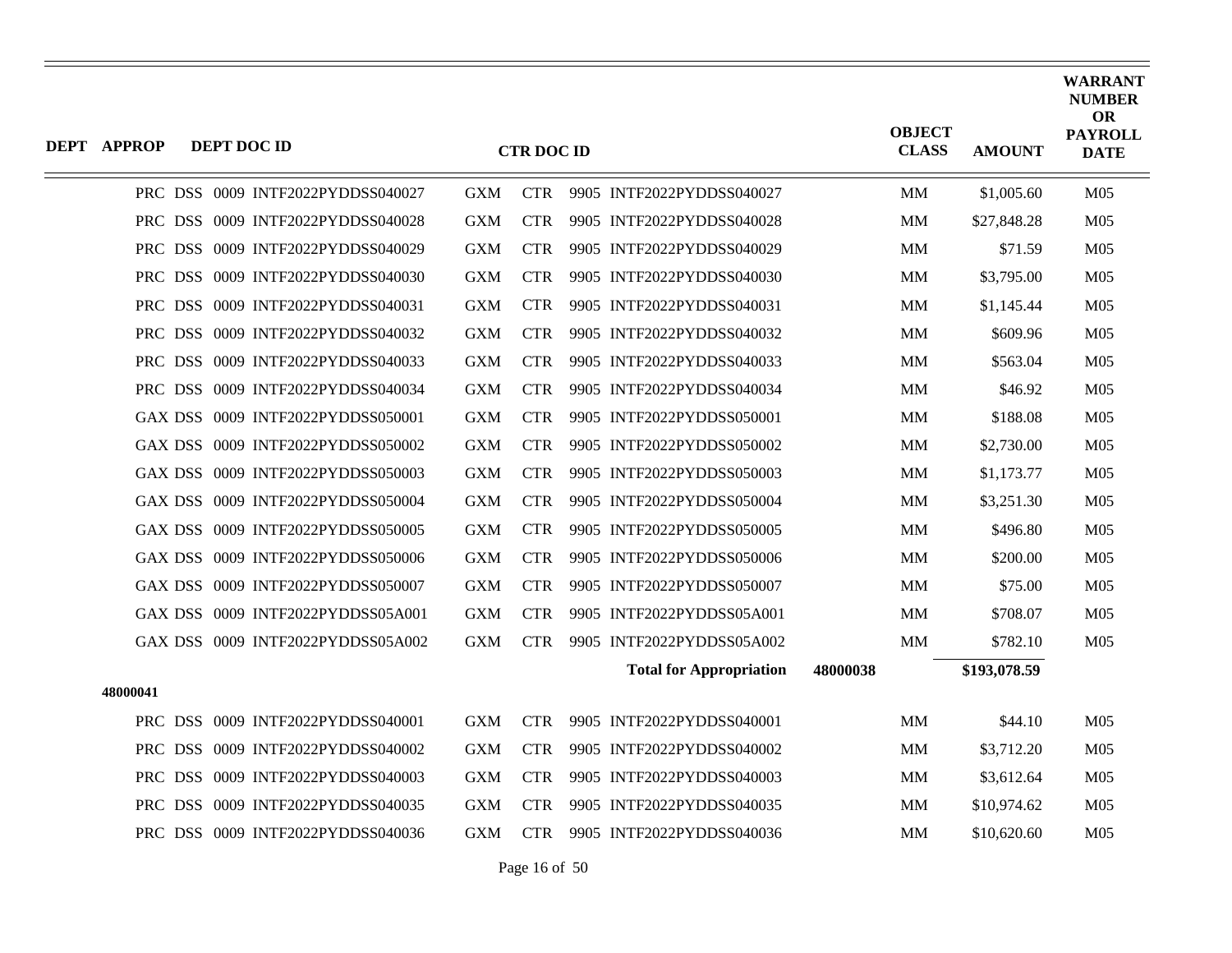| DEPT APPROP |  | <b>DEPT DOC ID</b>                |              | <b>CTR DOC ID</b> |                                |                  | <b>OBJECT</b><br><b>CLASS</b> | <b>AMOUNT</b> | <b>WARRANT</b><br><b>NUMBER</b><br>OR<br><b>PAYROLL</b><br><b>DATE</b> |
|-------------|--|-----------------------------------|--------------|-------------------|--------------------------------|------------------|-------------------------------|---------------|------------------------------------------------------------------------|
|             |  | PRC DSS 0009 INTF2022PYDDSS040037 | <b>GXM</b>   | <b>CTR</b>        | 9905 INTF2022PYDDSS040037      |                  | <b>MM</b>                     | \$151,706.52  | M <sub>05</sub>                                                        |
|             |  | PRC DSS 0009 INTF2022PYDDSS040038 | <b>GXM</b>   | <b>CTR</b>        | 9905 INTF2022PYDDSS040038      |                  | MM                            | \$160,742.13  | M <sub>05</sub>                                                        |
|             |  | PRC DSS 0009 INTF2022PYDDSS040039 | <b>GXM</b>   | <b>CTR</b>        | 9905 INTF2022PYDDSS040039      |                  | MM                            | \$150,793.92  | M <sub>05</sub>                                                        |
|             |  | PRC DSS 0009 INTF2022PYDDSS040040 | <b>GXM</b>   | <b>CTR</b>        | 9905 INTF2022PYDDSS040040      |                  | MM                            | \$198,576.59  | M <sub>05</sub>                                                        |
|             |  | PRC DSS 0009 INTF2022PYDDSS040041 | <b>GXM</b>   | <b>CTR</b>        | 9905 INTF2022PYDDSS040041      |                  | MM                            | \$3,230.34    | M <sub>05</sub>                                                        |
|             |  |                                   |              |                   | <b>Total for Appropriation</b> | 48000041         |                               | \$694,013.66  |                                                                        |
| 48001100    |  |                                   |              |                   |                                |                  |                               |               |                                                                        |
|             |  | DSS 0993 PAYROLL                  | PRLNP CTR    |                   | 9905 EMPL 020211120107008      |                  | AA                            | \$190.95      | 11/23/2021                                                             |
|             |  | DSS 0993 PAYROLL                  | PRLNP CTR    |                   | 9905 EMPL 020211120107008      |                  | AA                            | \$5.19        | 11/23/2021                                                             |
|             |  | DSS 0993 PAYROLL                  | PRLNP CTR    |                   | 9905 EMPL 020211120107008      |                  | AA                            | \$194.28      | 11/23/2021                                                             |
|             |  | DSS 0993 PAYROLL                  | PRLNP CTR    |                   | 9905 EMPL 020211120107008      |                  | AA                            | \$35.00       | 11/23/2021                                                             |
|             |  | DSS 0993 PAYROLL                  | <b>PRLNP</b> | <b>CTR</b>        | 9905 EMPL 020211120107008      |                  | AA                            | \$1,923.83    | 11/23/2021                                                             |
|             |  | DSS 0993 PAYROLL TAX              | CA           | <b>CTR</b>        | 9905 PYTX1204210000014696      |                  | AA                            | \$3.90        | 12/4/2021                                                              |
|             |  | DSS 0993 PAYROLL TAX              | <b>CA</b>    | <b>CTR</b>        | 9905 PYTX1204210000014709      |                  | AA                            | \$0.81        | 12/4/2021                                                              |
|             |  | DSS 0993 PAYROLL TAX              | CA           | <b>CTR</b>        | 9905 PYTX1204210000014679      |                  | AA                            | \$42.48       | 12/4/2021                                                              |
|             |  |                                   |              |                   | <b>Total for Appropriation</b> | 48001100         |                               | \$2,396.44    |                                                                        |
|             |  |                                   |              |                   |                                | <b>Total DSS</b> |                               | \$909,120.62  |                                                                        |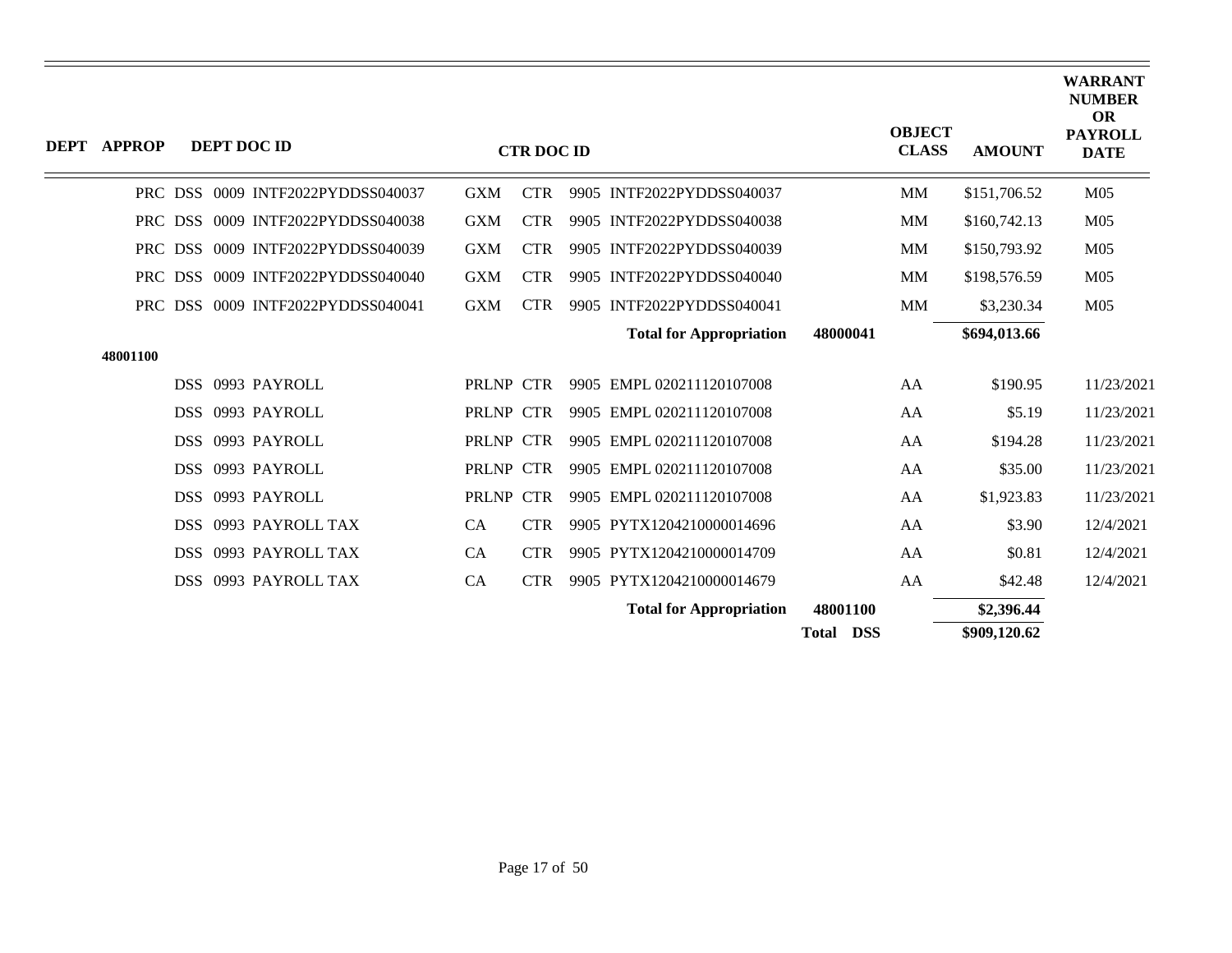|            | DEPT APPROP | DEPT DOC ID |                                   |            | <b>CTR DOC ID</b> |                                |          | <b>OBJECT</b><br><b>CLASS</b> | <b>AMOUNT</b> | <b>WARRANT</b><br><b>NUMBER</b><br><b>OR</b><br><b>PAYROLL</b><br><b>DATE</b> |
|------------|-------------|-------------|-----------------------------------|------------|-------------------|--------------------------------|----------|-------------------------------|---------------|-------------------------------------------------------------------------------|
| <b>EHS</b> |             |             |                                   |            |                   |                                |          |                               |               |                                                                               |
|            | 40000103    |             |                                   |            |                   |                                |          |                               |               |                                                                               |
|            |             |             | PRC EHS 6010 INTF2022PYDEHS04B001 | <b>GXM</b> |                   | CTR 9905 INTF2022PYDEHS04B001  |          | JJ                            | \$210.00      | M <sub>05</sub>                                                               |
|            |             |             | PRC EHS 6010 INTF2022PYDEHS04B002 | <b>GXM</b> | <b>CTR</b>        | 9905 INTF2022PYDEHS04B002      |          | JJ                            | \$210.00      | M <sub>05</sub>                                                               |
|            |             |             | PRC EHS 6010 INTF2022PYDEHS04B003 | <b>GXM</b> | <b>CTR</b>        | 9905 INTF2022PYDEHS04B003      |          | JJ                            | \$171.00      | M <sub>05</sub>                                                               |
|            |             |             | PRC EHS 6010 INTF2022PYDEHS04B004 | <b>GXM</b> | <b>CTR</b>        | 9905 INTF2022PYDEHS04B004      |          | JJ                            | \$342.00      | M <sub>05</sub>                                                               |
|            |             |             | PRC EHS 6010 INTF2022PYDEHS04B005 | <b>GXM</b> | <b>CTR</b>        | 9905 INTF2022PYDEHS04B005      |          | JJ                            | \$382.50      | M <sub>05</sub>                                                               |
|            |             |             | PRC EHS 6010 INTF2022PYDEHS04B006 | <b>GXM</b> | <b>CTR</b>        | 9905 INTF2022PYDEHS04B006      |          | JJ                            | \$382.50      | M <sub>05</sub>                                                               |
|            |             |             | PRC EHS 6010 INTF2022PYDEHS04B007 | <b>GXM</b> | <b>CTR</b>        | 9905 INTF2022PYDEHS04B007      |          | JJ                            | \$382.50      | M <sub>05</sub>                                                               |
|            |             |             | PRC EHS 6010 INTF2022PYDEHS04B008 | <b>GXM</b> | <b>CTR</b>        | 9905 INTF2022PYDEHS04B008      |          | JJ                            | \$126.00      | M <sub>05</sub>                                                               |
|            |             |             | PRC EHS 6010 INTF2022PYDEHS04B009 | <b>GXM</b> | <b>CTR</b>        | 9905 INTF2022PYDEHS04B009      |          | JJ                            | \$126.00      | M <sub>05</sub>                                                               |
|            |             |             | PRC EHS 6010 INTF2022PYDEHS04B010 | <b>GXM</b> | <b>CTR</b>        | 9905 INTF2022PYDEHS04B010      |          | $\mathbf{J}\mathbf{J}$        | \$555.00      | M <sub>05</sub>                                                               |
|            |             |             | GAX EHS 1101 INTF2022PYDEHS060004 | <b>GXM</b> | <b>CTR</b>        | 9905 INTF2022PYDEHS060004      |          | JJ                            | \$20,000.00   | M06                                                                           |
|            |             |             | PRC EHS 1101 INTF2022PYDEHS06B015 | <b>GXM</b> | <b>CTR</b>        | 9905 INTF2022PYDEHS06B015      |          | KK                            | \$307.23      | M06                                                                           |
|            |             |             | PRC EHS 1101 INTF2022PYDEHS06B016 | <b>GXM</b> | <b>CTR</b>        | 9905 INTF2022PYDEHS06B016      |          | KK                            | \$517.94      | M06                                                                           |
|            |             |             | PRC EHS 1008 INTF2022PYDEHS06B018 | <b>GXM</b> |                   | CTR 9905 INTF2022PYDEHS06B018  |          | EE                            | \$27.34       | M06                                                                           |
|            |             |             |                                   |            |                   | <b>Total for Appropriation</b> | 40000103 |                               | \$23,740.01   |                                                                               |
|            | 40000300    |             |                                   |            |                   |                                |          |                               |               |                                                                               |
|            |             |             | GAX EHS 0600 INTF2022PYDEHS030001 | <b>GXM</b> | <b>CTR</b>        | 9305 INTF2022PYDEHS030001      | ∗        | EE                            | \$300.00      | M <sub>04</sub>                                                               |
|            |             |             | PRC EHS 6811 INTF2022PYDEHS03A001 | <b>GXM</b> | <b>CTR</b>        | 9905 INTF2022PYDEHS03A001      |          | GG                            | \$97.06       | M03                                                                           |
|            |             |             | PRC EHS 6811 INTF2022PYDEHS03A002 | <b>GXM</b> | <b>CTR</b>        | 9905 INTF2022PYDEHS03A002      |          | GG                            | \$106.41      | M <sub>03</sub>                                                               |
|            |             |             | PRC EHS 6811 INTF2022PYDEHS03A003 | <b>GXM</b> | <b>CTR</b>        | 9905 INTF2022PYDEHS03A003      |          | GG                            | \$99.21       | M <sub>03</sub>                                                               |
|            |             |             | PRC EHS 6811 INTF2022PYDEHS03A004 | <b>GXM</b> | <b>CTR</b>        | 9905 INTF2022PYDEHS03A004      |          | GG                            | \$152.20      | M <sub>03</sub>                                                               |
|            |             |             | PRC EHS 6811 INTF2022PYDEHS03A005 | <b>GXM</b> | <b>CTR</b>        | 9905 INTF2022PYDEHS03A005      |          | GG                            | \$110.01      | M <sub>03</sub>                                                               |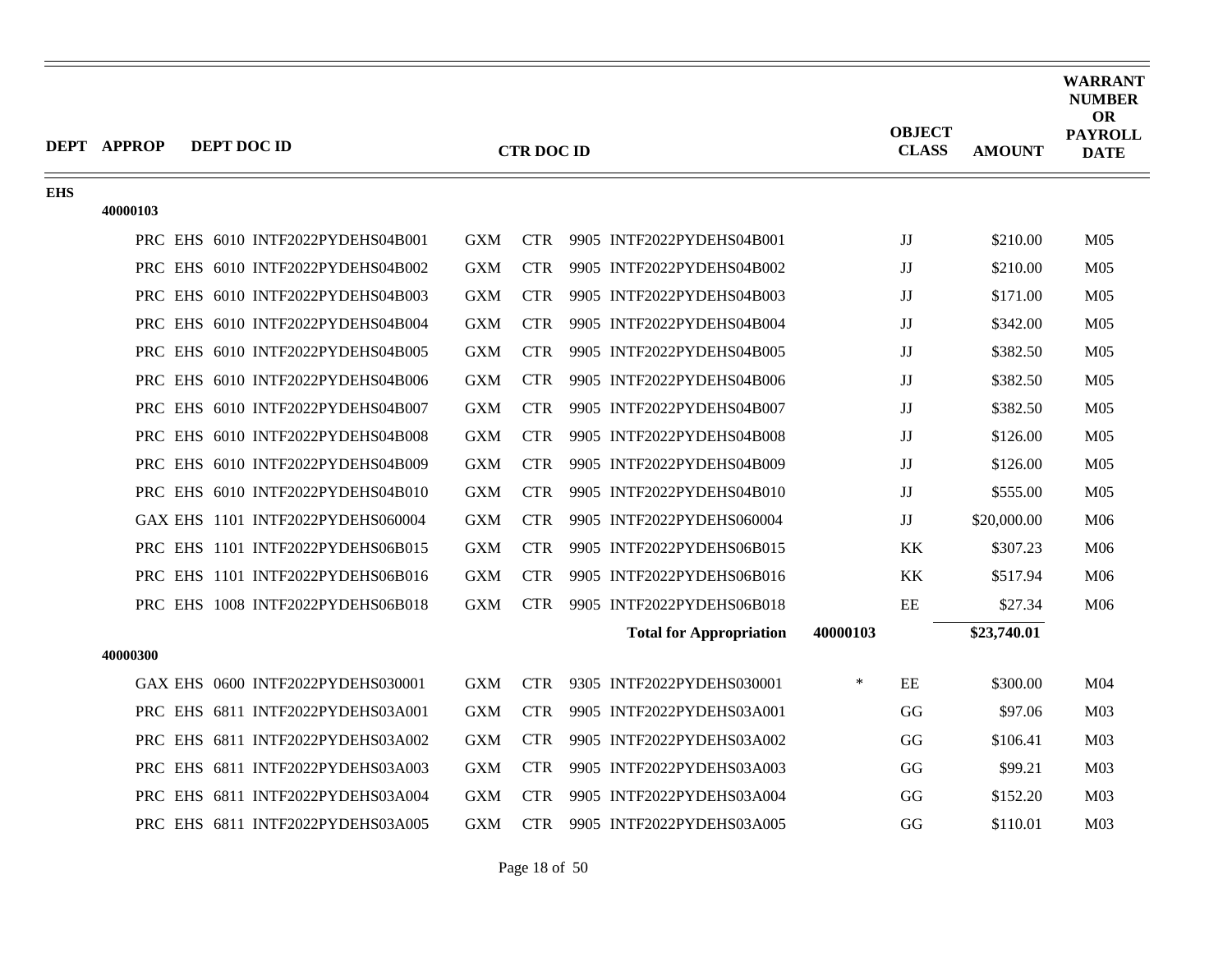| <b>DEPT APPROP</b> | DEPT DOC ID |                                   |            | <b>CTR DOC ID</b> |                           |        | <b>OBJECT</b><br><b>CLASS</b> | <b>AMOUNT</b> | <b>WARRANT</b><br><b>NUMBER</b><br><b>OR</b><br><b>PAYROLL</b><br><b>DATE</b> |
|--------------------|-------------|-----------------------------------|------------|-------------------|---------------------------|--------|-------------------------------|---------------|-------------------------------------------------------------------------------|
|                    |             | PRC EHS 6020 INTF2022PYDEHS03B001 | GXM        | <b>CTR</b>        | 9905 INTF2022PYDEHS03B001 |        | JJ                            | \$141,649.31  | M <sub>04</sub>                                                               |
|                    |             | PRC EHS 6104 INTF2022PYDEHS060005 | <b>GXM</b> | <b>CTR</b>        | 9905 INTF2022PYDEHS060005 |        | EЕ                            | \$4,952.32    | M06                                                                           |
|                    |             | PRC EHS 6104 INTF2022PYDEHS060006 | GXM        | <b>CTR</b>        | 9905 INTF2022PYDEHS060006 |        | JJ                            | \$1,245.00    | M06                                                                           |
|                    |             | PRC EHS 6104 INTF2022PYDEHS060007 | <b>GXM</b> | <b>CTR</b>        | 9905 INTF2022PYDEHS060007 |        | JJ                            | \$4,243.75    | M06                                                                           |
|                    |             | PRC EHS 6104 INTF2022PYDEHS060008 | <b>GXM</b> | <b>CTR</b>        | 9905 INTF2022PYDEHS060008 |        | JJ                            | \$1,073.50    | M06                                                                           |
|                    |             | PRC EHS 6104 INTF2022PYDEHS060009 | GXM        | <b>CTR</b>        | 9905 INTF2022PYDEHS060009 |        | JJ                            | \$1,335.00    | M06                                                                           |
|                    |             | PRC EHS 6104 INTF2022PYDEHS060010 | <b>GXM</b> | <b>CTR</b>        | 9905 INTF2022PYDEHS060010 |        | JJ                            | \$1,190.50    | M06                                                                           |
|                    |             | PRC EHS 6104 INTF2022PYDEHS060012 | <b>GXM</b> | <b>CTR</b>        | 9905 INTF2022PYDEHS060012 |        | $\mathbf{J}\mathbf{J}$        | \$349.00      | M06                                                                           |
|                    |             | PRC EHS 0100 INTF2022PYDEHS060013 | GXM        | <b>CTR</b>        | 9905 INTF2022PYDEHS060013 |        | <b>HH</b>                     | \$38,647.50   | M06                                                                           |
|                    |             | PRC EHS 0100 INTF2022PYDEHS060014 | <b>GXM</b> | <b>CTR</b>        | 9905 INTF2022PYDEHS060014 |        | <b>HH</b>                     | \$1,227.50    | M06                                                                           |
|                    |             | PRC EHS 0100 INTF2022PYDEHS060015 | <b>GXM</b> | <b>CTR</b>        | 9905 INTF2022PYDEHS060015 |        | HH                            | \$46,635.30   | M <sub>06</sub>                                                               |
|                    |             | GAX EHS 1002 INTF2022PYDEHS060016 | GXM        | <b>CTR</b>        | 9905 INTF2022PYDEHS060016 |        | EE                            | \$144.86      | M06                                                                           |
|                    |             | GAX EHS 1002 INTF2022PYDEHS060017 | <b>GXM</b> | <b>CTR</b>        | 9905 INTF2022PYDEHS060017 |        | EE                            | \$134.86      | M06                                                                           |
|                    |             | PRC EHS 1002 INTF2022PYDEHS060018 | <b>GXM</b> | <b>CTR</b>        | 9905 INTF2022PYDEHS060018 |        | JJ                            | \$2,402.15    | M <sub>06</sub>                                                               |
|                    |             | PRC EHS 1002 INTF2022PYDEHS060019 | GXM        | <b>CTR</b>        | 9905 INTF2022PYDEHS060019 |        | JJ                            | \$309.30      | M06                                                                           |
|                    |             | PRC EHS 1002 INTF2022PYDEHS060020 | <b>GXM</b> | CTR.              | 9905 INTF2022PYDEHS060020 |        | JJ                            | \$652.45      | M06                                                                           |
|                    |             | PRC EHS 1002 INTF2022PYDEHS060021 | <b>GXM</b> | <b>CTR</b>        | 9905 INTF2022PYDEHS060021 |        | $_{\rm JJ}$                   | \$25.00       | M <sub>06</sub>                                                               |
|                    |             | PRC EHS 1002 INTF2022PYDEHS060022 | <b>GXM</b> | <b>CTR</b>        | 9905 INTF2022PYDEHS060022 |        | $\mathbf{J}\mathbf{J}$        | \$60.25       | M06                                                                           |
|                    |             | PRC EHS 0100 INTF2022PYDEHS060023 | <b>GXM</b> | <b>CTR</b>        | 9305 INTF2022PYDEHS060023 | $\ast$ | $\mathbf{J}\mathbf{J}$        | \$110.00      | M06                                                                           |
|                    |             | PRC EHS 0100 INTF2022PYDEHS060024 | <b>GXM</b> | <b>CTR</b>        | 9905 INTF2022PYDEHS060024 |        | JJ                            | \$400.00      | M <sub>06</sub>                                                               |
|                    |             | PRC EHS 0100 INTF2022PYDEHS060025 | <b>GXM</b> | CTR.              | 9905 INTF2022PYDEHS060025 |        | IJ                            | \$220.00      | M06                                                                           |
|                    |             | PRC EHS 0100 INTF2022PYDEHS060026 | <b>GXM</b> | <b>CTR</b>        | 9905 INTF2022PYDEHS060026 |        | JJ                            | \$224.65      | M06                                                                           |
|                    |             | PRC EHS 0100 INTF2022PYDEHS060027 | <b>GXM</b> | CTR.              | 9905 INTF2022PYDEHS060027 |        | $_{\rm JJ}$                   | \$199.00      | M06                                                                           |
|                    |             | PRC EHS 0100 INTF2022PYDEHS060028 | GXM        | <b>CTR</b>        | 9905 INTF2022PYDEHS060028 |        | IJ                            | \$110.00      | M06                                                                           |

Page 19 of 50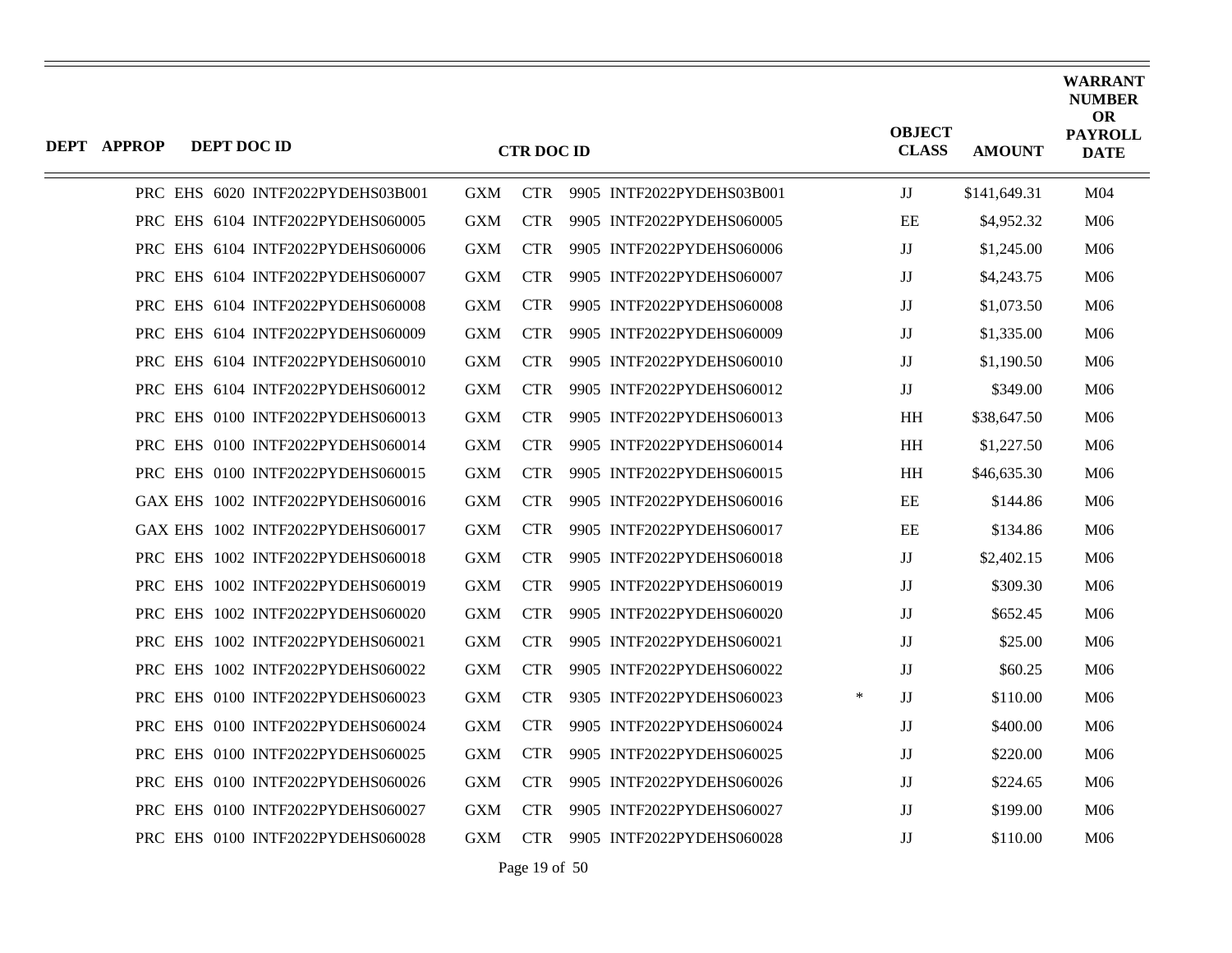| <b>DEPT APPROP</b> | DEPT DOC ID                       |            | <b>CTR DOC ID</b> |                                |          | <b>OBJECT</b><br><b>CLASS</b> | <b>AMOUNT</b> | <b>WARRANT</b><br><b>NUMBER</b><br><b>OR</b><br><b>PAYROLL</b><br><b>DATE</b> |
|--------------------|-----------------------------------|------------|-------------------|--------------------------------|----------|-------------------------------|---------------|-------------------------------------------------------------------------------|
|                    | PRC EHS 0100 INTF2022PYDEHS060029 | <b>GXM</b> | <b>CTR</b>        | 9905 INTF2022PYDEHS060029      |          | $\mathbf{J}\mathbf{J}$        | \$66.00       | M06                                                                           |
|                    | GAX EHS 6813 INTF2022PYDEHS06B001 | <b>GXM</b> | <b>CTR</b>        | 9905 INTF2022PYDEHS06B001      |          | <b>NN</b>                     | \$813.67      | M06                                                                           |
|                    | PRC EHS 6815 INTF2022PYDEHS06B002 | <b>GXM</b> | <b>CTR</b>        | 9905 INTF2022PYDEHS06B002      |          | EE                            | \$13.68       | M06                                                                           |
|                    | PRC EHS 6815 INTF2022PYDEHS06B003 | <b>GXM</b> | <b>CTR</b>        | 9905 INTF2022PYDEHS06B003      |          | $\rm{EE}$                     | \$85.28       | M06                                                                           |
|                    | PRC EHS 6103 INTF2022PYDEHS06B004 | <b>GXM</b> | <b>CTR</b>        | 9905 INTF2022PYDEHS06B004      |          | EE                            | \$203.14      | M06                                                                           |
|                    | PRC EHS 6806 INTF2022PYDEHS06B005 | <b>GXM</b> | <b>CTR</b>        | 9905 INTF2022PYDEHS06B005      |          | EE                            | \$139.75      | M06                                                                           |
|                    | PRC EHS 6811 INTF2022PYDEHS06B006 | <b>GXM</b> | <b>CTR</b>        | 9905 INTF2022PYDEHS06B006      |          | $\rm EE$                      | \$45.25       | M06                                                                           |
|                    | PRC EHS 0100 INTF2022PYDEHS06B007 | <b>GXM</b> | <b>CTR</b>        | 9905 INTF2022PYDEHS06B007      |          | EE                            | \$481.38      | M06                                                                           |
|                    | PRC EHS 6103 INTF2022PYDEHS06B008 | <b>GXM</b> | <b>CTR</b>        | 9905 INTF2022PYDEHS06B008      |          | EE                            | \$528.38      | M06                                                                           |
|                    | PRC EHS 6806 INTF2022PYDEHS06B009 | <b>GXM</b> | <b>CTR</b>        | 9905 INTF2022PYDEHS06B009      |          | $\rm EE$                      | \$783.48      | M06                                                                           |
|                    | PRC EHS 6806 INTF2022PYDEHS06B010 | <b>GXM</b> | <b>CTR</b>        | 9905 INTF2022PYDEHS06B010      |          | EE                            | \$5.64        | M06                                                                           |
|                    | PRC EHS 6814 INTF2022PYDEHS06B011 | <b>GXM</b> | <b>CTR</b>        | 9905 INTF2022PYDEHS06B011      |          | EE                            | \$29.18       | M06                                                                           |
|                    | PRC EHS 6806 INTF2022PYDEHS06B012 | <b>GXM</b> | <b>CTR</b>        | 9905 INTF2022PYDEHS06B012      |          | EE                            | \$75.18       | M06                                                                           |
|                    | PRC EHS 6806 INTF2022PYDEHS06B013 | <b>GXM</b> | <b>CTR</b>        | 9905 INTF2022PYDEHS06B013      |          | EE                            | \$95.36       | M06                                                                           |
|                    | PRC EHS 6806 INTF2022PYDEHS06B014 | <b>GXM</b> | <b>CTR</b>        | 9905 INTF2022PYDEHS06B014      |          | EE                            | \$276.00      | M06                                                                           |
|                    | PRC EHS 6806 INTF2022PYDEHS06B017 | <b>GXM</b> | <b>CTR</b>        | 9905 INTF2022PYDEHS06B017      |          | EE                            | \$33.78       | M06                                                                           |
|                    | PRC EHS 1008 INTF2022PYDEHS06B019 | GXM        | <b>CTR</b>        | 9305 INTF2022PYDEHS06B019      | $\ast$   | EE                            | \$24.79       | M06                                                                           |
|                    |                                   |            |                   | <b>Total for Appropriation</b> | 40000300 |                               | \$252,106.03  |                                                                               |
| 40000700           |                                   |            |                   |                                |          |                               |               |                                                                               |
|                    | PRC EHS 0100 INTF2022PYDEHS040001 | <b>GXM</b> | <b>CTR</b>        | 9305 INTF2022PYDEHS040001      | ∗        | $\mathbf{H} \mathbf{H}$       | \$19,000.00   | M04                                                                           |
|                    | PRC EHS 0100 INTF2022PYDEHS040002 | <b>GXM</b> | <b>CTR</b>        | 9305 INTF2022PYDEHS040002      | ∗        | <b>HH</b>                     | \$4,419.20    | M <sub>04</sub>                                                               |
|                    | PRC EHS 0100 INTF2022PYDEHS040003 | <b>GXM</b> | <b>CTR</b>        | 9305 INTF2022PYDEHS040003      | ∗        | <b>HH</b>                     | \$9,778.28    | M <sub>04</sub>                                                               |
|                    | PRC EHS 0100 INTF2022PYDEHS040004 | <b>GXM</b> | <b>CTR</b>        | 9305 INTF2022PYDEHS040004      | ∗        | HH                            | \$11,264.00   | M04                                                                           |
|                    | PRC EHS 0100 INTF2022PYDEHS050001 | <b>GXM</b> | <b>CTR</b>        | 9305 INTF2022PYDEHS050001      | *        | <b>HH</b>                     | \$2,842.71    | M <sub>05</sub>                                                               |
|                    |                                   |            |                   |                                |          |                               |               |                                                                               |

Page 20 of 50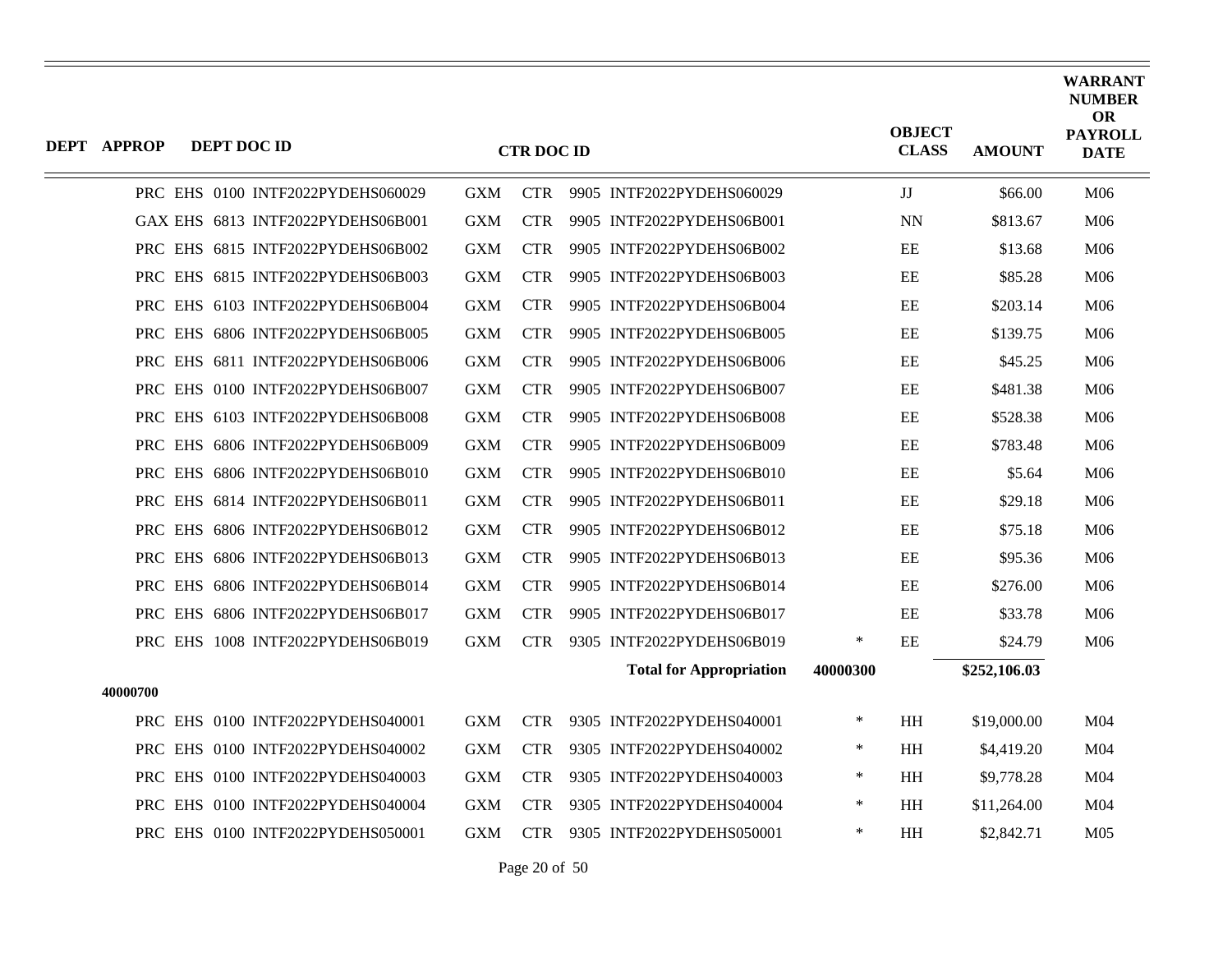| <b>DEPT APPROP</b> | DEPT DOC ID |                                   |            | <b>CTR DOC ID</b> |                                |                              | <b>OBJECT</b><br><b>CLASS</b> | <b>AMOUNT</b> | <b>WARRANT</b><br><b>NUMBER</b><br><b>OR</b><br><b>PAYROLL</b><br><b>DATE</b> |
|--------------------|-------------|-----------------------------------|------------|-------------------|--------------------------------|------------------------------|-------------------------------|---------------|-------------------------------------------------------------------------------|
|                    |             | PRC EHS 0100 INTF2022PYDEHS050002 | <b>GXM</b> | <b>CTR</b>        | 9305 INTF2022PYDEHS050002      | $\ast$                       | HH                            | \$3,987.50    | M <sub>05</sub>                                                               |
|                    |             | PRC EHS 0100 INTF2022PYDEHS050003 | <b>GXM</b> | <b>CTR</b>        | 9305 INTF2022PYDEHS050003      | $\ast$                       | HH                            | \$2,669.75    | M <sub>05</sub>                                                               |
|                    |             | PRC EHS 0100 INTF2022PYDEHS050004 | <b>GXM</b> | <b>CTR</b>        | 9305 INTF2022PYDEHS050004      | ∗                            | HH                            | \$3,567.00    | M <sub>05</sub>                                                               |
|                    |             | PRC EHS 0100 INTF2022PYDEHS050005 | <b>GXM</b> | <b>CTR</b>        | 9305 INTF2022PYDEHS050005      | $\ast$                       | HH                            | \$43,857.56   | M <sub>05</sub>                                                               |
|                    |             | PRC EHS 0100 INTF2022PYDEHS050006 | <b>GXM</b> | <b>CTR</b>        | 9305 INTF2022PYDEHS050006      | $\ast$                       | HH                            | \$38,728.44   | M <sub>05</sub>                                                               |
|                    |             | PRC EHS 0100 INTF2022PYDEHS050007 | <b>GXM</b> | <b>CTR</b>        | 9305 INTF2022PYDEHS050007      | ∗                            | HH                            | \$861.36      | M <sub>05</sub>                                                               |
|                    |             | PRC EHS 0100 INTF2022PYDEHS050008 | <b>GXM</b> | <b>CTR</b>        | 9305 INTF2022PYDEHS050008      | $\ast$                       | <b>HH</b>                     | \$38,280.20   | M <sub>05</sub>                                                               |
|                    |             | PRC EHS 0100 INTF2022PYDEHS050009 | <b>GXM</b> | <b>CTR</b>        | 9305 INTF2022PYDEHS050009      | $\ast$                       | HH                            | \$4,325.00    | M <sub>05</sub>                                                               |
|                    |             | PRC EHS 0100 INTF2022PYDEHS050010 | <b>GXM</b> | <b>CTR</b>        | 9305 INTF2022PYDEHS050010      | $\ast$                       | HH                            | \$30,571.54   | M <sub>05</sub>                                                               |
|                    |             | PRC EHS 0100 INTF2022PYDEHS050011 | <b>GXM</b> | <b>CTR</b>        | 9305 INTF2022PYDEHS050011      | ∗                            | <b>HH</b>                     | \$29,907.09   | M <sub>05</sub>                                                               |
|                    |             | PRC EHS 0100 INTF2022PYDEHS050012 | <b>GXM</b> | <b>CTR</b>        | 9305 INTF2022PYDEHS050012      | $\ast$                       | HH                            | \$10,945.20   | M <sub>05</sub>                                                               |
|                    |             | PRC EHS 0100 INTF2022PYDEHS050013 | <b>GXM</b> | <b>CTR</b>        | 9305 INTF2022PYDEHS050013      | $\ast$                       | HH                            | \$12,410.50   | M <sub>05</sub>                                                               |
|                    |             | PRC EHS 0100 INTF2022PYDEHS050014 | <b>GXM</b> | <b>CTR</b>        | 9305 INTF2022PYDEHS050014      | $\ast$                       | HH                            | \$6,734.04    | M <sub>05</sub>                                                               |
|                    |             | PRC EHS 0100 INTF2022PYDEHS060001 | <b>GXM</b> | <b>CTR</b>        | 9305 INTF2022PYDEHS060001      | $\ast$                       | $\rm FF$                      | \$201,500.00  | M06                                                                           |
|                    |             |                                   |            |                   | <b>Total for Appropriation</b> | 40000700                     |                               | \$475,649.37  |                                                                               |
| 40001700           |             |                                   |            |                   |                                |                              |                               |               |                                                                               |
|                    |             | PRC EHS 1116 INTF2022PYDEHS060003 | <b>GXM</b> | <b>CTR</b>        | 9305 INTF2022PYDEHS060003      | $\ast$                       | <b>UU</b>                     | \$23,562.00   | M06                                                                           |
|                    |             |                                   |            |                   | <b>Total for Appropriation</b> | 40001700                     |                               | \$23,562.00   |                                                                               |
| 40001701           |             |                                   |            |                   |                                |                              |                               |               |                                                                               |
|                    |             | PRC EHS 1006 INTF2022PYDEHS060002 | <b>GXM</b> | <b>CTR</b>        | 9905 INTF2022PYDEHS060002      |                              | UU                            | \$25,000.00   | M06                                                                           |
|                    |             |                                   |            |                   | <b>Total for Appropriation</b> | 40001701<br><b>Total EHS</b> |                               | \$25,000.00   |                                                                               |
|                    |             |                                   |            |                   |                                |                              |                               | \$800,057.41  |                                                                               |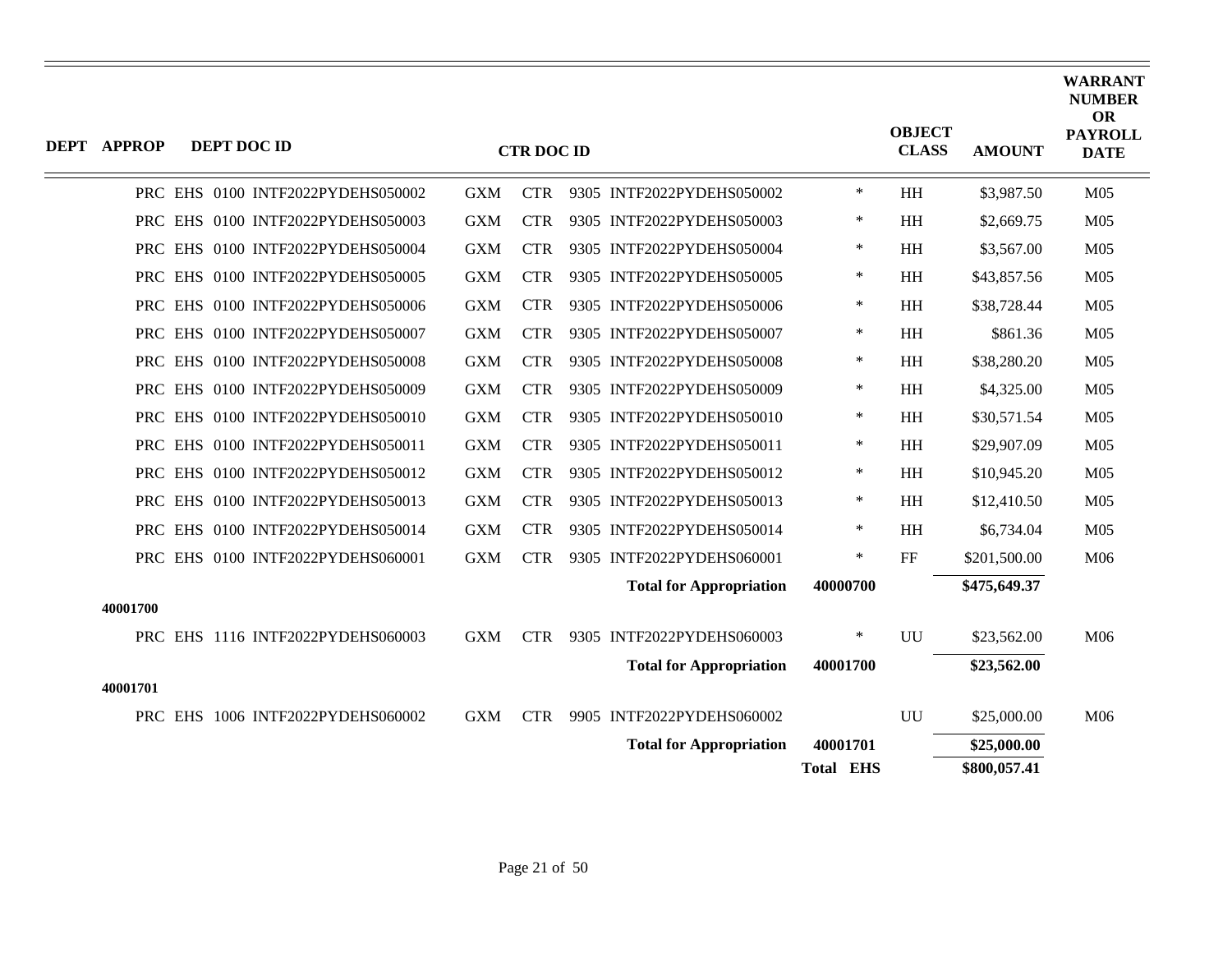| <b>DEPT</b> | <b>APPROP</b> | <b>DEPT DOC ID</b>                |            | <b>CTR DOC ID</b> |                                |                  | <b>OBJECT</b><br><b>CLASS</b> | <b>AMOUNT</b> | <b>WARRANT</b><br><b>NUMBER</b><br><b>OR</b><br><b>PAYROLL</b><br><b>DATE</b> |
|-------------|---------------|-----------------------------------|------------|-------------------|--------------------------------|------------------|-------------------------------|---------------|-------------------------------------------------------------------------------|
| <b>ENV</b>  | 20001700      |                                   |            |                   |                                |                  |                               |               |                                                                               |
|             |               | PRC ENV 8200 INTF2022PYDENV060001 | <b>GXM</b> | <b>CTR</b>        | 9905 INTF2022PYDENV060001      |                  | UU                            | \$452.45      | M06                                                                           |
|             |               |                                   |            |                   | <b>Total for Appropriation</b> | 20001700         |                               | \$452.45      |                                                                               |
|             |               |                                   |            |                   |                                | <b>Total ENV</b> |                               | \$452.45      |                                                                               |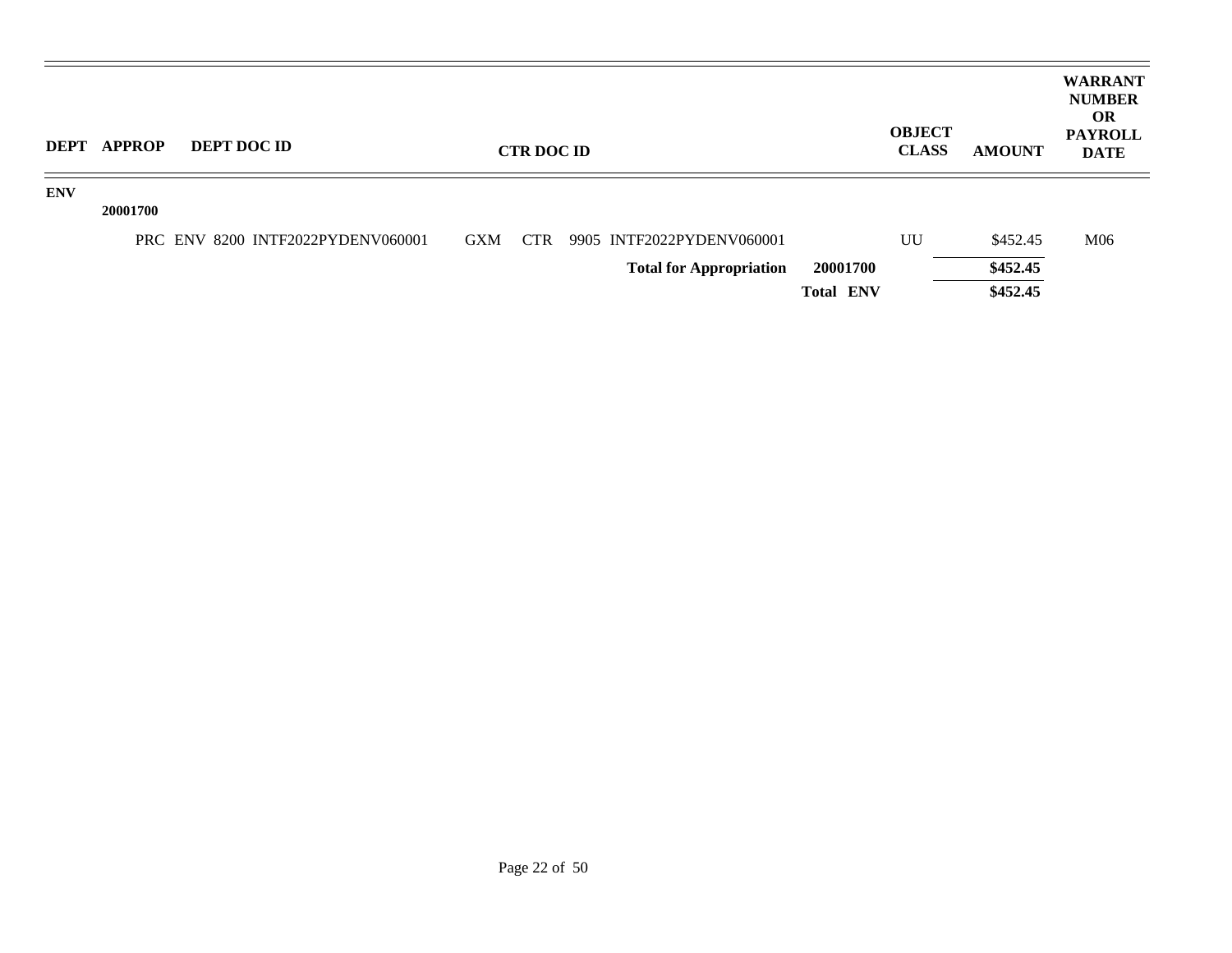|            | DEPT APPROP | DEPT DOC ID                       |            | <b>CTR DOC ID</b> |                                | <b>OBJECT</b><br><b>CLASS</b> | <b>AMOUNT</b> | <b>WARRANT</b><br><b>NUMBER</b><br><b>OR</b><br><b>PAYROLL</b><br><b>DATE</b> |
|------------|-------------|-----------------------------------|------------|-------------------|--------------------------------|-------------------------------|---------------|-------------------------------------------------------------------------------|
| <b>EOL</b> |             |                                   |            |                   |                                |                               |               |                                                                               |
|            | 70030900    |                                   |            |                   |                                |                               |               |                                                                               |
|            |             | PRC EOL 1000 INTF2022PYDEOL040002 | <b>GXM</b> | <b>CTR</b>        | 9905 INTF2022PYDEOL040002      | JJ                            | \$930.00      | M06                                                                           |
|            |             | PRC EOL 1000 INTF2022PYDEOL040003 | <b>GXM</b> | <b>CTR</b>        | 9905 INTF2022PYDEOL040003      | JJ                            | \$1,070.00    | M06                                                                           |
|            |             | PRC EOL 1000 INTF2022PYDEOL040004 | <b>GXM</b> | <b>CTR</b>        | 9905 INTF2022PYDEOL040004      | JJ                            | \$1,609.00    | M06                                                                           |
|            |             | PRC EOL 1000 INTF2022PYDEOL040005 | <b>GXM</b> | <b>CTR</b>        | 9905 INTF2022PYDEOL040005      | JJ                            | \$1,756.00    | M06                                                                           |
|            | <b>PRC</b>  | EOL 1000 INTF2022PYDEOL040006     | <b>GXM</b> | <b>CTR</b>        | 9905 INTF2022PYDEOL040006      | JJ                            | \$909.00      | M06                                                                           |
|            |             | PRC EOL 1000 INTF2022PYDEOL040007 | <b>GXM</b> | <b>CTR</b>        | 9905 INTF2022PYDEOL040007      | JJ                            | \$1,371.00    | M06                                                                           |
|            |             | PRC EOL 1000 INTF2022PYDEOL040008 | <b>GXM</b> | <b>CTR</b>        | 9905 INTF2022PYDEOL040008      | JJ                            | \$1,889.00    | M06                                                                           |
|            | <b>PRC</b>  | EOL 1000 INTF2022PYDEOL040009     | <b>GXM</b> | <b>CTR</b>        | 9905 INTF2022PYDEOL040009      | JJ                            | \$1,777.00    | M06                                                                           |
|            |             | PRC EOL 1000 INTF2022PYDEOL040010 | <b>GXM</b> | <b>CTR</b>        | 9905 INTF2022PYDEOL040010      | JJ                            | \$769.00      | M06                                                                           |
|            |             | PRC EOL 1000 INTF2022PYDEOL040011 | <b>GXM</b> | <b>CTR</b>        | 9905 INTF2022PYDEOL040011      | JJ                            | \$1,700.00    | M06                                                                           |
|            | <b>PRC</b>  | EOL 1000 INTF2022PYDEOL040012     | <b>GXM</b> | <b>CTR</b>        | 9905 INTF2022PYDEOL040012      | $\rm JJ$                      | \$1,070.00    | M06                                                                           |
|            |             | PRC EOL 1000 INTF2022PYDEOL040013 | <b>GXM</b> | <b>CTR</b>        | 9905 INTF2022PYDEOL040013      | JJ                            | \$2,022.00    | M06                                                                           |
|            |             | PRC EOL 1000 INTF2022PYDEOL040014 | <b>GXM</b> | <b>CTR</b>        | 9905 INTF2022PYDEOL040014      | JJ                            | \$1,119.00    | M06                                                                           |
|            |             | PRC EOL 1000 INTF2022PYDEOL040015 | <b>GXM</b> | <b>CTR</b>        | 9905 INTF2022PYDEOL040015      | JJ                            | \$2,253.00    | M06                                                                           |
|            |             | PRC EOL 1000 INTF2022PYDEOL040016 | <b>GXM</b> | <b>CTR</b>        | 9905 INTF2022PYDEOL040016      | JJ                            | \$734.00      | M06                                                                           |
|            |             |                                   |            |                   | <b>Total for Appropriation</b> | 70030900                      | \$20,978.00   |                                                                               |
|            |             |                                   |            |                   |                                | <b>Total EOL</b>              | \$20,978.00   |                                                                               |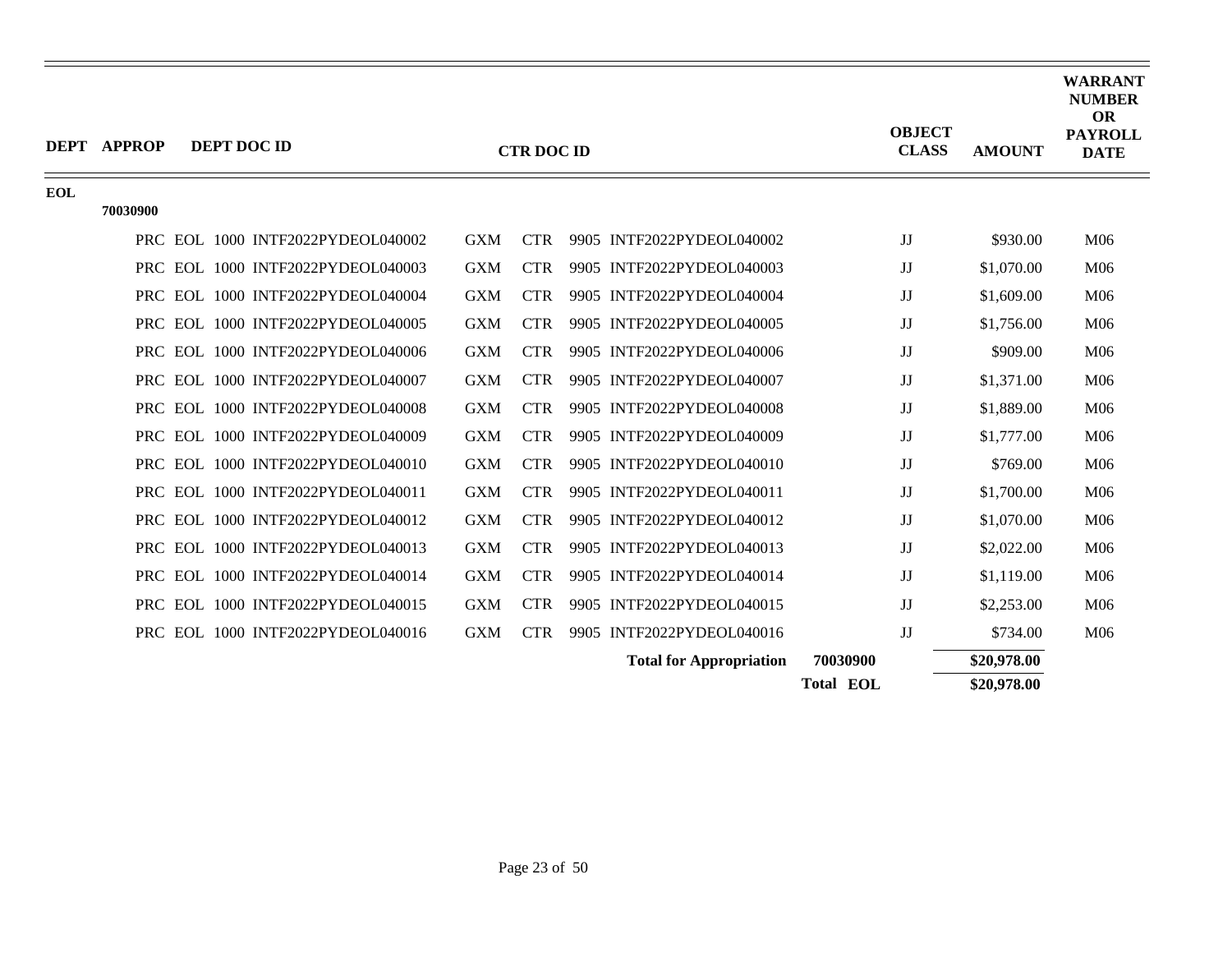|            | DEPT APPROP | <b>DEPT DOC ID</b>   |           | <b>CTR DOC ID</b> |                                |                  | <b>OBJECT</b><br><b>CLASS</b> | <b>AMOUNT</b> | <b>WARRANT</b><br><b>NUMBER</b><br><b>OR</b><br><b>PAYROLL</b><br><b>DATE</b> |
|------------|-------------|----------------------|-----------|-------------------|--------------------------------|------------------|-------------------------------|---------------|-------------------------------------------------------------------------------|
| <b>HLY</b> |             |                      |           |                   |                                |                  |                               |               |                                                                               |
|            | 41900100    |                      |           |                   |                                |                  |                               |               |                                                                               |
|            |             | HLY 2000 PAYROLL     | PRLNP CTR |                   | 9905 EMPL 020211023129958      | AA               |                               | \$46.31       | 10/27/2021                                                                    |
|            |             | HLY 2000 PAYROLL     | PRLNP CTR |                   | 9905 EMPL 020211106133108      | AA               |                               | \$1,193.13    | 11/10/2021                                                                    |
|            |             | HLY 2000 PAYROLL     | PRLNP CTR |                   | 9905 EMPL 020211023129958      | AA               |                               | \$62.69       | 10/27/2021                                                                    |
|            |             | HLY 2000 PAYROLL     | PRLNP CTR |                   | 9905 EMPL 020211023129958      | AA               |                               | \$153.56      | 10/27/2021                                                                    |
|            |             | HLY 2000 PAYROLL TAX | <b>CA</b> | <b>CTR</b>        | 9905 PYTX1204210000014679      | AA               |                               | \$23.50       | 12/4/2021                                                                     |
|            |             | HLY 2000 PAYROLL TAX | <b>CA</b> | <b>CTR</b>        | 9905 PYTX1107210000012249      | AA               |                               | \$2.15        | 11/7/2021                                                                     |
|            |             | HLY 2000 PAYROLL TAX | CA        | <b>CTR</b>        | 9905 PYTX1107210000012222      | AA               |                               | \$3.03        | 11/7/2021                                                                     |
|            |             |                      |           |                   | <b>Total for Appropriation</b> | 41900100         |                               | \$1,484.37    |                                                                               |
|            |             |                      |           |                   |                                | <b>Total HLY</b> |                               | \$1,484.37    |                                                                               |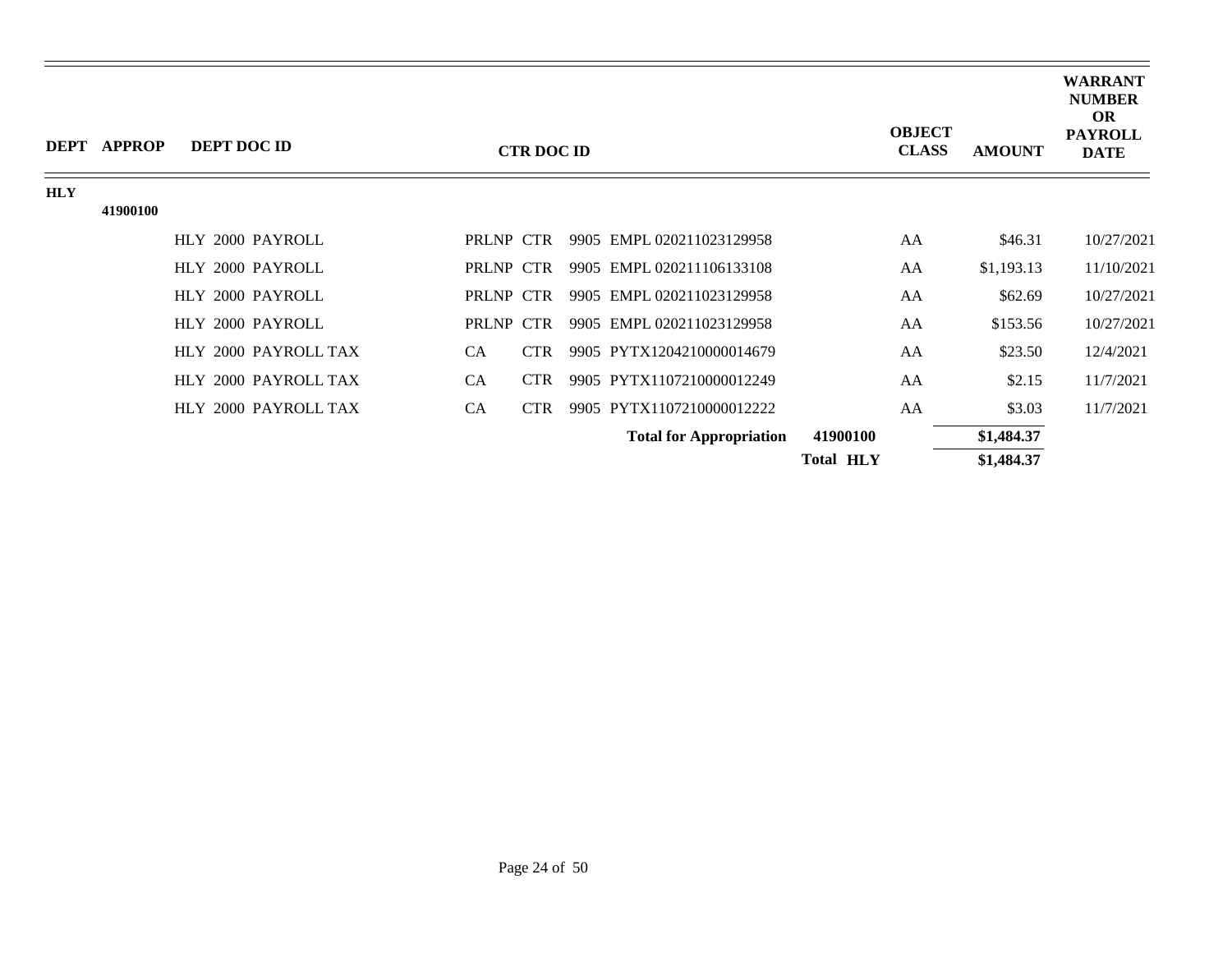|            | DEPT APPROP | DEPT DOC ID |                                   |            | <b>CTR DOC ID</b> |                                |                  | <b>OBJECT</b><br><b>CLASS</b> | <b>AMOUNT</b> | <b>WARRANT</b><br><b>NUMBER</b><br><b>OR</b><br><b>PAYROLL</b><br><b>DATE</b> |
|------------|-------------|-------------|-----------------------------------|------------|-------------------|--------------------------------|------------------|-------------------------------|---------------|-------------------------------------------------------------------------------|
| <b>MCB</b> |             |             |                                   |            |                   |                                |                  |                               |               |                                                                               |
|            | 41101000    |             |                                   |            |                   |                                |                  |                               |               |                                                                               |
|            |             |             | MCB 2100 EMPLOYEE REIMB           | PRLNP CTR  |                   | 9905 EMPL 020211204130218      |                  | <b>BB</b>                     | \$631.35      | 12/8/2021                                                                     |
|            |             |             | MCB 2100 EMPLOYEE REIMB           | PRLNP CTR  |                   | 9905 EMPL 020211204130218      |                  | <b>BB</b>                     | \$256.00      | 12/8/2021                                                                     |
|            |             |             | PRC MCB 5500 INTF2022PYDMCB040001 | <b>GXM</b> | <b>CTR</b>        | 9905 INTF2022PYDMCB040001      |                  | FF                            | \$37.00       | M <sub>04</sub>                                                               |
|            |             |             | PRC MCB 5500 INTF2022PYDMCB040002 | <b>GXM</b> | <b>CTR</b>        | 9905 INTF2022PYDMCB040002      |                  | FF                            | \$843.00      | M <sub>04</sub>                                                               |
|            |             |             | PRC MCB 5500 INTF2022PYDMCB040003 | <b>GXM</b> | CTR.              | 9905 INTF2022PYDMCB040003      |                  | FF                            | \$37.00       | M <sub>04</sub>                                                               |
|            |             |             | PRC MCB 5500 INTF2022PYDMCB040004 | <b>GXM</b> | CTR.              | 9905 INTF2022PYDMCB040004      |                  | FF                            | \$37.50       | M <sub>04</sub>                                                               |
|            |             |             | PRC MCB 5500 INTF2022PYDMCB040005 | <b>GXM</b> | <b>CTR</b>        | 9905 INTF2022PYDMCB040005      |                  | FF                            | \$37.00       | M <sub>04</sub>                                                               |
|            |             |             |                                   |            |                   | <b>Total for Appropriation</b> | 41101000         |                               | \$1,878.85    |                                                                               |
|            | 41102000    |             |                                   |            |                   |                                |                  |                               |               |                                                                               |
|            |             |             | MCB 2100 EMPLOYEE REIMB           | PRLNP CTR  |                   | 9905 EMPL 020211204130218      |                  | <b>BB</b>                     | \$86.00       | 12/8/2021                                                                     |
|            |             |             | MCB 2100 EMPLOYEE REIMB           | PRLNP CTR  |                   | 9905 EMPL 020211204130218      |                  | <b>BB</b>                     | \$98.55       | 12/8/2021                                                                     |
|            |             |             |                                   |            |                   | <b>Total for Appropriation</b> | 41102000         |                               | \$184.55      |                                                                               |
|            |             |             |                                   |            |                   |                                | <b>Total MCB</b> |                               | \$2,063.40    |                                                                               |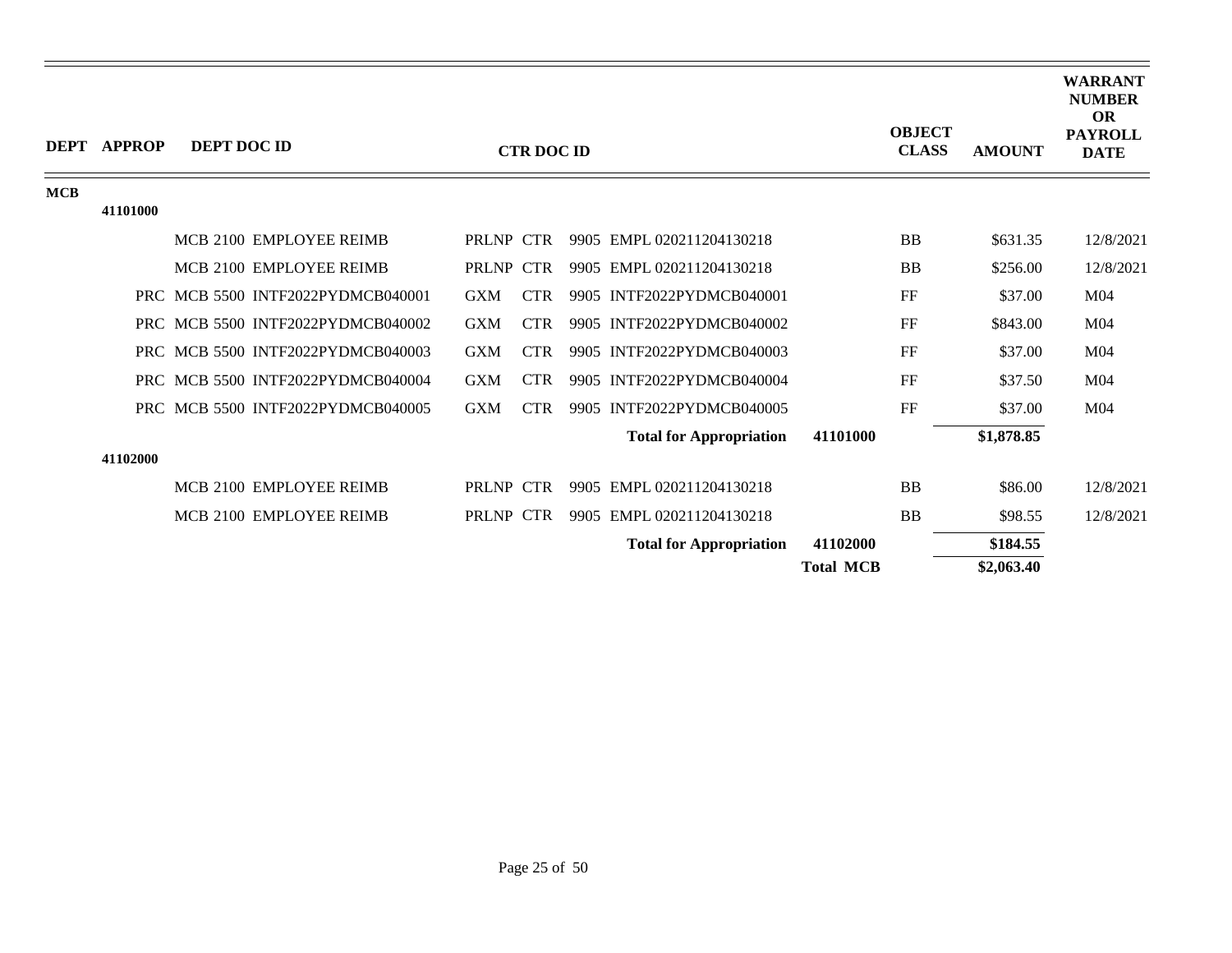| <b>DEPT</b> | <b>APPROP</b> | <b>DEPT DOC ID</b>                |            | <b>CTR DOC ID</b> |                                |                  | <b>OBJECT</b><br><b>CLASS</b> | <b>AMOUNT</b> | <b>WARRANT</b><br><b>NUMBER</b><br><b>OR</b><br><b>PAYROLL</b><br><b>DATE</b> |
|-------------|---------------|-----------------------------------|------------|-------------------|--------------------------------|------------------|-------------------------------|---------------|-------------------------------------------------------------------------------|
| <b>MID</b>  | 03400400      |                                   |            |                   |                                |                  |                               |               |                                                                               |
|             |               | PRC MID 0770 INTF2022PYDMID050001 | <b>GXM</b> | CTR               | 9305 INTF2022PYDMID050001      | ∗                | UU                            | \$475.00      | M05                                                                           |
|             |               |                                   |            |                   | <b>Total for Appropriation</b> | 03400400         |                               | \$475.00      |                                                                               |
|             |               |                                   |            |                   |                                | <b>Total MID</b> |                               | \$475.00      |                                                                               |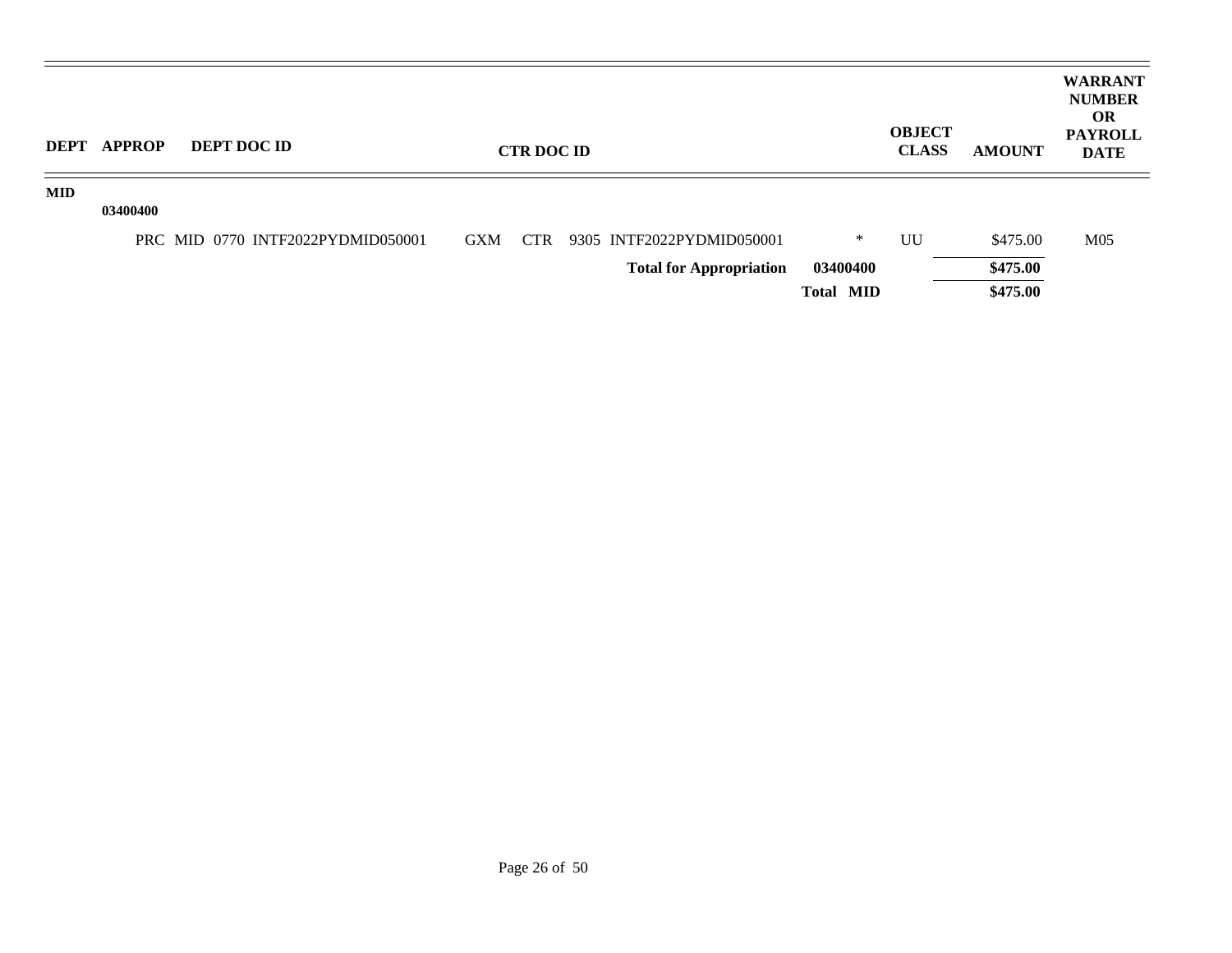| <b>DEPT</b> | <b>APPROP</b> |  | <b>DEPT DOC ID</b>                |            | <b>CTR DOC ID</b> |                                |                  | <b>OBJECT</b><br><b>CLASS</b> | <b>AMOUNT</b> | <b>WARRANT</b><br><b>NUMBER</b><br><b>OR</b><br><b>PAYROLL</b><br><b>DATE</b> |
|-------------|---------------|--|-----------------------------------|------------|-------------------|--------------------------------|------------------|-------------------------------|---------------|-------------------------------------------------------------------------------|
| <b>PAR</b>  |               |  |                                   |            |                   |                                |                  |                               |               |                                                                               |
|             | 89500001      |  |                                   |            |                   |                                |                  |                               |               |                                                                               |
|             |               |  | PAR 1000 EMPLOYEE REIMB           | PRLNP CTR  |                   | 9905 EMPL 020210911110987      |                  | <b>BB</b>                     | \$110.70      | 9/15/2021                                                                     |
|             |               |  | PAR 1000 EMPLOYEE REIMB           | PRLNP CTR  |                   | 9905 EMPL 020210911110987      |                  | <b>BB</b>                     | \$58.50       | 9/15/2021                                                                     |
|             |               |  | PRC PAR 5000 INTF2022PYDPAR050001 | <b>GXM</b> | <b>CTR</b>        | 9905 INTF2022PYDPAR050001      |                  | HH                            | \$20,000.00   | M06                                                                           |
|             |               |  |                                   |            |                   | <b>Total for Appropriation</b> | 89500001         |                               | \$20,169.20   |                                                                               |
|             |               |  |                                   |            |                   |                                | <b>Total PAR</b> |                               | \$20,169.20   |                                                                               |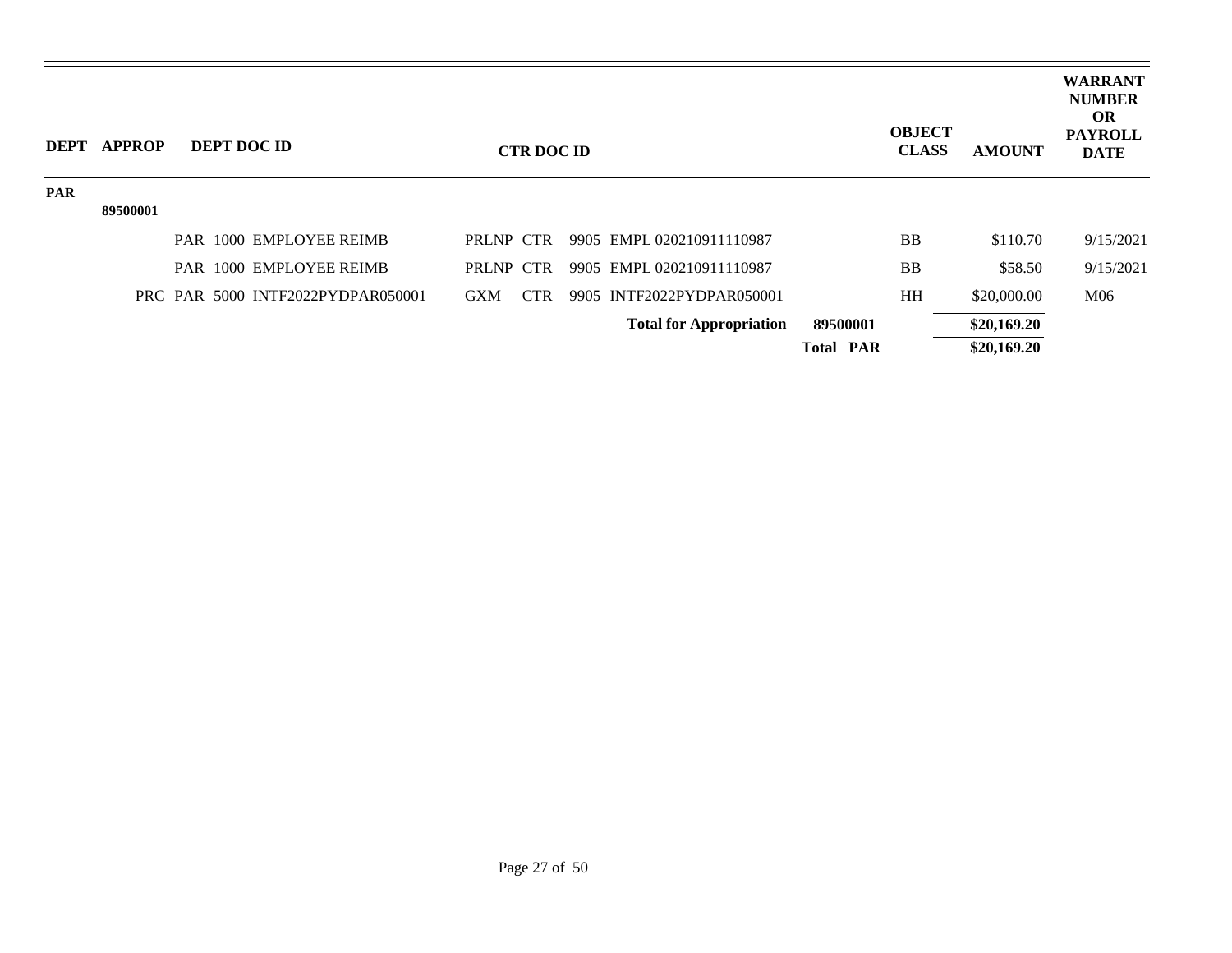|     | <b>DEPT APPROP</b><br>DEPT DOC ID |            | <b>CTR DOC ID</b> |                                     | <b>OBJECT</b><br><b>CLASS</b> | <b>AMOUNT</b> | WARRANT<br><b>NUMBER</b><br><b>OR</b><br><b>PAYROLL</b><br><b>DATE</b> |
|-----|-----------------------------------|------------|-------------------|-------------------------------------|-------------------------------|---------------|------------------------------------------------------------------------|
| POL |                                   |            |                   |                                     |                               |               |                                                                        |
|     | 81001001                          |            |                   |                                     |                               |               |                                                                        |
|     | POL 4000 EMPLOYEE REIMB           |            |                   | PRLNP CTR 9905 EMPL 020211106133108 | <b>BB</b>                     | \$79.68       | 11/10/2021                                                             |
|     | GAX POL 3700 INTF2022PYDPOL030001 | GXM        |                   | CTR 9905 INTF2022PYDPOL030001       | <b>DD</b>                     | \$188.68      | M <sub>03</sub>                                                        |
|     | GAX POL 3700 INTF2022PYDPOL030002 | <b>GXM</b> | <b>CTR</b>        | 9905 INTF2022PYDPOL030002           | <b>DD</b>                     | \$58.31       | M <sub>03</sub>                                                        |
|     | GAX POL 3700 INTF2022PYDPOL030003 | <b>GXM</b> | <b>CTR</b>        | 9905 INTF2022PYDPOL030003           | <b>DD</b>                     | \$33.88       | M <sub>03</sub>                                                        |
|     | GAX POL 3700 INTF2022PYDPOL030004 | <b>GXM</b> | <b>CTR</b>        | 9905 INTF2022PYDPOL030004           | <b>DD</b>                     | \$89.92       | M <sub>03</sub>                                                        |
|     | GAX POL 3700 INTF2022PYDPOL030005 | <b>GXM</b> | <b>CTR</b>        | 9905 INTF2022PYDPOL030005           | <b>DD</b>                     | \$89.92       | M <sub>03</sub>                                                        |
|     | GAX POL 3700 INTF2022PYDPOL030006 | GXM        | <b>CTR</b>        | 9905 INTF2022PYDPOL030006           | DD.                           | \$56.02       | M <sub>03</sub>                                                        |
|     | GAX POL 3700 INTF2022PYDPOL030007 | <b>GXM</b> | <b>CTR</b>        | 9905 INTF2022PYDPOL030007           | DD.                           | \$132.82      | M <sub>03</sub>                                                        |
|     | GAX POL 3700 INTF2022PYDPOL030008 | <b>GXM</b> | <b>CTR</b>        | 9905 INTF2022PYDPOL030008           | DD.                           | \$81.93       | M <sub>03</sub>                                                        |
|     | GAX POL 3700 INTF2022PYDPOL030009 | <b>GXM</b> | <b>CTR</b>        | 9905 INTF2022PYDPOL030009           | DD.                           | \$98.77       | M <sub>03</sub>                                                        |
|     | GAX POL 3700 INTF2022PYDPOL030010 | <b>GXM</b> | <b>CTR</b>        | 9905 INTF2022PYDPOL030010           | DD                            | \$266.65      | M <sub>03</sub>                                                        |
|     | GAX POL 3700 INTF2022PYDPOL030011 | <b>GXM</b> | <b>CTR</b>        | 9905 INTF2022PYDPOL030011           | DD.                           | \$127.50      | M <sub>03</sub>                                                        |
|     | GAX POL 3700 INTF2022PYDPOL030012 | <b>GXM</b> | <b>CTR</b>        | 9905 INTF2022PYDPOL030012           | DD.                           | \$49.46       | M <sub>03</sub>                                                        |
|     | GAX POL 3700 INTF2022PYDPOL030013 | <b>GXM</b> | <b>CTR</b>        | 9905 INTF2022PYDPOL030013           | DD                            | \$142.67      | M <sub>03</sub>                                                        |
|     | GAX POL 3700 INTF2022PYDPOL030014 | <b>GXM</b> | <b>CTR</b>        | 9905 INTF2022PYDPOL030014           | <b>DD</b>                     | \$176.76      | M <sub>03</sub>                                                        |
|     | GAX POL 3700 INTF2022PYDPOL030015 | <b>GXM</b> | <b>CTR</b>        | 9905 INTF2022PYDPOL030015           | DD.                           | \$158.86      | M <sub>03</sub>                                                        |
|     | GAX POL 3700 INTF2022PYDPOL030016 | <b>GXM</b> | <b>CTR</b>        | 9905 INTF2022PYDPOL030016           | <b>DD</b>                     | \$75.36       | M <sub>03</sub>                                                        |
|     | GAX POL 3700 INTF2022PYDPOL030017 | <b>GXM</b> |                   | CTR 9905 INTF2022PYDPOL030017       | <b>DD</b>                     | \$86.17       | M <sub>03</sub>                                                        |
|     | GAX POL 3700 INTF2022PYDPOL030018 | <b>GXM</b> | <b>CTR</b>        | 9905 INTF2022PYDPOL030018           | <b>DD</b>                     | \$291.33      | M <sub>03</sub>                                                        |
|     | GAX POL 3700 INTF2022PYDPOL030019 | <b>GXM</b> | <b>CTR</b>        | 9905 INTF2022PYDPOL030019           | <b>DD</b>                     | \$683.50      | M <sub>03</sub>                                                        |
|     | GAX POL 3700 INTF2022PYDPOL030020 | <b>GXM</b> | <b>CTR</b>        | 9905 INTF2022PYDPOL030020           | <b>DD</b>                     | \$66.15       | M <sub>03</sub>                                                        |
|     | GAX POL 3700 INTF2022PYDPOL030021 | <b>GXM</b> | <b>CTR</b>        | 9905 INTF2022PYDPOL030021           | <b>DD</b>                     | \$66.15       | M <sub>03</sub>                                                        |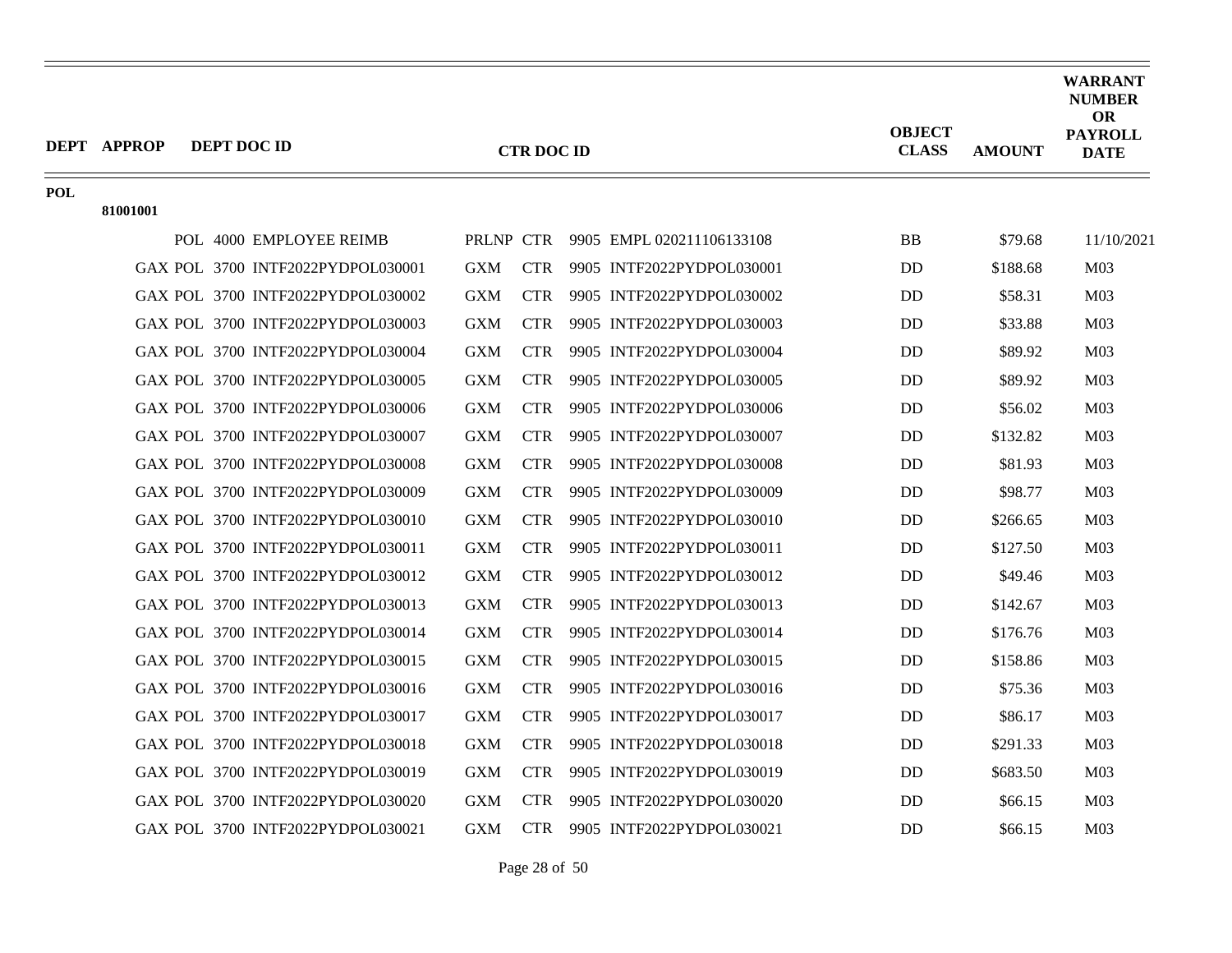| <b>DEPT APPROP</b> | DEPT DOC ID |                                   |            | <b>CTR DOC ID</b> |                           | <b>OBJECT</b><br><b>CLASS</b> | <b>AMOUNT</b> | <b>WARRANT</b><br><b>NUMBER</b><br><b>OR</b><br><b>PAYROLL</b><br><b>DATE</b> |
|--------------------|-------------|-----------------------------------|------------|-------------------|---------------------------|-------------------------------|---------------|-------------------------------------------------------------------------------|
|                    |             | PRC POL 1720 INTF2022PYDPOL030022 | <b>GXM</b> | <b>CTR</b>        | 9905 INTF2022PYDPOL030022 | JJ                            | \$276.50      | M <sub>03</sub>                                                               |
|                    |             | PRC POL 3700 INTF2022PYDPOL030023 | <b>GXM</b> | <b>CTR</b>        | 9905 INTF2022PYDPOL030023 | EE                            | \$89.99       | M <sub>03</sub>                                                               |
|                    |             | PRC POL 5010 INTF2022PYDPOL030024 | <b>GXM</b> | <b>CTR</b>        | 9905 INTF2022PYDPOL030024 | EE                            | \$208.64      | M <sub>03</sub>                                                               |
|                    |             | GAX POL 3700 INTF2022PYDPOL030025 | <b>GXM</b> | <b>CTR</b>        | 9905 INTF2022PYDPOL030025 | <b>RR</b>                     | \$15,561.23   | M <sub>03</sub>                                                               |
|                    |             | GAX POL 3412 INTF2022PYDPOL030026 | <b>GXM</b> | <b>CTR</b>        | 9905 INTF2022PYDPOL030026 | GG                            | \$433.04      | M <sub>03</sub>                                                               |
|                    |             | GAX POL 3412 INTF2022PYDPOL030027 | <b>GXM</b> | <b>CTR</b>        | 9905 INTF2022PYDPOL030027 | GG                            | \$299.21      | M <sub>03</sub>                                                               |
|                    |             | GAX POL 3412 INTF2022PYDPOL030028 | <b>GXM</b> | <b>CTR</b>        | 9905 INTF2022PYDPOL030028 | GG                            | \$356.54      | M <sub>03</sub>                                                               |
|                    |             | GAX POL 3501 INTF2022PYDPOL030029 | <b>GXM</b> | <b>CTR</b>        | 9905 INTF2022PYDPOL030029 | GG                            | \$11,759.85   | M <sub>03</sub>                                                               |
|                    |             | GAX POL 3501 INTF2022PYDPOL030030 | <b>GXM</b> | <b>CTR</b>        | 9905 INTF2022PYDPOL030030 | GG                            | \$7,112.96    | M <sub>03</sub>                                                               |
|                    |             | GAX POL 3700 INTF2022PYDPOL030031 | <b>GXM</b> | <b>CTR</b>        | 9905 INTF2022PYDPOL030031 | <b>DD</b>                     | \$5.00        | M <sub>03</sub>                                                               |
|                    |             | GAX POL 3700 INTF2022PYDPOL030032 | <b>GXM</b> | <b>CTR</b>        | 9905 INTF2022PYDPOL030032 | D <sub>D</sub>                | \$110.00      | M <sub>03</sub>                                                               |
|                    |             | GAX POL 3700 INTF2022PYDPOL030033 | <b>GXM</b> | <b>CTR</b>        | 9905 INTF2022PYDPOL030033 | <b>DD</b>                     | \$42.00       | M <sub>03</sub>                                                               |
|                    |             | PRC POL 3900 INTF2022PYDPOL030034 | <b>GXM</b> | <b>CTR</b>        | 9905 INTF2022PYDPOL030034 | LL                            | \$166.13      | M <sub>03</sub>                                                               |
|                    |             | PRC POL 3900 INTF2022PYDPOL030035 | <b>GXM</b> | <b>CTR</b>        | 9905 INTF2022PYDPOL030035 | LL                            | \$169.34      | M <sub>03</sub>                                                               |
|                    |             | PRC POL 3900 INTF2022PYDPOL030036 | <b>GXM</b> | <b>CTR</b>        | 9905 INTF2022PYDPOL030036 | LL                            | \$55.79       | M <sub>03</sub>                                                               |
|                    |             | PRC POL 3900 INTF2022PYDPOL030037 | <b>GXM</b> | <b>CTR</b>        | 9905 INTF2022PYDPOL030037 | LL                            | \$33.64       | M <sub>03</sub>                                                               |
|                    |             | PRC POL 3900 INTF2022PYDPOL030038 | <b>GXM</b> | <b>CTR</b>        | 9905 INTF2022PYDPOL030038 | LL                            | \$65.98       | M <sub>03</sub>                                                               |
|                    |             | PRC POL 3900 INTF2022PYDPOL030039 | <b>GXM</b> | <b>CTR</b>        | 9905 INTF2022PYDPOL030039 | LL                            | \$79.61       | M <sub>03</sub>                                                               |
|                    |             | PRC POL 5010 INTF2022PYDPOL030040 | <b>GXM</b> | <b>CTR</b>        | 9905 INTF2022PYDPOL030040 | EE                            | \$1,572.58    | M <sub>03</sub>                                                               |
|                    |             | GAX POL 1500 INTF2022PYDPOL040001 | <b>GXM</b> | <b>CTR</b>        | 9905 INTF2022PYDPOL040001 | GG                            | \$1,105.23    | M <sub>04</sub>                                                               |
|                    |             | GAX POL 1400 INTF2022PYDPOL040002 | <b>GXM</b> | <b>CTR</b>        | 9905 INTF2022PYDPOL040002 | GG                            | \$386.24      | M <sub>04</sub>                                                               |
|                    |             | GAX POL 1400 INTF2022PYDPOL040003 | <b>GXM</b> | <b>CTR</b>        | 9905 INTF2022PYDPOL040003 | GG                            | \$313.85      | M <sub>04</sub>                                                               |
|                    |             | GAX POL 1400 INTF2022PYDPOL040004 | <b>GXM</b> | <b>CTR</b>        | 9905 INTF2022PYDPOL040004 | GG                            | \$259.63      | M <sub>04</sub>                                                               |
|                    |             | GAX POL 1600 INTF2022PYDPOL040005 | <b>GXM</b> | <b>CTR</b>        | 9905 INTF2022PYDPOL040005 | GG                            | \$1,927.53    | M04                                                                           |

Page 29 of 50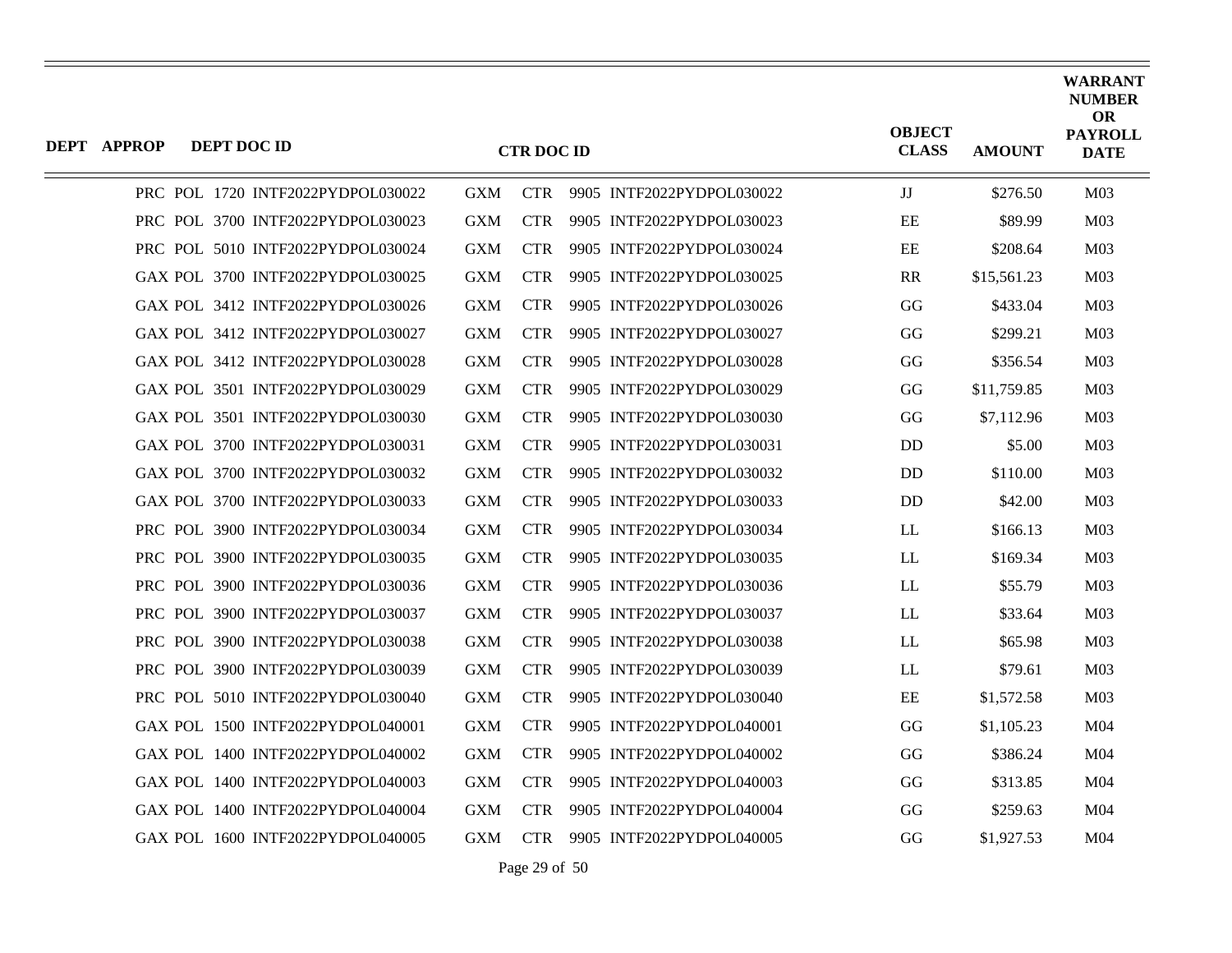| <b>DEPT APPROP</b> | DEPT DOC ID                       |            | <b>CTR DOC ID</b> |                           | <b>OBJECT</b><br><b>CLASS</b> | <b>AMOUNT</b> | <b>WARRANT</b><br><b>NUMBER</b><br><b>OR</b><br><b>PAYROLL</b><br><b>DATE</b> |
|--------------------|-----------------------------------|------------|-------------------|---------------------------|-------------------------------|---------------|-------------------------------------------------------------------------------|
|                    | GAX POL 3501 INTF2022PYDPOL040006 | <b>GXM</b> | <b>CTR</b>        | 9905 INTF2022PYDPOL040006 | GG                            | \$881.69      | M <sub>04</sub>                                                               |
|                    | GAX POL 3501 INTF2022PYDPOL040007 | <b>GXM</b> | <b>CTR</b>        | 9905 INTF2022PYDPOL040007 | GG                            | \$2,025.32    | M04                                                                           |
|                    | GAX POL 3501 INTF2022PYDPOL040008 | <b>GXM</b> | <b>CTR</b>        | 9905 INTF2022PYDPOL040008 | GG                            | \$1,716.55    | M <sub>04</sub>                                                               |
|                    |                                   |            |                   |                           |                               |               |                                                                               |
|                    | GAX POL 3501 INTF2022PYDPOL040009 | <b>GXM</b> | <b>CTR</b>        | 9905 INTF2022PYDPOL040009 | GG                            | \$1,851.65    | M <sub>04</sub>                                                               |
|                    | GAX POL 1500 INTF2022PYDPOL040010 | <b>GXM</b> | <b>CTR</b>        | 9905 INTF2022PYDPOL040010 | GG                            | \$1,457.77    | M <sub>04</sub>                                                               |
|                    | GAX POL 7150 INTF2022PYDPOL040011 | <b>GXM</b> | <b>CTR</b>        | 9905 INTF2022PYDPOL040011 | GG                            | \$919.09      | M04                                                                           |
|                    | GAX POL 1200 INTF2022PYDPOL040012 | <b>GXM</b> | <b>CTR</b>        | 9905 INTF2022PYDPOL040012 | GG                            | \$1,129.46    | M <sub>04</sub>                                                               |
|                    | GAX POL 3501 INTF2022PYDPOL040013 | <b>GXM</b> | <b>CTR</b>        | 9905 INTF2022PYDPOL040013 | GG                            | \$207.28      | M <sub>04</sub>                                                               |
|                    | GAX POL 1400 INTF2022PYDPOL040014 | <b>GXM</b> | <b>CTR</b>        | 9905 INTF2022PYDPOL040014 | GG                            | \$4,138.99    | M <sub>04</sub>                                                               |
|                    | GAX POL 1300 INTF2022PYDPOL040015 | <b>GXM</b> | <b>CTR</b>        | 9905 INTF2022PYDPOL040015 | GG                            | \$462.16      | M <sub>04</sub>                                                               |
|                    | GAX POL 1500 INTF2022PYDPOL040016 | <b>GXM</b> | <b>CTR</b>        | 9905 INTF2022PYDPOL040016 | GG                            | \$351.53      | M04                                                                           |
|                    | GAX POL 1400 INTF2022PYDPOL040017 | <b>GXM</b> | <b>CTR</b>        | 9905 INTF2022PYDPOL040017 | GG                            | \$1,353.36    | M <sub>04</sub>                                                               |
|                    | GAX POL 1600 INTF2022PYDPOL040018 | <b>GXM</b> | <b>CTR</b>        | 9905 INTF2022PYDPOL040018 | GG                            | \$76.98       | M <sub>04</sub>                                                               |
|                    | GAX POL 1600 INTF2022PYDPOL040019 | <b>GXM</b> | <b>CTR</b>        | 9905 INTF2022PYDPOL040019 | GG                            | \$86.59       | M04                                                                           |
|                    | GAX POL 1600 INTF2022PYDPOL040020 | <b>GXM</b> | <b>CTR</b>        | 9905 INTF2022PYDPOL040020 | GG                            | \$490.96      | M <sub>04</sub>                                                               |
|                    | GAX POL 1740 INTF2022PYDPOL040021 | <b>GXM</b> | <b>CTR</b>        | 9905 INTF2022PYDPOL040021 | GG                            | \$297.76      | M <sub>04</sub>                                                               |
|                    | GAX POL 3501 INTF2022PYDPOL040022 | <b>GXM</b> | <b>CTR</b>        | 9905 INTF2022PYDPOL040022 | GG                            | \$19.00       | M <sub>04</sub>                                                               |
|                    | GAX POL 3501 INTF2022PYDPOL040023 | <b>GXM</b> | <b>CTR</b>        | 9905 INTF2022PYDPOL040023 | GG                            | \$321.12      | M <sub>04</sub>                                                               |
|                    | GAX POL 1600 INTF2022PYDPOL040024 | <b>GXM</b> | <b>CTR</b>        | 9905 INTF2022PYDPOL040024 | GG                            | \$79.48       | M <sub>04</sub>                                                               |
|                    | GAX POL 3501 INTF2022PYDPOL040025 | <b>GXM</b> | <b>CTR</b>        | 9905 INTF2022PYDPOL040025 | GG                            | \$1,003.97    | M04                                                                           |
|                    | GAX POL 1600 INTF2022PYDPOL040026 | <b>GXM</b> | <b>CTR</b>        | 9905 INTF2022PYDPOL040026 | GG                            | \$49.17       | M <sub>04</sub>                                                               |
|                    | GAX POL 1600 INTF2022PYDPOL040027 | <b>GXM</b> | <b>CTR</b>        | 9905 INTF2022PYDPOL040027 | GG                            | \$37.44       | M <sub>04</sub>                                                               |
|                    | GAX POL 1500 INTF2022PYDPOL040028 | <b>GXM</b> | <b>CTR</b>        | 9905 INTF2022PYDPOL040028 |                               |               | M <sub>04</sub>                                                               |
|                    |                                   |            |                   |                           | GG                            | \$609.29      |                                                                               |
|                    | GAX POL 7150 INTF2022PYDPOL040029 | <b>GXM</b> | <b>CTR</b>        | 9905 INTF2022PYDPOL040029 | GG                            | \$405.69      | M <sub>04</sub>                                                               |

Page 30 of 50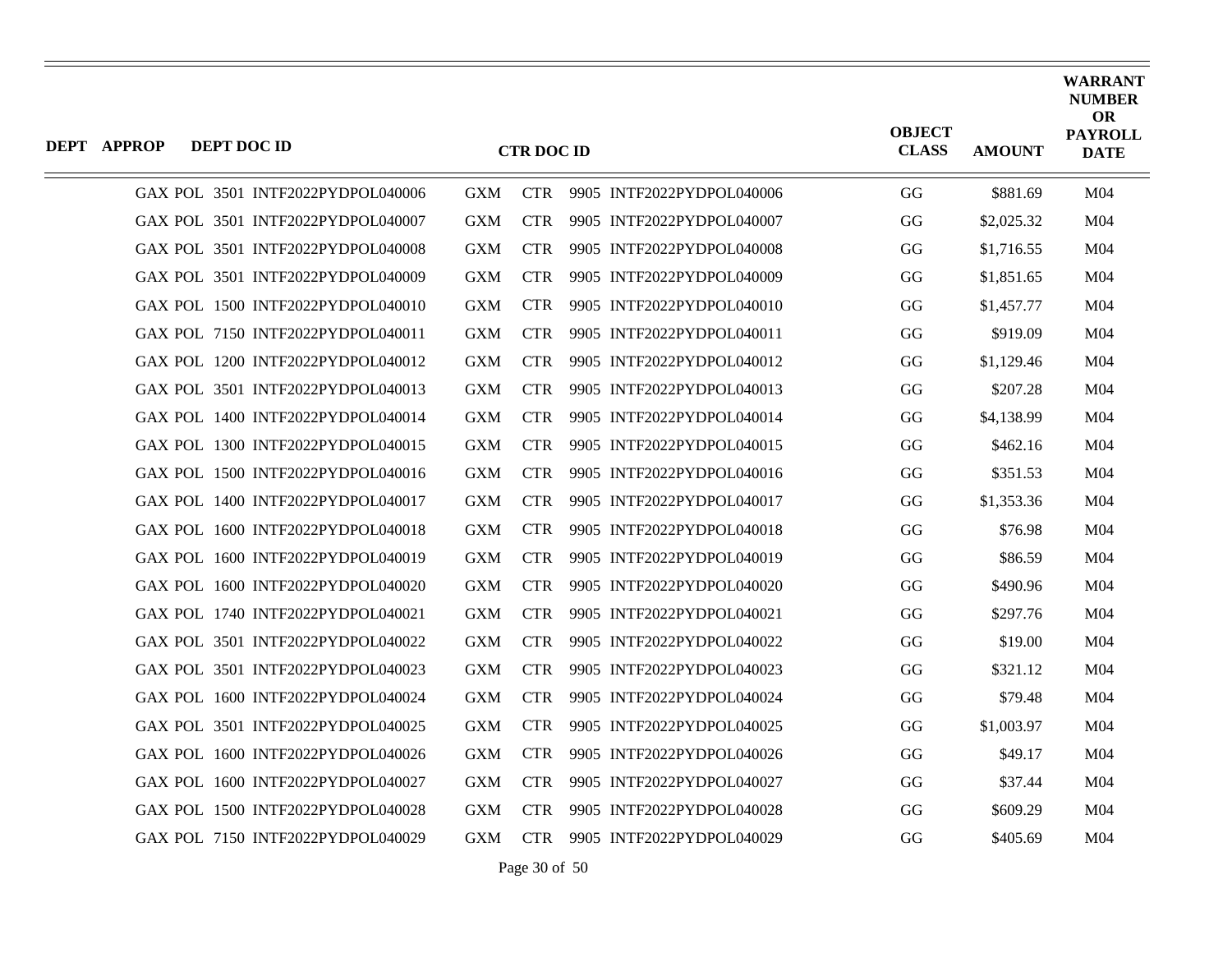| <b>DEPT APPROP</b> | DEPT DOC ID |                                   |            | <b>CTR DOC ID</b> |                                |          | <b>OBJECT</b><br><b>CLASS</b> | <b>AMOUNT</b> | <b>WARRANT</b><br><b>NUMBER</b><br>OR<br><b>PAYROLL</b><br><b>DATE</b> |
|--------------------|-------------|-----------------------------------|------------|-------------------|--------------------------------|----------|-------------------------------|---------------|------------------------------------------------------------------------|
|                    |             | GAX POL 7150 INTF2022PYDPOL040030 | <b>GXM</b> | <b>CTR</b>        | 9905 INTF2022PYDPOL040030      |          | GG                            | \$369.40      | M04                                                                    |
|                    |             | GAX POL 1600 INTF2022PYDPOL040031 | <b>GXM</b> | <b>CTR</b>        | 9905 INTF2022PYDPOL040031      |          | GG                            | \$45.75       | M <sub>04</sub>                                                        |
|                    |             | GAX POL 3501 INTF2022PYDPOL040032 | <b>GXM</b> | <b>CTR</b>        | 9905 INTF2022PYDPOL040032      |          | GG                            | \$46.43       | M04                                                                    |
|                    |             | GAX POL 1400 INTF2022PYDPOL040033 | <b>GXM</b> | <b>CTR</b>        | 9905 INTF2022PYDPOL040033      |          | GG                            | \$1,300.19    | M04                                                                    |
|                    |             | GAX POL 1400 INTF2022PYDPOL040034 | GXM        | <b>CTR</b>        | 9905 INTF2022PYDPOL040034      |          | GG                            | \$471.08      | M04                                                                    |
|                    |             | POL 4000 PAYROLL                  | PRLNP CTR  |                   | 9905 EMPL 020211106133108      |          | AA                            | \$450.00      | 11/10/2021                                                             |
|                    |             | POL 4000 PAYROLL                  | PRLNP CTR  |                   | 9905 EMPL 020211106133108      |          | AA                            | \$578.85      | 11/10/2021                                                             |
|                    |             | POL 4000 PAYROLL                  | PRLNP CTR  |                   | 9905 EMPL 020211106133108      |          | AA                            | \$1,520.00    | 11/10/2021                                                             |
|                    |             | POL 4000 PAYROLL                  | PRLNP CTR  |                   | 9905 EMPL 020211106133108      |          | AA                            | \$904.00      | 11/10/2021                                                             |
|                    |             | POL 4000 PAYROLL                  | PRLNP CTR  |                   | 9905 EMPL 020211106133108      |          | AA                            | \$720.00      | 11/10/2021                                                             |
|                    |             | POL 4000 PAYROLL                  | PRLNP CTR  |                   | 9905 EMPL 020211106133108      |          | AA                            | \$687.38      | 11/10/2021                                                             |
|                    |             | POL 4000 PAYROLL                  | PRLNP CTR  |                   | 9905 EMPL 020211106133108      |          | AA                            | \$268.80      | 11/10/2021                                                             |
|                    |             | POL 4000 PAYROLL                  | PRLNP CTR  |                   | 9905 EMPL 020211106133108      |          | AA                            | \$10.50       | 11/10/2021                                                             |
|                    |             | POL 4000 PAYROLL                  | PRLNP CTR  |                   | 9905 EMPL 020211106133108      |          | AA                            | \$10,442.10   | 11/10/2021                                                             |
|                    |             | POL 4000 PAYROLL                  | PRLNP CTR  |                   | 9905 EMPL 020211106133108      |          | AA                            | \$275.62      | 11/10/2021                                                             |
|                    |             | POL 4000 PAYROLL                  | PRLNP CTR  |                   | 9905 EMPL 020211106133108      |          | AA                            | \$23.49       | 11/10/2021                                                             |
|                    |             | POL 4000 PAYROLL TAX              | CA         | <b>CTR</b>        | 9905 PYTX1204210000014709      |          | AA                            | \$34.48       | 12/4/2021                                                              |
|                    |             | POL 4000 PAYROLL TAX              | CA         | <b>CTR</b>        | 9905 PYTX1204210000014702      |          | AA                            | \$67.23       | 12/4/2021                                                              |
|                    |             | POL 4000 PAYROLL TAX              | CA         | <b>CTR</b>        | 9905 PYTX1204210000014679      |          | AA                            | \$211.14      | 12/4/2021                                                              |
| 81001004           |             |                                   |            |                   | <b>Total for Appropriation</b> | 81001001 |                               | \$83,889.74   |                                                                        |
|                    |             | POL 2510 PAYROLL                  | PRLNP CTR  |                   | 9905 EMPL 020211106133108      |          | AA                            | \$145.40      | 11/10/2021                                                             |
|                    |             | POL 2510 PAYROLL TAX              | CA         | <b>CTR</b>        | 9905 PYTX1204210000014679      |          | AA                            | \$2.86        | 12/4/2021                                                              |
|                    |             |                                   |            |                   | <b>Total for Appropriation</b> | 81001004 |                               | \$148.26      |                                                                        |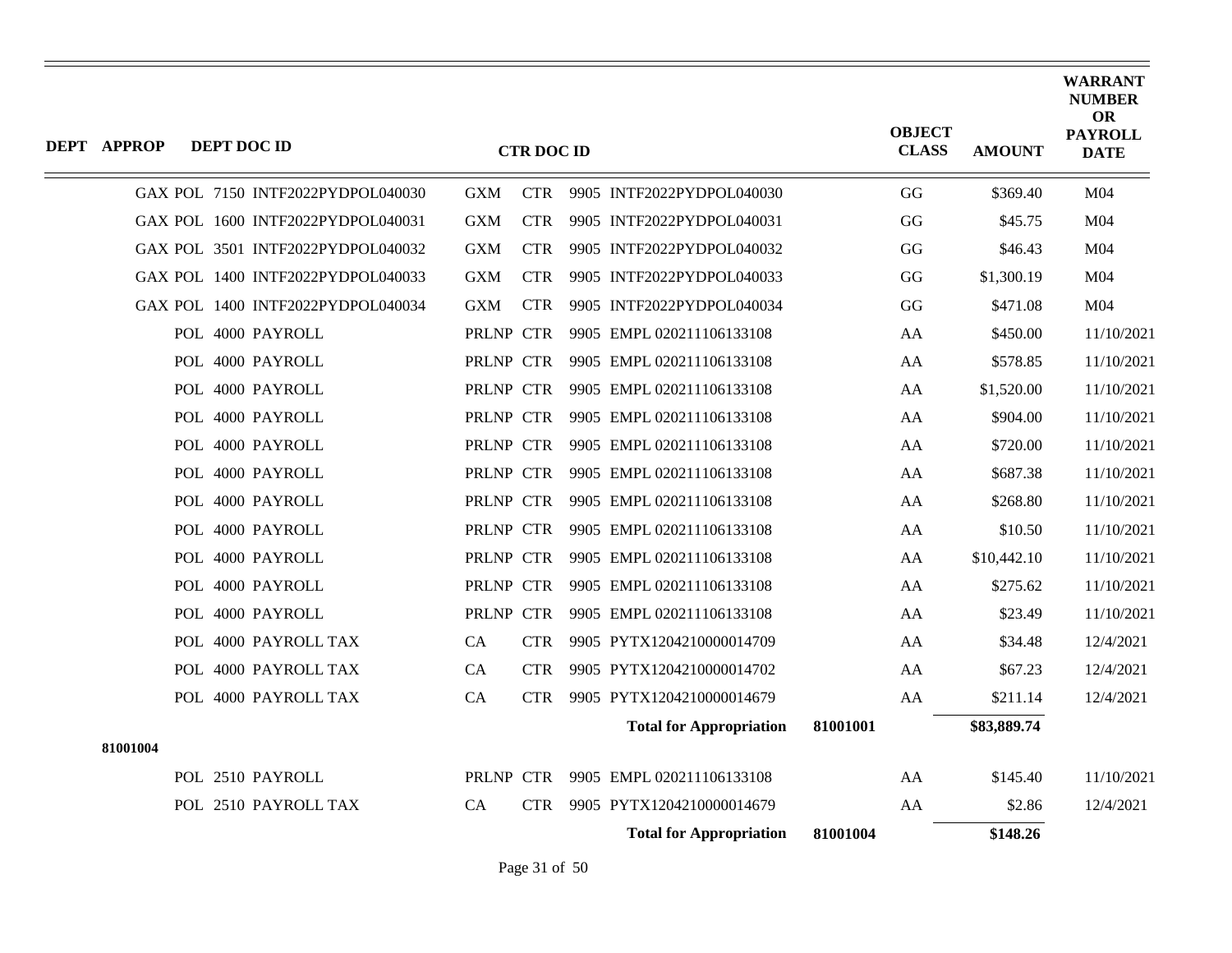| <b>DEPT APPROP</b> | <b>DEPT DOC ID</b> | <b>OBJECT</b><br><b>CLASS</b><br><b>CTR DOC ID</b> | <b>AMOUNT</b> | <b>WARRANT</b><br><b>NUMBER</b><br><b>OR</b><br><b>PAYROLL</b><br><b>DATE</b> |
|--------------------|--------------------|----------------------------------------------------|---------------|-------------------------------------------------------------------------------|
|                    |                    | <b>Total POL</b>                                   | \$84,038.00   |                                                                               |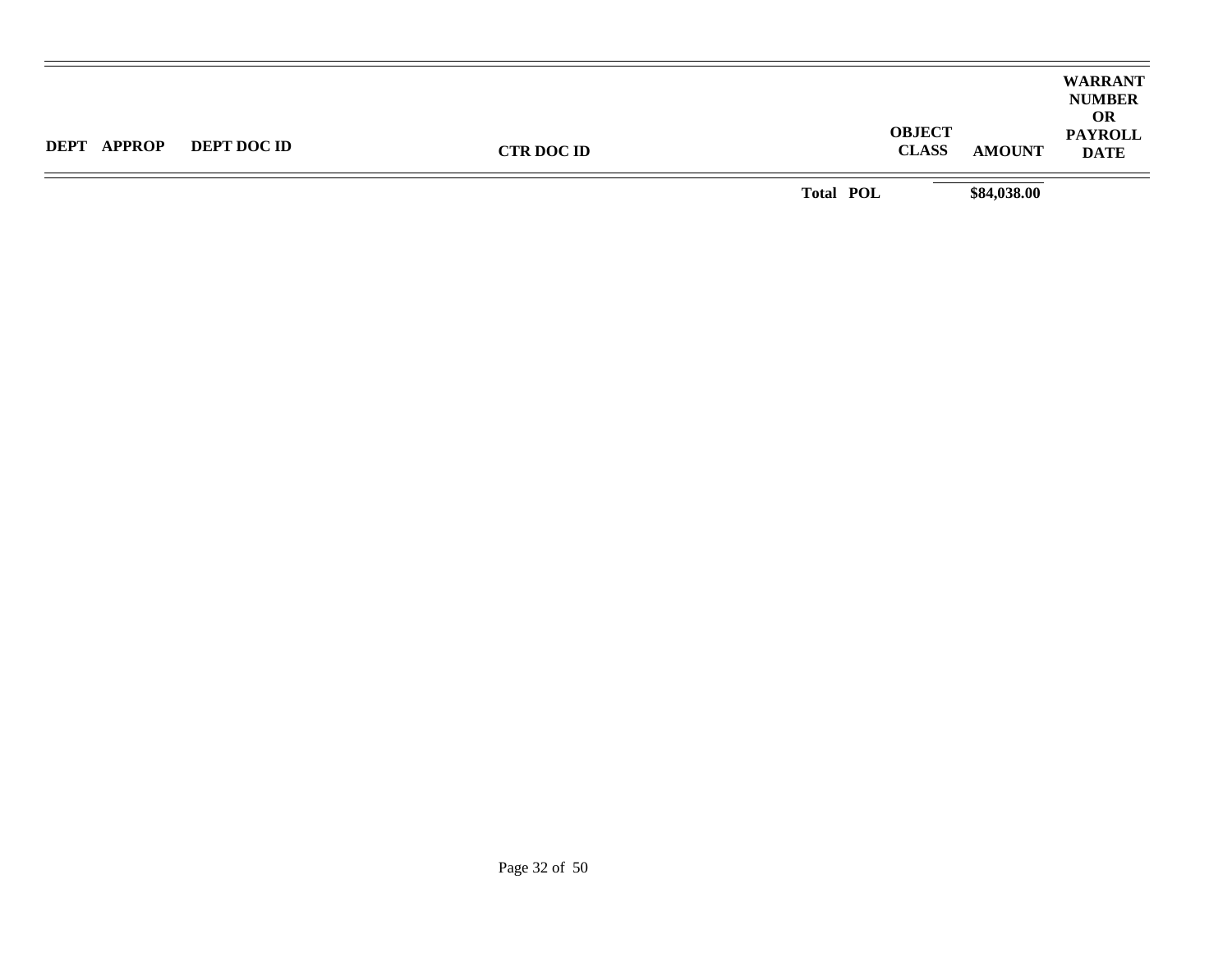| <b>DEPT</b> | <b>APPROP</b> |  | DEPT DOC ID                       |            | <b>CTR DOC ID</b> |                                |                  | <b>OBJECT</b><br><b>CLASS</b> | <b>AMOUNT</b> | <b>WARRANT</b><br><b>NUMBER</b><br><b>OR</b><br><b>PAYROLL</b><br><b>DATE</b> |
|-------------|---------------|--|-----------------------------------|------------|-------------------|--------------------------------|------------------|-------------------------------|---------------|-------------------------------------------------------------------------------|
| <b>SDA</b>  |               |  |                                   |            |                   |                                |                  |                               |               |                                                                               |
|             | 89107110      |  |                                   |            |                   |                                |                  |                               |               |                                                                               |
|             |               |  | GAX SDA 1000 INTF2022PYDSDA020001 | <b>GXM</b> | <b>CTR</b>        | 9905 INTF2022PYDSDA020001      |                  | GG                            | \$115.10      | M <sub>03</sub>                                                               |
|             |               |  | GAX SDA 1000 INTF2022PYDSDA020002 | <b>GXM</b> | <b>CTR</b>        | 9905 INTF2022PYDSDA020002      |                  | GG                            | \$75.66       | M <sub>03</sub>                                                               |
|             | <b>INP</b>    |  | SDA 1000 INTF2022PYDSDA020003     | <b>GXM</b> | CTR.              | 9905 INTF2022PYDSDA020003      |                  | UU                            | \$39.99       | M <sub>03</sub>                                                               |
|             | INP           |  | SDA 1000 INTF2022PYDSDA020004     | <b>GXM</b> | <b>CTR</b>        | 9905 INTF2022PYDSDA020004      |                  | UU                            | \$39.99       | M <sub>03</sub>                                                               |
|             | <b>INP</b>    |  | SDA 1000 INTF2022PYDSDA020005     | <b>GXM</b> | <b>CTR</b>        | 9905 INTF2022PYDSDA020005      |                  | UU                            | \$39.99       | M <sub>03</sub>                                                               |
|             | INP           |  | SDA 1000 INTF2022PYDSDA020006     | <b>GXM</b> | <b>CTR</b>        | 9905 INTF2022PYDSDA020006      |                  | UU                            | \$39.99       | M <sub>03</sub>                                                               |
|             | <b>INP</b>    |  | SDA 1000 INTF2022PYDSDA020007     | <b>GXM</b> | <b>CTR</b>        | 9905 INTF2022PYDSDA020007      |                  | UU                            | \$39.99       | M <sub>03</sub>                                                               |
|             |               |  |                                   |            |                   | <b>Total for Appropriation</b> | 89107110         |                               | \$390.71      |                                                                               |
|             |               |  |                                   |            |                   |                                | <b>Total SDA</b> |                               | \$390.71      |                                                                               |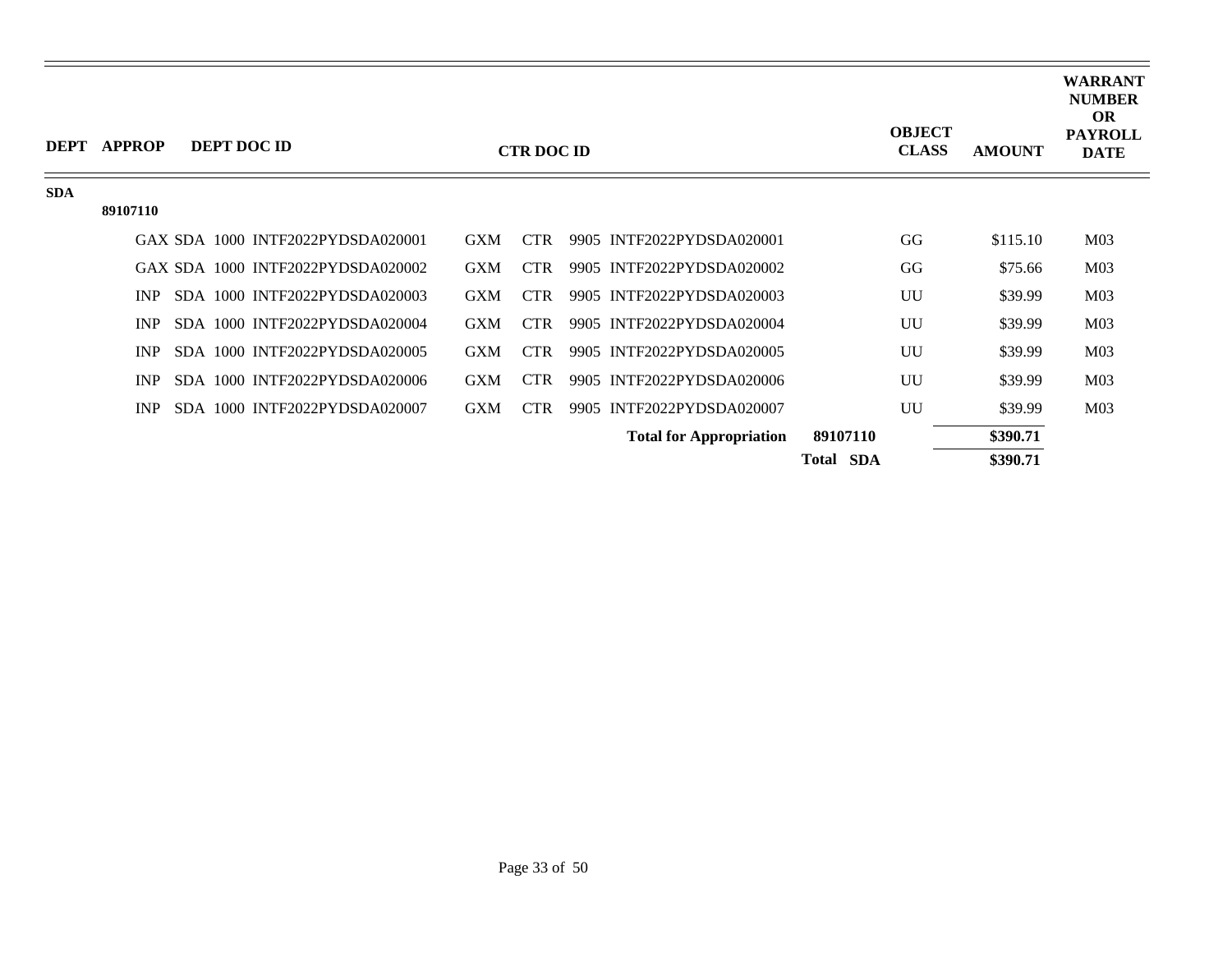| <b>DEPT</b> | <b>APPROP</b> | DEPT DOC ID                       |                           |            | <b>CTR DOC ID</b> |                                |                     | <b>OBJECT</b><br><b>CLASS</b> | <b>AMOUNT</b> | <b>WARRANT</b><br><b>NUMBER</b><br><b>OR</b><br><b>PAYROLL</b><br><b>DATE</b> |
|-------------|---------------|-----------------------------------|---------------------------|------------|-------------------|--------------------------------|---------------------|-------------------------------|---------------|-------------------------------------------------------------------------------|
| <b>SDE</b>  |               |                                   |                           |            |                   |                                |                     |                               |               |                                                                               |
|             | 89100619      |                                   |                           |            |                   |                                |                     |                               |               |                                                                               |
|             |               | PRC SDE 1000 INFT2022PYDSDE050001 |                           | <b>GXM</b> | <b>CTR</b>        | 9305 INFT2022PYDSDE050001      | ∗                   | <b>NN</b>                     | \$476.89      | M <sub>05</sub>                                                               |
|             |               | PRC SDE 1000 INTF2022PYDSDE030001 |                           | <b>GXM</b> | <b>CTR</b>        | 9905 INTF2022PYDSDE030001      |                     | UU                            | \$1,500.00    | M <sub>03</sub>                                                               |
|             |               | PRC SDE                           | 1000 INTF2022PYDSDE030002 | <b>GXM</b> | CTR.              | 9905 INTF2022PYDSDE030002      |                     | UU                            | \$679.00      | M <sub>03</sub>                                                               |
|             |               | PRC SDE 1000 INTF2022PYDSDE040001 |                           | <b>GXM</b> | <b>CTR</b>        | 9905 INTF2022PYDSDE040001      |                     | <b>NN</b>                     | \$12,740.07   | M <sub>04</sub>                                                               |
|             |               |                                   |                           |            |                   | <b>Total for Appropriation</b> | 89100619            |                               | \$15,395.96   |                                                                               |
|             |               |                                   |                           |            |                   |                                | SDE<br><b>Total</b> |                               | \$15,395.96   |                                                                               |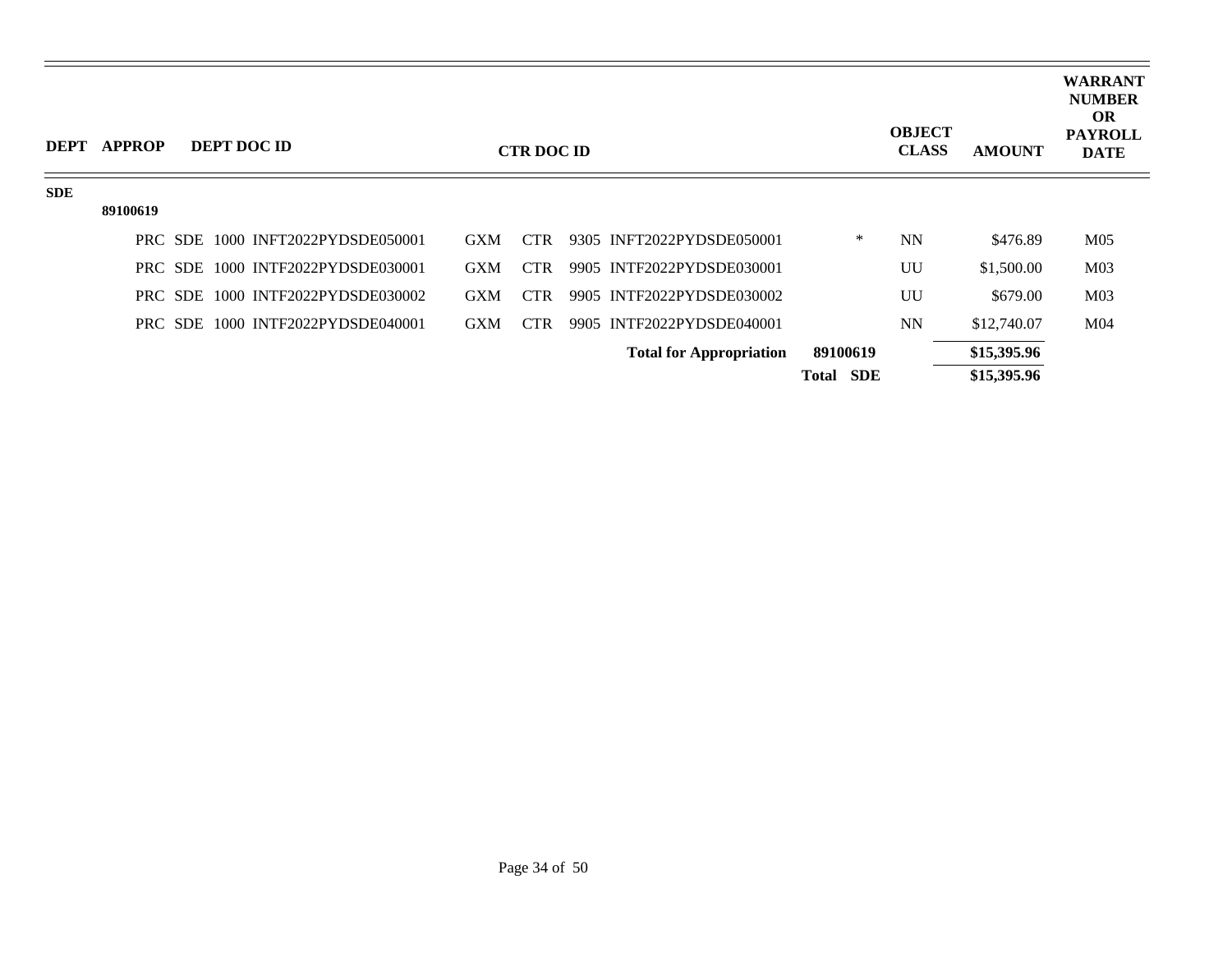| <b>DEPT</b> | <b>APPROP</b> | DEPT DOC ID                       |            | <b>CTR DOC ID</b> |                                |                  | <b>OBJECT</b><br><b>CLASS</b> | <b>AMOUNT</b> | <b>WARRANT</b><br><b>NUMBER</b><br><b>OR</b><br><b>PAYROLL</b><br><b>DATE</b> |
|-------------|---------------|-----------------------------------|------------|-------------------|--------------------------------|------------------|-------------------------------|---------------|-------------------------------------------------------------------------------|
| <b>SDH</b>  |               |                                   |            |                   |                                |                  |                               |               |                                                                               |
|             | 89100102      |                                   |            |                   |                                |                  |                               |               |                                                                               |
|             | <b>INP</b>    | SDH 1000 INTF2022PYDSDH030001     | <b>GXM</b> | <b>CTR</b>        | 9305 INTF2022PYDSDH030001      | $\ast$           | UU                            | \$95.00       | M <sub>04</sub>                                                               |
|             |               | PRC SDH 1000 INTF2022PYDSDH040001 | <b>GXM</b> | <b>CTR</b>        | 9305 INTF2022PYDSDH040001      | $\ast$           | <b>NN</b>                     | \$1,100.00    | M <sub>05</sub>                                                               |
|             |               | PRC SDH 1000 INTF2022PYDSDH040002 | <b>GXM</b> | <b>CTR</b>        | 9305 INTF2022PYDSDH040002      | $\ast$           | RR                            | \$280.00      | M <sub>05</sub>                                                               |
|             |               | PRC SDH 1000 INTF2022PYDSDH050001 | <b>GXM</b> | <b>CTR</b>        | 9905 INTF2022PYDSDH050001      |                  | RR                            | \$335.07      | M <sub>05</sub>                                                               |
|             |               | PRC SDH 1000 INTF2022PYDSDH050002 | <b>GXM</b> | <b>CTR</b>        | 9905 INTF2022PYDSDH050002      |                  | RR                            | \$335.07      | M <sub>05</sub>                                                               |
|             |               |                                   |            |                   | <b>Total for Appropriation</b> | 89100102         |                               | \$2,145.14    |                                                                               |
|             |               |                                   |            |                   |                                | <b>Total SDH</b> |                               | \$2,145.14    |                                                                               |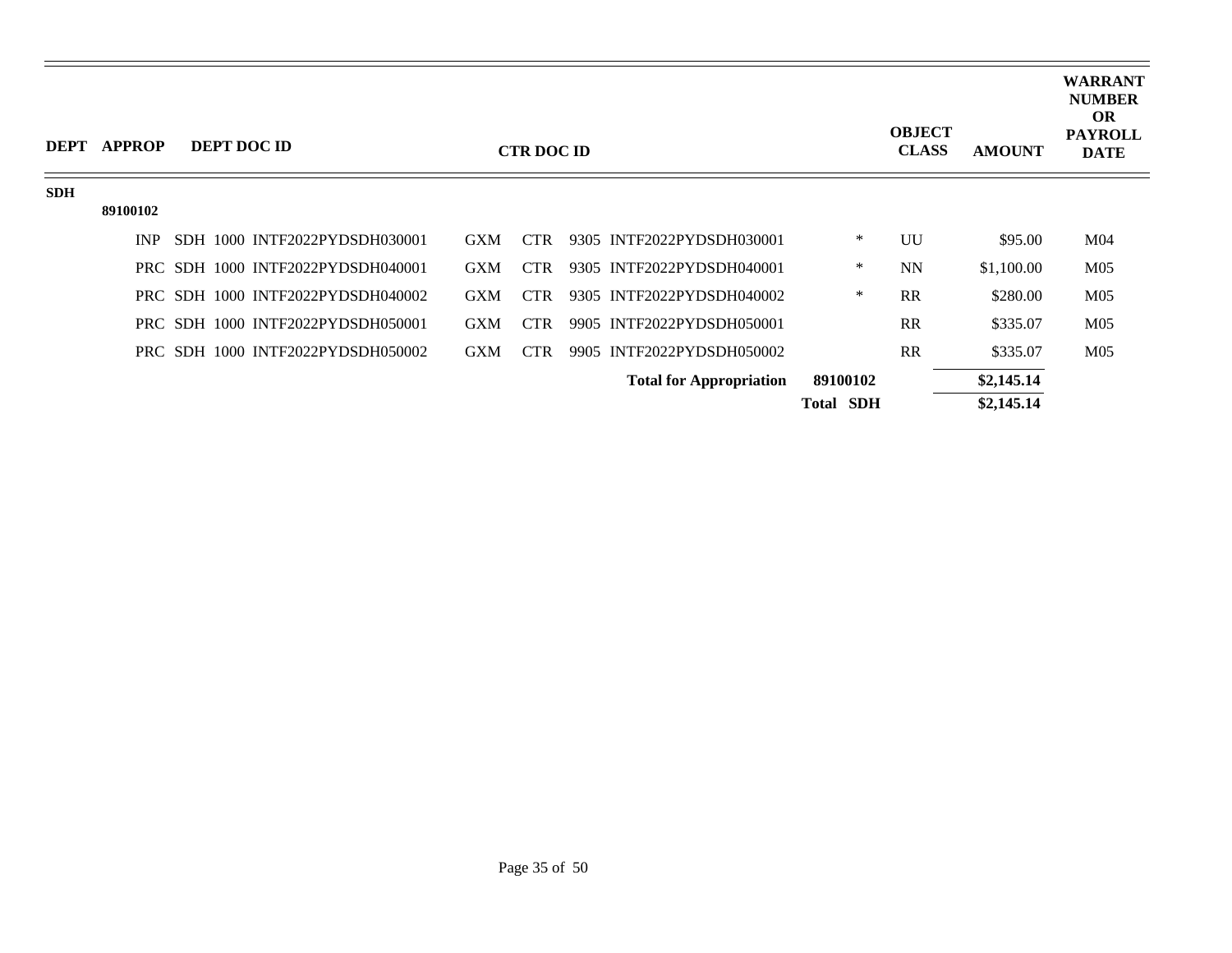| <b>DEPT APPROP</b> |          |                                                                                                                                                                                                                                                                                                                                                                                                                                                                                                                                                                                                                                                                                                                                                                                                                                                                  |                                                                                                                                                        |                                                                                                                                          |                                 | <b>OBJECT</b><br><b>CLASS</b>                                                                                                                                                                                                                                                                                                                                                                                                                                                                                                                                                                                                                              | <b>AMOUNT</b>                                                        | <b>WARRANT</b><br><b>NUMBER</b><br><b>OR</b><br><b>PAYROLL</b><br><b>DATE</b>                                              |
|--------------------|----------|------------------------------------------------------------------------------------------------------------------------------------------------------------------------------------------------------------------------------------------------------------------------------------------------------------------------------------------------------------------------------------------------------------------------------------------------------------------------------------------------------------------------------------------------------------------------------------------------------------------------------------------------------------------------------------------------------------------------------------------------------------------------------------------------------------------------------------------------------------------|--------------------------------------------------------------------------------------------------------------------------------------------------------|------------------------------------------------------------------------------------------------------------------------------------------|---------------------------------|------------------------------------------------------------------------------------------------------------------------------------------------------------------------------------------------------------------------------------------------------------------------------------------------------------------------------------------------------------------------------------------------------------------------------------------------------------------------------------------------------------------------------------------------------------------------------------------------------------------------------------------------------------|----------------------------------------------------------------------|----------------------------------------------------------------------------------------------------------------------------|
|                    |          |                                                                                                                                                                                                                                                                                                                                                                                                                                                                                                                                                                                                                                                                                                                                                                                                                                                                  |                                                                                                                                                        |                                                                                                                                          |                                 |                                                                                                                                                                                                                                                                                                                                                                                                                                                                                                                                                                                                                                                            |                                                                      |                                                                                                                            |
|                    |          |                                                                                                                                                                                                                                                                                                                                                                                                                                                                                                                                                                                                                                                                                                                                                                                                                                                                  |                                                                                                                                                        |                                                                                                                                          |                                 |                                                                                                                                                                                                                                                                                                                                                                                                                                                                                                                                                                                                                                                            |                                                                      | M <sub>03</sub>                                                                                                            |
|                    |          |                                                                                                                                                                                                                                                                                                                                                                                                                                                                                                                                                                                                                                                                                                                                                                                                                                                                  |                                                                                                                                                        |                                                                                                                                          |                                 |                                                                                                                                                                                                                                                                                                                                                                                                                                                                                                                                                                                                                                                            |                                                                      | M <sub>03</sub>                                                                                                            |
|                    |          |                                                                                                                                                                                                                                                                                                                                                                                                                                                                                                                                                                                                                                                                                                                                                                                                                                                                  |                                                                                                                                                        |                                                                                                                                          |                                 |                                                                                                                                                                                                                                                                                                                                                                                                                                                                                                                                                                                                                                                            |                                                                      |                                                                                                                            |
|                    |          |                                                                                                                                                                                                                                                                                                                                                                                                                                                                                                                                                                                                                                                                                                                                                                                                                                                                  |                                                                                                                                                        |                                                                                                                                          |                                 |                                                                                                                                                                                                                                                                                                                                                                                                                                                                                                                                                                                                                                                            |                                                                      | M <sub>03</sub>                                                                                                            |
|                    |          |                                                                                                                                                                                                                                                                                                                                                                                                                                                                                                                                                                                                                                                                                                                                                                                                                                                                  |                                                                                                                                                        |                                                                                                                                          |                                 |                                                                                                                                                                                                                                                                                                                                                                                                                                                                                                                                                                                                                                                            |                                                                      | M <sub>03</sub>                                                                                                            |
|                    |          |                                                                                                                                                                                                                                                                                                                                                                                                                                                                                                                                                                                                                                                                                                                                                                                                                                                                  |                                                                                                                                                        |                                                                                                                                          |                                 |                                                                                                                                                                                                                                                                                                                                                                                                                                                                                                                                                                                                                                                            |                                                                      | M <sub>03</sub>                                                                                                            |
|                    |          |                                                                                                                                                                                                                                                                                                                                                                                                                                                                                                                                                                                                                                                                                                                                                                                                                                                                  |                                                                                                                                                        |                                                                                                                                          |                                 |                                                                                                                                                                                                                                                                                                                                                                                                                                                                                                                                                                                                                                                            |                                                                      | M <sub>03</sub>                                                                                                            |
|                    |          | <b>GXM</b>                                                                                                                                                                                                                                                                                                                                                                                                                                                                                                                                                                                                                                                                                                                                                                                                                                                       | <b>CTR</b>                                                                                                                                             |                                                                                                                                          |                                 | FF                                                                                                                                                                                                                                                                                                                                                                                                                                                                                                                                                                                                                                                         | \$117.35                                                             | M <sub>03</sub>                                                                                                            |
|                    |          | <b>GXM</b>                                                                                                                                                                                                                                                                                                                                                                                                                                                                                                                                                                                                                                                                                                                                                                                                                                                       | <b>CTR</b>                                                                                                                                             |                                                                                                                                          |                                 | FF                                                                                                                                                                                                                                                                                                                                                                                                                                                                                                                                                                                                                                                         | \$117.35                                                             | M <sub>03</sub>                                                                                                            |
|                    |          | <b>GXM</b>                                                                                                                                                                                                                                                                                                                                                                                                                                                                                                                                                                                                                                                                                                                                                                                                                                                       | <b>CTR</b>                                                                                                                                             |                                                                                                                                          |                                 | FF                                                                                                                                                                                                                                                                                                                                                                                                                                                                                                                                                                                                                                                         | \$89.66                                                              | M <sub>03</sub>                                                                                                            |
|                    |          | <b>GXM</b>                                                                                                                                                                                                                                                                                                                                                                                                                                                                                                                                                                                                                                                                                                                                                                                                                                                       | <b>CTR</b>                                                                                                                                             |                                                                                                                                          |                                 | FF                                                                                                                                                                                                                                                                                                                                                                                                                                                                                                                                                                                                                                                         | \$89.66                                                              | M <sub>03</sub>                                                                                                            |
|                    |          | <b>GXM</b>                                                                                                                                                                                                                                                                                                                                                                                                                                                                                                                                                                                                                                                                                                                                                                                                                                                       | <b>CTR</b>                                                                                                                                             |                                                                                                                                          |                                 | FF                                                                                                                                                                                                                                                                                                                                                                                                                                                                                                                                                                                                                                                         | \$89.66                                                              | M <sub>03</sub>                                                                                                            |
|                    |          | <b>GXM</b>                                                                                                                                                                                                                                                                                                                                                                                                                                                                                                                                                                                                                                                                                                                                                                                                                                                       | <b>CTR</b>                                                                                                                                             |                                                                                                                                          |                                 | FF                                                                                                                                                                                                                                                                                                                                                                                                                                                                                                                                                                                                                                                         | \$89.66                                                              | M <sub>03</sub>                                                                                                            |
|                    |          | <b>GXM</b>                                                                                                                                                                                                                                                                                                                                                                                                                                                                                                                                                                                                                                                                                                                                                                                                                                                       | <b>CTR</b>                                                                                                                                             |                                                                                                                                          |                                 | FF                                                                                                                                                                                                                                                                                                                                                                                                                                                                                                                                                                                                                                                         | \$89.66                                                              | M <sub>03</sub>                                                                                                            |
|                    |          | <b>GXM</b>                                                                                                                                                                                                                                                                                                                                                                                                                                                                                                                                                                                                                                                                                                                                                                                                                                                       | <b>CTR</b>                                                                                                                                             |                                                                                                                                          |                                 | FF                                                                                                                                                                                                                                                                                                                                                                                                                                                                                                                                                                                                                                                         | \$89.66                                                              | M <sub>03</sub>                                                                                                            |
|                    |          | <b>GXM</b>                                                                                                                                                                                                                                                                                                                                                                                                                                                                                                                                                                                                                                                                                                                                                                                                                                                       | <b>CTR</b>                                                                                                                                             |                                                                                                                                          |                                 | FF                                                                                                                                                                                                                                                                                                                                                                                                                                                                                                                                                                                                                                                         | \$89.66                                                              | M <sub>03</sub>                                                                                                            |
|                    |          | <b>GXM</b>                                                                                                                                                                                                                                                                                                                                                                                                                                                                                                                                                                                                                                                                                                                                                                                                                                                       | <b>CTR</b>                                                                                                                                             |                                                                                                                                          |                                 | FF                                                                                                                                                                                                                                                                                                                                                                                                                                                                                                                                                                                                                                                         | \$89.66                                                              | M <sub>03</sub>                                                                                                            |
|                    |          | <b>GXM</b>                                                                                                                                                                                                                                                                                                                                                                                                                                                                                                                                                                                                                                                                                                                                                                                                                                                       | <b>CTR</b>                                                                                                                                             |                                                                                                                                          |                                 | FF                                                                                                                                                                                                                                                                                                                                                                                                                                                                                                                                                                                                                                                         | \$89.66                                                              | M <sub>03</sub>                                                                                                            |
|                    |          |                                                                                                                                                                                                                                                                                                                                                                                                                                                                                                                                                                                                                                                                                                                                                                                                                                                                  |                                                                                                                                                        |                                                                                                                                          |                                 |                                                                                                                                                                                                                                                                                                                                                                                                                                                                                                                                                                                                                                                            |                                                                      | M <sub>03</sub>                                                                                                            |
|                    |          |                                                                                                                                                                                                                                                                                                                                                                                                                                                                                                                                                                                                                                                                                                                                                                                                                                                                  |                                                                                                                                                        |                                                                                                                                          |                                 |                                                                                                                                                                                                                                                                                                                                                                                                                                                                                                                                                                                                                                                            |                                                                      | M <sub>03</sub>                                                                                                            |
|                    |          |                                                                                                                                                                                                                                                                                                                                                                                                                                                                                                                                                                                                                                                                                                                                                                                                                                                                  |                                                                                                                                                        |                                                                                                                                          |                                 |                                                                                                                                                                                                                                                                                                                                                                                                                                                                                                                                                                                                                                                            |                                                                      | M <sub>03</sub>                                                                                                            |
|                    |          |                                                                                                                                                                                                                                                                                                                                                                                                                                                                                                                                                                                                                                                                                                                                                                                                                                                                  |                                                                                                                                                        |                                                                                                                                          |                                 |                                                                                                                                                                                                                                                                                                                                                                                                                                                                                                                                                                                                                                                            |                                                                      | M <sub>03</sub>                                                                                                            |
|                    |          |                                                                                                                                                                                                                                                                                                                                                                                                                                                                                                                                                                                                                                                                                                                                                                                                                                                                  |                                                                                                                                                        |                                                                                                                                          |                                 |                                                                                                                                                                                                                                                                                                                                                                                                                                                                                                                                                                                                                                                            |                                                                      | M <sub>03</sub>                                                                                                            |
|                    | 89108800 | <b>DEPT DOC ID</b><br>PRC SDS 1000 INTF2022PYDSDS020001<br>PRC SDS 1000 INTF2022PYDSDS020002<br>PRC SDS 1000 INTF2022PYDSDS020003<br>PRC SDS 1000 INTF2022PYDSDS020004<br>PRC SDS 1000 INTF2022PYDSDS020005<br>PRC SDS 1000 INTF2022PYDSDS020006<br>PRC SDS 1000 INTF2022PYDSDS020007<br>PRC SDS 1000 INTF2022PYDSDS020008<br>PRC SDS 1000 INTF2022PYDSDS020009<br>PRC SDS 1000 INTF2022PYDSDS020010<br>PRC SDS 1000 INTF2022PYDSDS020011<br>PRC SDS 1000 INTF2022PYDSDS020012<br>PRC SDS 1000 INTF2022PYDSDS020013<br>PRC SDS 1000 INTF2022PYDSDS020014<br>PRC SDS 1000 INTF2022PYDSDS020015<br>PRC SDS 1000 INTF2022PYDSDS020016<br>PRC SDS 1000 INTF2022PYDSDS020017<br>PRC SDS 1000 INTF2022PYDSDS020018<br>PRC SDS 1000 INTF2022PYDSDS020019<br>PRC SDS 1000 INTF2022PYDSDS020020<br>PRC SDS 1000 INTF2022PYDSDS020021<br>PRC SDS 1000 INTF2022PYDSDS020022 | <b>GXM</b><br><b>GXM</b><br><b>GXM</b><br><b>GXM</b><br><b>GXM</b><br><b>GXM</b><br><b>GXM</b><br><b>GXM</b><br><b>GXM</b><br><b>GXM</b><br><b>GXM</b> | <b>CTR</b><br><b>CTR</b><br><b>CTR</b><br><b>CTR</b><br><b>CTR</b><br><b>CTR</b><br><b>CTR</b><br><b>CTR</b><br><b>CTR</b><br><b>CTR</b> | <b>CTR DOC ID</b><br><b>CTR</b> | 9905 INTF2022PYDSDS020001<br>9905 INTF2022PYDSDS020002<br>9905 INTF2022PYDSDS020003<br>9905 INTF2022PYDSDS020004<br>9905 INTF2022PYDSDS020005<br>9905 INTF2022PYDSDS020006<br>9905 INTF2022PYDSDS020007<br>9905 INTF2022PYDSDS020008<br>9905 INTF2022PYDSDS020009<br>9905 INTF2022PYDSDS020010<br>9905 INTF2022PYDSDS020011<br>9905 INTF2022PYDSDS020012<br>9905 INTF2022PYDSDS020013<br>9905 INTF2022PYDSDS020014<br>9905 INTF2022PYDSDS020015<br>9905 INTF2022PYDSDS020016<br>9905 INTF2022PYDSDS020017<br>9905 INTF2022PYDSDS020018<br>9905 INTF2022PYDSDS020019<br>9905 INTF2022PYDSDS020020<br>9905 INTF2022PYDSDS020021<br>9905 INTF2022PYDSDS020022 | FF<br>FF<br>FF<br>FF<br>FF<br>FF<br>FF<br>FF<br>FF<br>FF<br>$\rm FF$ | \$27.69<br>\$143.96<br>\$143.96<br>\$143.96<br>\$340.98<br>\$117.35<br>\$89.66<br>\$89.66<br>\$89.66<br>\$89.66<br>\$89.66 |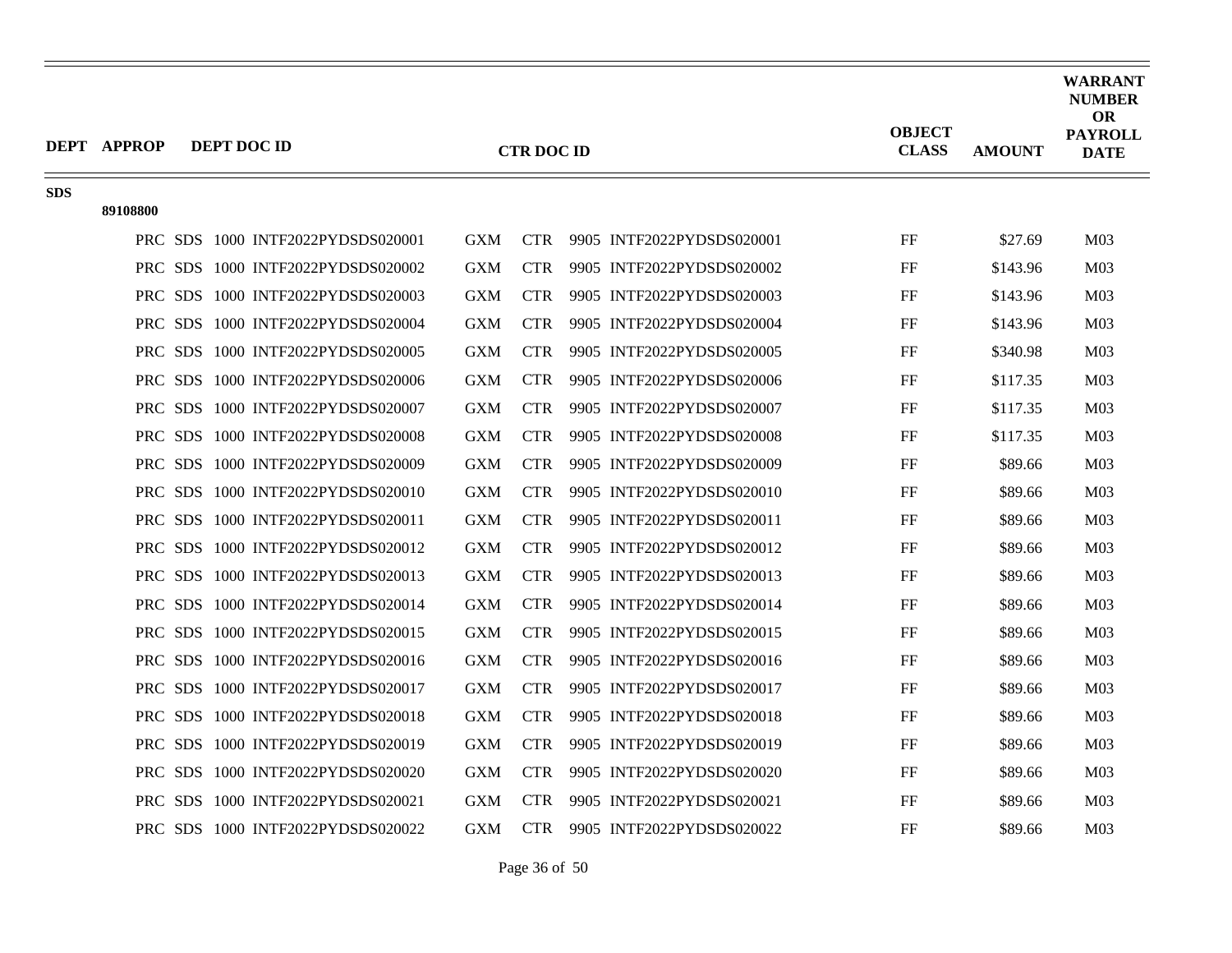| <b>DEPT APPROP</b> | DEPT DOC ID |                                   |            | <b>CTR DOC ID</b> |                           | <b>OBJECT</b><br><b>CLASS</b> | <b>AMOUNT</b> | <b>WARRANT</b><br><b>NUMBER</b><br><b>OR</b><br><b>PAYROLL</b><br><b>DATE</b> |
|--------------------|-------------|-----------------------------------|------------|-------------------|---------------------------|-------------------------------|---------------|-------------------------------------------------------------------------------|
|                    |             | PRC SDS 1000 INTF2022PYDSDS020023 | <b>GXM</b> | <b>CTR</b>        | 9905 INTF2022PYDSDS020023 | FF                            | \$89.66       | M <sub>03</sub>                                                               |
|                    |             | PRC SDS 1000 INTF2022PYDSDS020024 | <b>GXM</b> | <b>CTR</b>        | 9905 INTF2022PYDSDS020024 | FF                            | \$89.66       | M <sub>03</sub>                                                               |
|                    |             | PRC SDS 1000 INTF2022PYDSDS020025 | <b>GXM</b> | <b>CTR</b>        | 9905 INTF2022PYDSDS020025 | FF                            | \$83.99       | M <sub>03</sub>                                                               |
|                    |             | PRC SDS 1000 INTF2022PYDSDS020026 | <b>GXM</b> | <b>CTR</b>        | 9905 INTF2022PYDSDS020026 | FF                            | \$89.66       | M <sub>03</sub>                                                               |
|                    |             | PRC SDS 1000 INTF2022PYDSDS020027 | <b>GXM</b> | <b>CTR</b>        | 9905 INTF2022PYDSDS020027 | FF                            | \$89.66       | M <sub>03</sub>                                                               |
|                    |             | PRC SDS 1000 INTF2022PYDSDS020028 | <b>GXM</b> | <b>CTR</b>        | 9905 INTF2022PYDSDS020028 | FF                            | \$89.66       | M <sub>03</sub>                                                               |
|                    |             | PRC SDS 1000 INTF2022PYDSDS020029 | <b>GXM</b> | <b>CTR</b>        | 9905 INTF2022PYDSDS020029 | FF                            | \$89.66       | M <sub>03</sub>                                                               |
|                    |             | PRC SDS 1000 INTF2022PYDSDS020030 | <b>GXM</b> | <b>CTR</b>        | 9905 INTF2022PYDSDS020030 | FF                            | \$89.66       | M <sub>03</sub>                                                               |
|                    |             | PRC SDS 1000 INTF2022PYDSDS020031 | <b>GXM</b> | <b>CTR</b>        | 9905 INTF2022PYDSDS020031 | FF                            | \$89.66       | M <sub>03</sub>                                                               |
|                    |             | PRC SDS 1000 INTF2022PYDSDS020032 | <b>GXM</b> | <b>CTR</b>        | 9905 INTF2022PYDSDS020032 | FF                            | \$89.66       | M <sub>03</sub>                                                               |
|                    |             | PRC SDS 1000 INTF2022PYDSDS020033 | <b>GXM</b> | <b>CTR</b>        | 9905 INTF2022PYDSDS020033 | FF                            | \$89.66       | M <sub>03</sub>                                                               |
|                    |             | PRC SDS 1000 INTF2022PYDSDS020034 | <b>GXM</b> | <b>CTR</b>        | 9905 INTF2022PYDSDS020034 | FF                            | \$89.66       | M <sub>03</sub>                                                               |
|                    |             | PRC SDS 1000 INTF2022PYDSDS020035 | <b>GXM</b> | <b>CTR</b>        | 9905 INTF2022PYDSDS020035 | FF                            | \$89.66       | M <sub>03</sub>                                                               |
|                    |             | PRC SDS 1000 INTF2022PYDSDS020036 | <b>GXM</b> | <b>CTR</b>        | 9905 INTF2022PYDSDS020036 | FF                            | \$89.66       | M <sub>03</sub>                                                               |
|                    |             | PRC SDS 1000 INTF2022PYDSDS020037 | <b>GXM</b> | <b>CTR</b>        | 9905 INTF2022PYDSDS020037 | FF                            | \$89.66       | M <sub>03</sub>                                                               |
|                    |             | PRC SDS 1000 INTF2022PYDSDS020038 | <b>GXM</b> | <b>CTR</b>        | 9905 INTF2022PYDSDS020038 | FF                            | \$79.99       | M <sub>03</sub>                                                               |
|                    |             | PRC SDS 1000 INTF2022PYDSDS020039 | <b>GXM</b> | <b>CTR</b>        | 9905 INTF2022PYDSDS020039 | FF                            | \$80.00       | M <sub>03</sub>                                                               |
|                    |             | PRC SDS 1000 INTF2022PYDSDS020040 | <b>GXM</b> | <b>CTR</b>        | 9905 INTF2022PYDSDS020040 | FF                            | \$80.00       | M <sub>03</sub>                                                               |
|                    |             | PRC SDS 1000 INTF2022PYDSDS020041 | <b>GXM</b> | <b>CTR</b>        | 9905 INTF2022PYDSDS020041 | FF                            | \$80.00       | M <sub>03</sub>                                                               |
|                    |             | PRC SDS 1000 INTF2022PYDSDS020042 | <b>GXM</b> | <b>CTR</b>        | 9905 INTF2022PYDSDS020042 | FF                            | \$80.00       | M <sub>03</sub>                                                               |
|                    |             | PRC SDS 1000 INTF2022PYDSDS020043 | <b>GXM</b> | <b>CTR</b>        | 9905 INTF2022PYDSDS020043 | FF                            | \$80.00       | M <sub>03</sub>                                                               |
|                    |             | PRC SDS 1000 INTF2022PYDSDS020044 | <b>GXM</b> | <b>CTR</b>        | 9905 INTF2022PYDSDS020044 | FF                            | \$80.00       | M <sub>03</sub>                                                               |
|                    |             | PRC SDS 1000 INTF2022PYDSDS020045 | <b>GXM</b> | <b>CTR</b>        | 9905 INTF2022PYDSDS020045 | FF                            | \$80.00       | M <sub>03</sub>                                                               |
|                    |             | PRC SDS 1000 INTF2022PYDSDS020046 | <b>GXM</b> | CTR -             | 9905 INTF2022PYDSDS020046 | FF                            | \$80.00       | M <sub>03</sub>                                                               |

Page 37 of 50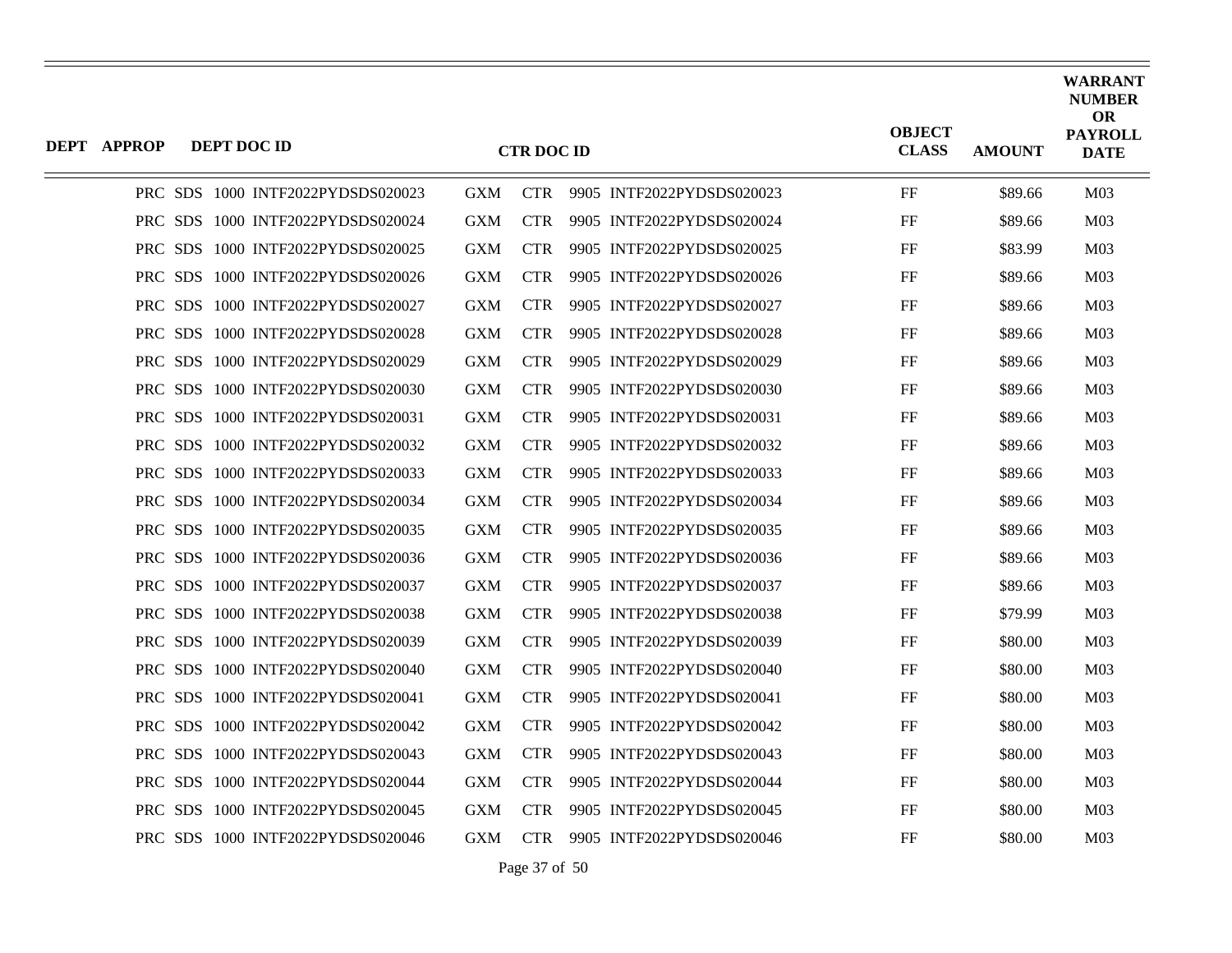| <b>DEPT APPROP</b> | DEPT DOC ID |                                   |            | <b>CTR DOC ID</b> |                           | <b>OBJECT</b><br><b>CLASS</b> | <b>AMOUNT</b> | <b>WARRANT</b><br><b>NUMBER</b><br><b>OR</b><br><b>PAYROLL</b><br><b>DATE</b> |
|--------------------|-------------|-----------------------------------|------------|-------------------|---------------------------|-------------------------------|---------------|-------------------------------------------------------------------------------|
|                    |             | PRC SDS 1000 INTF2022PYDSDS020047 | <b>GXM</b> | <b>CTR</b>        | 9905 INTF2022PYDSDS020047 | FF                            | \$83.99       | M <sub>03</sub>                                                               |
|                    |             | PRC SDS 1000 INTF2022PYDSDS020048 | <b>GXM</b> | <b>CTR</b>        | 9905 INTF2022PYDSDS020048 | FF                            | \$67.99       | M <sub>03</sub>                                                               |
|                    |             | PRC SDS 1000 INTF2022PYDSDS020049 | <b>GXM</b> | <b>CTR</b>        | 9905 INTF2022PYDSDS020049 | FF                            | \$199.36      | M <sub>03</sub>                                                               |
|                    |             | PRC SDS 1000 INTF2022PYDSDS020050 | <b>GXM</b> | <b>CTR</b>        | 9905 INTF2022PYDSDS020050 | FF                            | \$200.59      | M <sub>03</sub>                                                               |
|                    |             | PRC SDS 1000 INTF2022PYDSDS020051 | <b>GXM</b> | <b>CTR</b>        | 9905 INTF2022PYDSDS020051 | FF                            | \$200.59      | M <sub>03</sub>                                                               |
|                    |             | PRC SDS 1000 INTF2022PYDSDS020052 | <b>GXM</b> | <b>CTR</b>        | 9905 INTF2022PYDSDS020052 | FF                            | \$199.36      | M <sub>03</sub>                                                               |
|                    |             | PRC SDS 1000 INTF2022PYDSDS020053 | <b>GXM</b> | <b>CTR</b>        | 9905 INTF2022PYDSDS020053 | FF                            | \$99.68       | M <sub>03</sub>                                                               |
|                    |             | PRC SDS 1000 INTF2022PYDSDS020054 | <b>GXM</b> | <b>CTR</b>        | 9905 INTF2022PYDSDS020054 | FF                            | \$99.68       | M <sub>03</sub>                                                               |
|                    |             | PRC SDS 1000 INTF2022PYDSDS020055 | <b>GXM</b> | <b>CTR</b>        | 9905 INTF2022PYDSDS020055 | FF                            | \$99.68       | M <sub>03</sub>                                                               |
|                    |             | PRC SDS 1000 INTF2022PYDSDS020056 | <b>GXM</b> | <b>CTR</b>        | 9905 INTF2022PYDSDS020056 | FF                            | \$66.11       | M <sub>03</sub>                                                               |
|                    |             | PRC SDS 1000 INTF2022PYDSDS020057 | <b>GXM</b> | <b>CTR</b>        | 9905 INTF2022PYDSDS020057 | FF                            | \$66.11       | M <sub>03</sub>                                                               |
|                    |             | PRC SDS 1000 INTF2022PYDSDS020058 | <b>GXM</b> | <b>CTR</b>        | 9905 INTF2022PYDSDS020058 | $_{\rm JJ}$                   | \$11,593.78   | M <sub>03</sub>                                                               |
|                    |             | PRC SDS 1000 INTF2022PYDSDS020059 | <b>GXM</b> | <b>CTR</b>        | 9905 INTF2022PYDSDS020059 | $_{\rm JJ}$                   | \$15,709.94   | M <sub>03</sub>                                                               |
|                    |             | PRC SDS 1000 INTF2022PYDSDS020060 | <b>GXM</b> | <b>CTR</b>        | 9905 INTF2022PYDSDS020060 | $_{\rm JJ}$                   | \$16,226.20   | M <sub>03</sub>                                                               |
|                    |             | PRC SDS 1000 INTF2022PYDSDS020061 | <b>GXM</b> | <b>CTR</b>        | 9905 INTF2022PYDSDS020061 | $\mathbf{J}\mathbf{J}$        | \$1,211.07    | M <sub>03</sub>                                                               |
|                    |             | PRC SDS 1000 INTF2022PYDSDS020062 | <b>GXM</b> | <b>CTR</b>        | 9905 INTF2022PYDSDS020062 | $\mathbf{J}\mathbf{J}$        | \$2,710.80    | M <sub>03</sub>                                                               |
|                    |             | PRC SDS 1000 INTF2022PYDSDS020063 | <b>GXM</b> | <b>CTR</b>        | 9905 INTF2022PYDSDS020063 | $_{\rm JJ}$                   | \$7,433.21    | M <sub>03</sub>                                                               |
|                    |             | PRC SDS 1000 INTF2022PYDSDS020064 | <b>GXM</b> | <b>CTR</b>        | 9905 INTF2022PYDSDS020064 | $_{\rm JJ}$                   | \$11,894.40   | M <sub>03</sub>                                                               |
|                    |             | PRC SDS 1000 INTF2022PYDSDS020065 | <b>GXM</b> | <b>CTR</b>        | 9905 INTF2022PYDSDS020065 | $_{\rm JJ}$                   | \$13,477.22   | M <sub>03</sub>                                                               |
|                    |             | PRC SDS 1000 INTF2022PYDSDS020066 | <b>GXM</b> | <b>CTR</b>        | 9905 INTF2022PYDSDS020066 | $\mathbf{J}\mathbf{J}$        | \$1,764.81    | M <sub>03</sub>                                                               |
|                    |             | PRC SDS 1000 INTF2022PYDSDS020068 | <b>GXM</b> | <b>CTR</b>        | 9905 INTF2022PYDSDS020068 | MМ                            | \$5,328.01    | M <sub>03</sub>                                                               |
|                    |             | PRC SDS 1000 INTF2022PYDSDS020069 | <b>GXM</b> | <b>CTR</b>        | 9905 INTF2022PYDSDS020069 | <b>NN</b>                     | \$2,730.00    | M <sub>03</sub>                                                               |
|                    |             | PRC SDS 1000 INTF2022PYDSDS020070 | <b>GXM</b> | <b>CTR</b>        | 9905 INTF2022PYDSDS020070 | <b>NN</b>                     | \$2,730.00    | M <sub>03</sub>                                                               |
|                    |             | PRC SDS 1000 INTF2022PYDSDS020071 | <b>GXM</b> | <b>CTR</b>        | 9905 INTF2022PYDSDS020071 | <b>LL</b>                     | \$281.60      | M <sub>03</sub>                                                               |

Page 38 of 50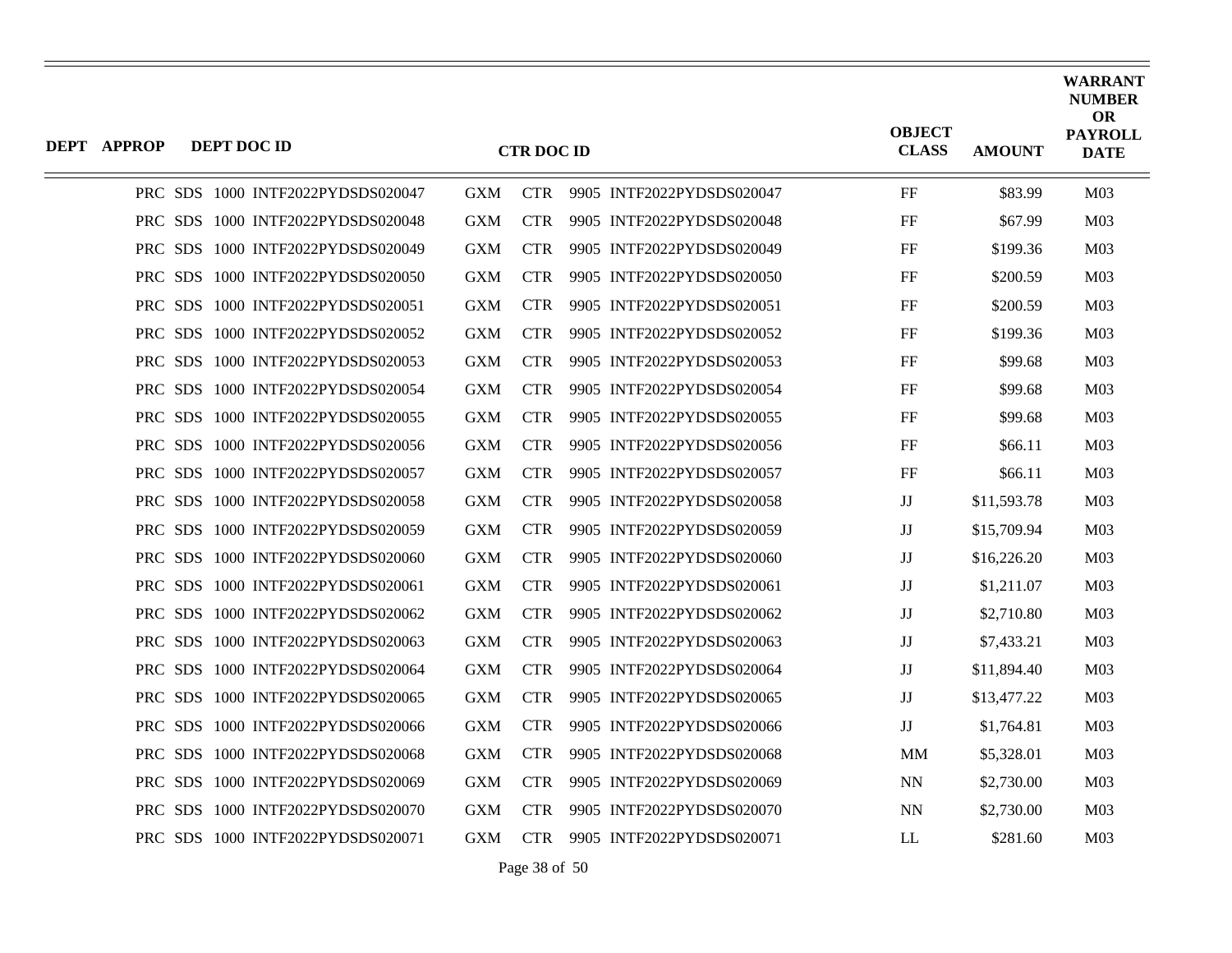| DEPT | <b>APPROP</b> |         | DEPT DOC ID                       |            | <b>CTR DOC ID</b> |                                |                            | <b>OBJECT</b><br><b>CLASS</b> | <b>AMOUNT</b> | <b>WARRANT</b><br><b>NUMBER</b><br><b>OR</b><br><b>PAYROLL</b><br><b>DATE</b> |
|------|---------------|---------|-----------------------------------|------------|-------------------|--------------------------------|----------------------------|-------------------------------|---------------|-------------------------------------------------------------------------------|
|      |               | PRC SDS | 1000 INTF2022PYDSDS020072         | <b>GXM</b> | <b>CTR</b>        | 9905 INTF2022PYDSDS020072      |                            | FF                            | \$2,692.50    | M <sub>03</sub>                                                               |
|      |               | PRC SDS | 1000 INTF2022PYDSDS020073         | <b>GXM</b> | CTR.              | 9905 INTF2022PYDSDS020073      |                            | LL                            | \$178.22      | M <sub>03</sub>                                                               |
|      |               |         | PRC SDS 1000 INTF2022PYDSDS020074 | <b>GXM</b> | <b>CTR</b>        | 9905 INTF2022PYDSDS020074      |                            | LL                            | \$178.22      | M <sub>03</sub>                                                               |
|      |               | PRC SDS | 1000 INTF2022PYDSDS020075         | <b>GXM</b> | <b>CTR</b>        | 9905 INTF2022PYDSDS020075      |                            | UU                            | \$194.40      | M <sub>03</sub>                                                               |
|      | INP.          | SDS.    | 1000 INTF2022PYDSDS020076         | <b>GXM</b> | <b>CTR</b>        | 9905 INTF2022PYDSDS020076      |                            | FF                            | \$1,062.00    | M <sub>03</sub>                                                               |
|      | INP           | SDS.    | 1000 INTF2022PYDSDS020077         | <b>GXM</b> | <b>CTR</b>        | 9905 INTF2022PYDSDS020077      |                            | FF                            | \$525.00      | M <sub>03</sub>                                                               |
|      |               |         |                                   |            |                   | <b>Total for Appropriation</b> | 89108800                   |                               | \$103,771.58  |                                                                               |
|      |               |         |                                   |            |                   |                                | <b>SDS</b><br><b>Total</b> |                               | \$103,771.58  |                                                                               |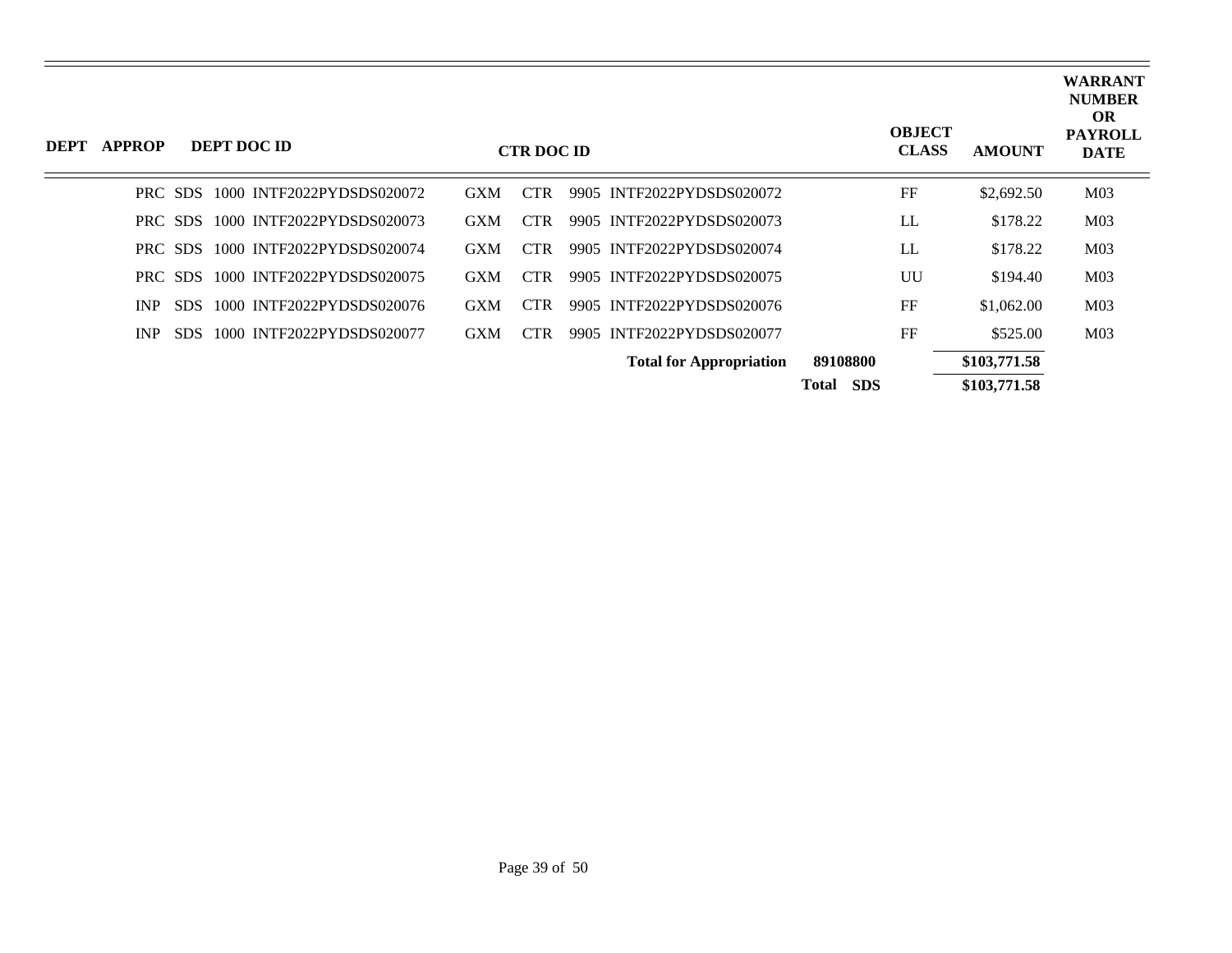| <b>DEPT</b> | <b>APPROP</b> | DEPT DOC ID                       |            | <b>CTR DOC ID</b> |                                |           | <b>OBJECT</b><br><b>CLASS</b> | <b>AMOUNT</b> | <b>WARRANT</b><br><b>NUMBER</b><br><b>OR</b><br><b>PAYROLL</b><br><b>DATE</b> |
|-------------|---------------|-----------------------------------|------------|-------------------|--------------------------------|-----------|-------------------------------|---------------|-------------------------------------------------------------------------------|
| <b>SJC</b>  | 03200003      |                                   |            |                   |                                |           |                               |               |                                                                               |
|             |               |                                   |            |                   |                                |           |                               |               |                                                                               |
|             |               | PRC SJC 2200 INTF2022PYDSJC040001 | <b>GXM</b> | <b>CTR</b>        | 9905 INTF2022PYDSJC040001      |           | <b>KK</b>                     | \$708.54      | M <sub>05</sub>                                                               |
|             |               | PRC SJC 2200 INTF2022PYDSJC040002 | <b>GXM</b> | <b>CTR</b>        | 9905 INTF2022PYDSJC040002      |           | <b>KK</b>                     | \$126.00      | M <sub>05</sub>                                                               |
|             |               | GAX SJC 2204 INTF2022PYDSJC050000 | <b>GXM</b> | <b>CTR</b>        | 9905 INTF2022PYDSJC050000      |           | EE                            | \$58.40       | M <sub>05</sub>                                                               |
|             |               |                                   |            |                   | <b>Total for Appropriation</b> | 03200003  |                               | \$892.94      |                                                                               |
|             |               |                                   |            |                   |                                | Total SJC |                               | \$892.94      |                                                                               |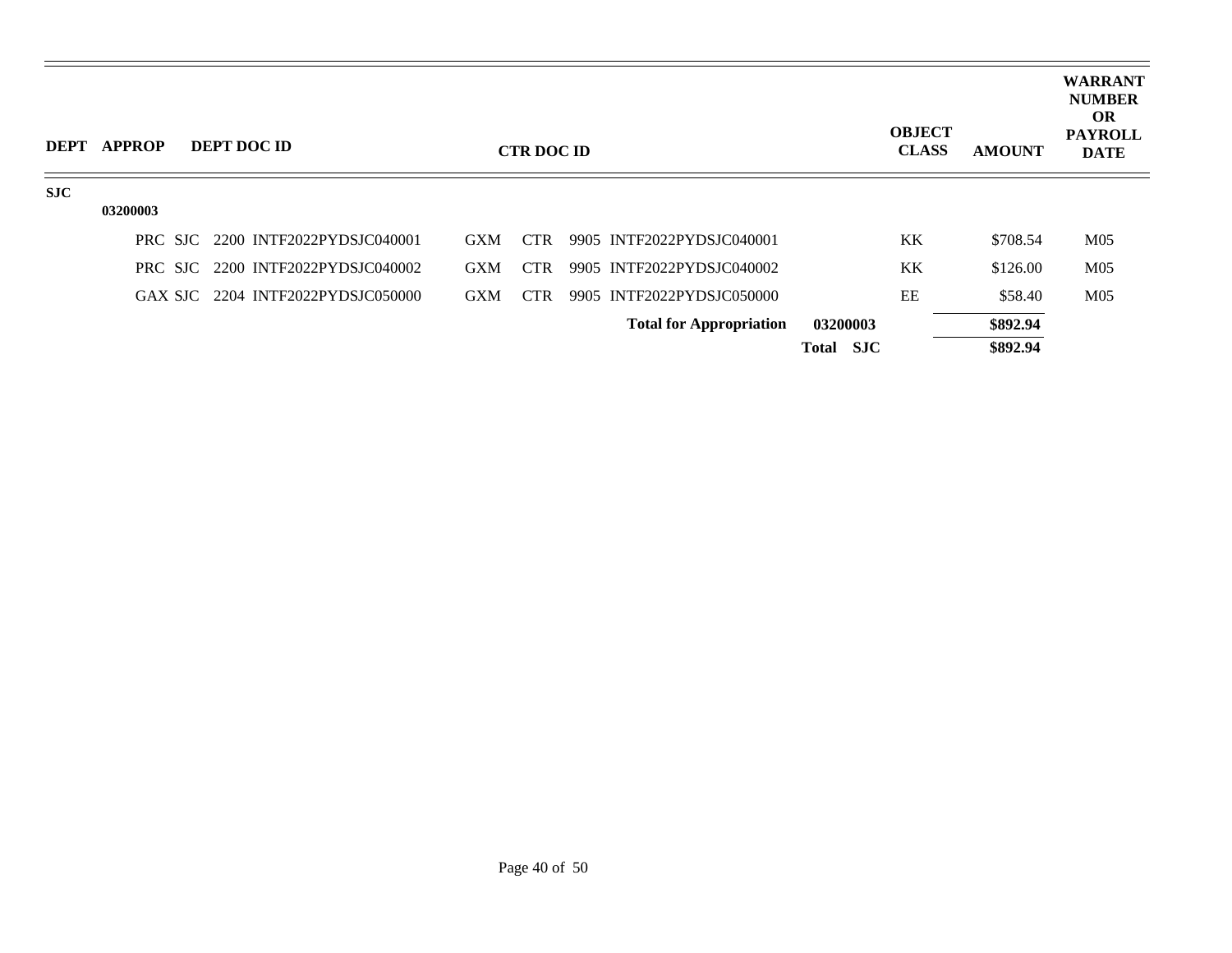|            | <b>DEPT APPROP</b> | DEPT DOC ID                       |            | <b>CTR DOC ID</b> |                           | <b>OBJECT</b><br><b>CLASS</b> | <b>AMOUNT</b> | <b>WARRANT</b><br><b>NUMBER</b><br><b>OR</b><br><b>PAYROLL</b><br><b>DATE</b> |
|------------|--------------------|-----------------------------------|------------|-------------------|---------------------------|-------------------------------|---------------|-------------------------------------------------------------------------------|
| <b>TRC</b> | 03300300           |                                   |            |                   |                           |                               |               |                                                                               |
|            |                    | PRC TRC 0601 INTF2022PYDTRC003001 | <b>GXM</b> | <b>CTR</b>        | 9905 INTF2022PYDTRC003001 | EE                            | \$100.00      | M <sub>04</sub>                                                               |
|            |                    | PRC TRC 0040 INTF2022PYDTRC003002 | <b>GXM</b> | <b>CTR</b>        | 9905 INTF2022PYDTRC003002 | JJ                            | \$185.00      | M <sub>04</sub>                                                               |
|            |                    | PRC TRC 0040 INTF2022PYDTRC003003 | <b>GXM</b> | <b>CTR</b>        | 9905 INTF2022PYDTRC003003 | JJ                            | \$15.00       | M <sub>04</sub>                                                               |
|            |                    | PRC TRC 0040 INTF2022PYDTRC003004 | <b>GXM</b> | <b>CTR</b>        | 9905 INTF2022PYDTRC003004 | $\rm JJ$                      | \$250.00      | M <sub>04</sub>                                                               |
|            |                    | PRC TRC 0040 INTF2022PYDTRC003005 | <b>GXM</b> | <b>CTR</b>        | 9905 INTF2022PYDTRC003005 | JJ                            | \$1,250.00    | M <sub>04</sub>                                                               |
|            |                    | PRC TRC 0040 INTF2022PYDTRC003006 | <b>GXM</b> | <b>CTR</b>        | 9905 INTF2022PYDTRC003006 | $\rm JJ$                      | \$1,237.50    | M <sub>04</sub>                                                               |
|            |                    | PRC TRC 0040 INTF2022PYDTRC003007 | <b>GXM</b> | <b>CTR</b>        | 9905 INTF2022PYDTRC003007 | JJ                            | \$1,000.00    | M <sub>04</sub>                                                               |
|            |                    | PRC TRC 0040 INTF2022PYDTRC003008 | <b>GXM</b> | <b>CTR</b>        | 9905 INTF2022PYDTRC003008 | $\rm JJ$                      | \$1,187.50    | M <sub>04</sub>                                                               |
|            |                    | PRC TRC 0040 INTF2022PYDTRC003009 | <b>GXM</b> | <b>CTR</b>        | 9905 INTF2022PYDTRC003009 | JJ                            | \$1,450.00    | M <sub>04</sub>                                                               |
|            |                    | PRC TRC 0040 INTF2022PYDTRC003010 | GXM        | <b>CTR</b>        | 9905 INTF2022PYDTRC003010 | JJ                            | \$4,212.50    | M <sub>04</sub>                                                               |
|            |                    | PRC TRC 0040 INTF2022PYDTRC003011 | <b>GXM</b> | <b>CTR</b>        | 9905 INTF2022PYDTRC003011 | JJ                            | \$3,725.00    | M <sub>04</sub>                                                               |
|            |                    | PRC TRC 0040 INTF2022PYDTRC003012 | <b>GXM</b> | <b>CTR</b>        | 9905 INTF2022PYDTRC003012 | $\rm JJ$                      | \$2,150.00    | M <sub>04</sub>                                                               |
|            |                    | PRC TRC 0040 INTF2022PYDTRC003013 | <b>GXM</b> | <b>CTR</b>        | 9905 INTF2022PYDTRC003013 | $\rm JJ$                      | \$500.00      | M <sub>04</sub>                                                               |
|            |                    | PRC TRC 0040 INTF2022PYDTRC003014 | <b>GXM</b> | <b>CTR</b>        | 9905 INTF2022PYDTRC003014 | JJ                            | \$155.00      | M <sub>04</sub>                                                               |
|            |                    | PRC TRC 0040 INTF2022PYDTRC003015 | <b>GXM</b> | <b>CTR</b>        | 9905 INTF2022PYDTRC003015 | $\rm JJ$                      | \$430.00      | M <sub>04</sub>                                                               |
|            |                    | PRC TRC 0040 INTF2022PYDTRC003016 | <b>GXM</b> | <b>CTR</b>        | 9905 INTF2022PYDTRC003016 | $\rm JJ$                      | \$415.00      | M <sub>04</sub>                                                               |
|            |                    | PRC TRC 0040 INTF2022PYDTRC003017 | <b>GXM</b> | <b>CTR</b>        | 9905 INTF2022PYDTRC003017 | $\rm JJ$                      | \$500.00      | M <sub>04</sub>                                                               |
|            |                    | PRC TRC 0040 INTF2022PYDTRC003018 | <b>GXM</b> | <b>CTR</b>        | 9905 INTF2022PYDTRC003018 | JJ                            | \$335.00      | M <sub>04</sub>                                                               |
|            |                    | PRC TRC 0040 INTF2022PYDTRC003019 | <b>GXM</b> | <b>CTR</b>        | 9905 INTF2022PYDTRC003019 | $\rm JJ$                      | \$500.00      | M <sub>04</sub>                                                               |
|            |                    | PRC TRC 0040 INTF2022PYDTRC003020 | <b>GXM</b> | <b>CTR</b>        | 9905 INTF2022PYDTRC003020 | JJ                            | \$500.00      | M <sub>04</sub>                                                               |
|            |                    | PRC TRC 0040 INTF2022PYDTRC003021 | <b>GXM</b> | <b>CTR</b>        | 9905 INTF2022PYDTRC003021 | JJ                            | \$285.00      | M <sub>04</sub>                                                               |
|            |                    | PRC TRC 0040 INTF2022PYDTRC003022 | <b>GXM</b> | <b>CTR</b>        | 9905 INTF2022PYDTRC003022 | $\mathbf{J}\mathbf{J}$        | \$335.00      | M <sub>04</sub>                                                               |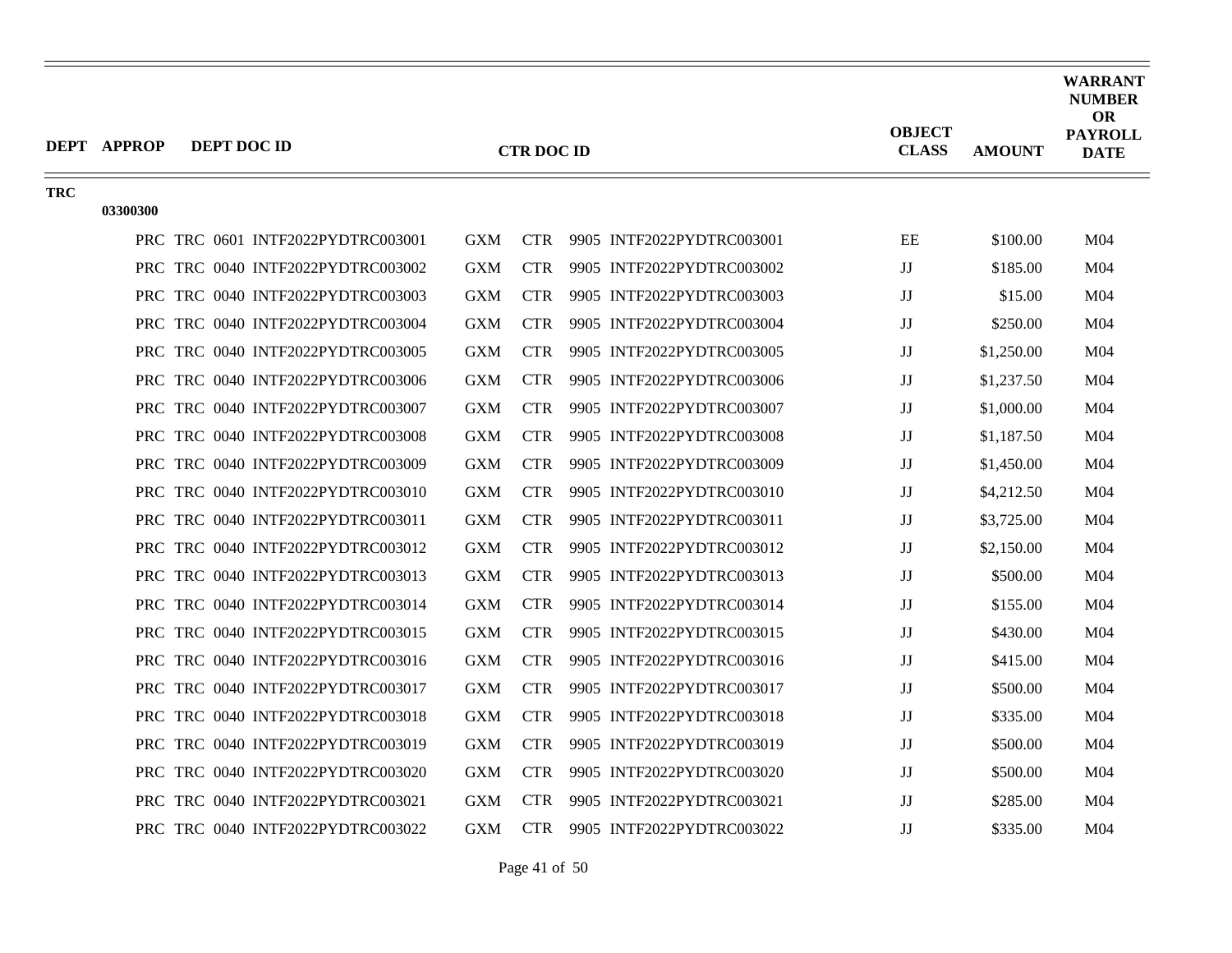| <b>DEPT APPROP</b> | DEPT DOC ID |                                   |            | <b>CTR DOC ID</b> |                           | <b>OBJECT</b><br><b>CLASS</b> | <b>AMOUNT</b> | WARRANT<br><b>NUMBER</b><br><b>OR</b><br><b>PAYROLL</b><br><b>DATE</b> |
|--------------------|-------------|-----------------------------------|------------|-------------------|---------------------------|-------------------------------|---------------|------------------------------------------------------------------------|
|                    |             | PRC TRC 0040 INTF2022PYDTRC003023 | <b>GXM</b> | <b>CTR</b>        | 9905 INTF2022PYDTRC003023 | JJ                            | \$500.00      | M <sub>04</sub>                                                        |
|                    |             | PRC TRC 0040 INTF2022PYDTRC003024 | <b>GXM</b> | <b>CTR</b>        | 9905 INTF2022PYDTRC003024 | JJ                            | \$495.00      | M <sub>04</sub>                                                        |
|                    |             | PRC TRC 0040 INTF2022PYDTRC003025 | <b>GXM</b> | <b>CTR</b>        | 9905 INTF2022PYDTRC003025 | JJ                            | \$500.00      | M <sub>04</sub>                                                        |
|                    |             | PRC TRC 0040 INTF2022PYDTRC003026 | <b>GXM</b> | <b>CTR</b>        | 9905 INTF2022PYDTRC003026 | $\rm JJ$                      | \$210.00      | M04                                                                    |
|                    |             | PRC TRC 0040 INTF2022PYDTRC003027 | <b>GXM</b> | <b>CTR</b>        | 9905 INTF2022PYDTRC003027 | JJ                            | \$500.00      | M <sub>04</sub>                                                        |
|                    |             | PRC TRC 0040 INTF2022PYDTRC003028 | <b>GXM</b> | <b>CTR</b>        | 9905 INTF2022PYDTRC003028 | JJ                            | \$345.00      | M04                                                                    |
|                    |             | PRC TRC 0040 INTF2022PYDTRC003029 | <b>GXM</b> | <b>CTR</b>        | 9905 INTF2022PYDTRC003029 | JJ                            | \$1,262.50    | M <sub>04</sub>                                                        |
|                    |             | PRC TRC 0040 INTF2022PYDTRC003030 | <b>GXM</b> | <b>CTR</b>        | 9905 INTF2022PYDTRC003030 | JJ                            | \$500.00      | M <sub>04</sub>                                                        |
|                    |             | PRC TRC 0040 INTF2022PYDTRC003031 | <b>GXM</b> | <b>CTR</b>        | 9905 INTF2022PYDTRC003031 | JJ                            | \$355.00      | M04                                                                    |
|                    |             | PRC TRC 0040 INTF2022PYDTRC003032 | <b>GXM</b> | CTR.              | 9905 INTF2022PYDTRC003032 | JJ                            | \$500.00      | M <sub>04</sub>                                                        |
|                    |             | PRC TRC 0040 INTF2022PYDTRC003033 | <b>GXM</b> | <b>CTR</b>        | 9905 INTF2022PYDTRC003033 | JJ                            | \$400.00      | M <sub>04</sub>                                                        |
|                    |             | PRC TRC 0040 INTF2022PYDTRC003034 | <b>GXM</b> | <b>CTR</b>        | 9905 INTF2022PYDTRC003034 | JJ                            | \$470.00      | M04                                                                    |
|                    |             | PRC TRC 0040 INTF2022PYDTRC003035 | <b>GXM</b> | CTR.              | 9905 INTF2022PYDTRC003035 | JJ                            | \$90.00       | M <sub>04</sub>                                                        |
|                    |             | PRC TRC 0040 INTF2022PYDTRC003036 | <b>GXM</b> | <b>CTR</b>        | 9905 INTF2022PYDTRC003036 | JJ                            | \$50.00       | M <sub>04</sub>                                                        |
|                    |             | PRC TRC 0040 INTF2022PYDTRC003037 | <b>GXM</b> | <b>CTR</b>        | 9905 INTF2022PYDTRC003037 | JJ                            | \$350.00      | M04                                                                    |
|                    |             | PRC TRC 0040 INTF2022PYDTRC003038 | <b>GXM</b> | <b>CTR</b>        | 9905 INTF2022PYDTRC003038 | JJ                            | \$302.00      | M <sub>04</sub>                                                        |
|                    |             | PRC TRC 0040 INTF2022PYDTRC003039 | <b>GXM</b> | <b>CTR</b>        | 9905 INTF2022PYDTRC003039 | JJ                            | \$390.00      | M <sub>04</sub>                                                        |
|                    |             | PRC TRC 0040 INTF2022PYDTRC003040 | <b>GXM</b> | CTR.              | 9905 INTF2022PYDTRC003040 | $\rm JJ$                      | \$480.00      | M04                                                                    |
|                    |             | PRC TRC 0040 INTF2022PYDTRC003041 | <b>GXM</b> | <b>CTR</b>        | 9905 INTF2022PYDTRC003041 | JJ                            | \$1,450.00    | M <sub>04</sub>                                                        |
|                    |             | PRC TRC 0040 INTF2022PYDTRC003042 | <b>GXM</b> | <b>CTR</b>        | 9905 INTF2022PYDTRC003042 | JJ                            | \$300.00      | M <sub>04</sub>                                                        |
|                    |             | PRC TRC 0270 INTF2022PYDTRC003043 | GXM        | CTR.              | 9905 INTF2022PYDTRC003043 | EE                            | \$295.00      | M04                                                                    |
|                    |             | PRC TRC 0228 INTF2022PYDTRC003044 | <b>GXM</b> | <b>CTR</b>        | 9905 INTF2022PYDTRC003044 | NN                            | \$2,464.44    | M <sub>04</sub>                                                        |
|                    |             | PRC TRC 0228 INTF2022PYDTRC003045 | <b>GXM</b> | CTR.              | 9905 INTF2022PYDTRC003045 | <b>NN</b>                     | \$5,779.40    | M <sub>04</sub>                                                        |
|                    |             | PRC TRC 0270 INTF2022PYDTRC003046 | GXM        | <b>CTR</b>        | 9905 INTF2022PYDTRC003046 | EЕ                            | \$450.50      | M04                                                                    |

Page 42 of 50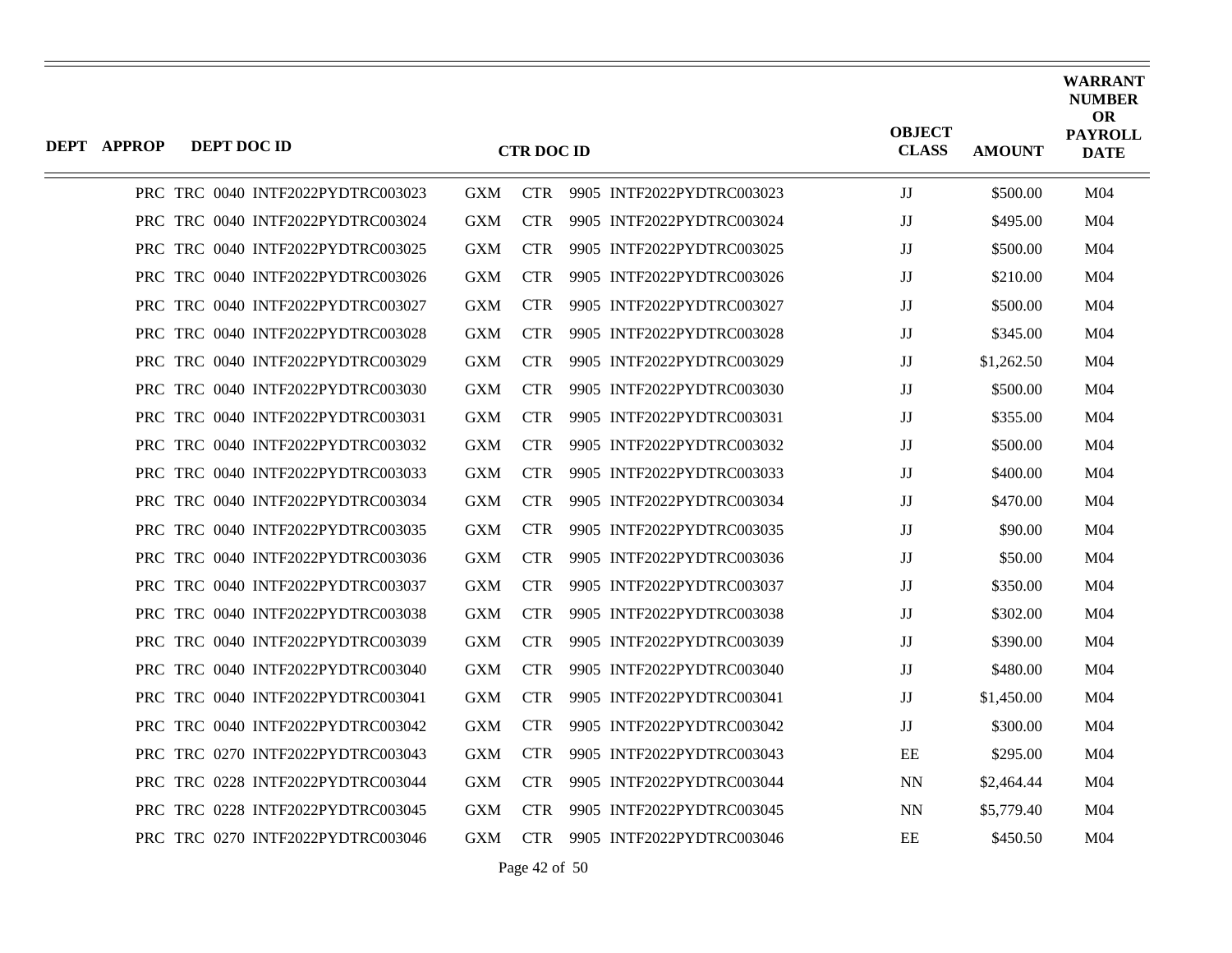| <b>DEPT APPROP</b> | DEPT DOC ID |                                   |            | <b>CTR DOC ID</b> |                           | <b>OBJECT</b><br><b>CLASS</b> | <b>AMOUNT</b> | <b>WARRANT</b><br><b>NUMBER</b><br><b>OR</b><br><b>PAYROLL</b><br><b>DATE</b> |
|--------------------|-------------|-----------------------------------|------------|-------------------|---------------------------|-------------------------------|---------------|-------------------------------------------------------------------------------|
|                    |             | PRC TRC 0270 INTF2022PYDTRC003047 | <b>GXM</b> | <b>CTR</b>        | 9905 INTF2022PYDTRC003047 | EE                            | \$655.00      | M <sub>04</sub>                                                               |
|                    |             | PRC TRC 0040 INTF2022PYDTRC003048 | <b>GXM</b> | <b>CTR</b>        | 9905 INTF2022PYDTRC003048 | $_{\rm JJ}$                   | \$1,053.00    | M <sub>04</sub>                                                               |
|                    |             | PRC TRC 0040 INTF2022PYDTRC003049 | GXM        | <b>CTR</b>        | 9905 INTF2022PYDTRC003049 | $\mathbf{J}\mathbf{J}$        | \$723.00      | M04                                                                           |
|                    |             | PRC TRC 0040 INTF2022PYDTRC003050 | <b>GXM</b> | <b>CTR</b>        | 9905 INTF2022PYDTRC003050 | $_{\rm JJ}$                   | \$852.00      | M <sub>04</sub>                                                               |
|                    |             | PRC TRC 0040 INTF2022PYDTRC003051 | <b>GXM</b> | <b>CTR</b>        | 9905 INTF2022PYDTRC003051 | $\mathbf{J}\mathbf{J}$        | \$963.00      | M04                                                                           |
|                    |             | PRC TRC 0040 INTF2022PYDTRC003052 | <b>GXM</b> | <b>CTR</b>        | 9905 INTF2022PYDTRC003052 | $_{\rm JJ}$                   | \$324.00      | M <sub>04</sub>                                                               |
|                    |             | PRC TRC 0040 INTF2022PYDTRC003053 | <b>GXM</b> | <b>CTR</b>        | 9905 INTF2022PYDTRC003053 | JJ                            | \$585.00      | M04                                                                           |
|                    |             | PRC TRC 0040 INTF2022PYDTRC003054 | <b>GXM</b> | <b>CTR</b>        | 9905 INTF2022PYDTRC003054 | $\mathbf{J}\mathbf{J}$        | \$957.00      | M <sub>04</sub>                                                               |
|                    |             | PRC TRC 0040 INTF2022PYDTRC003055 | <b>GXM</b> | <b>CTR</b>        | 9905 INTF2022PYDTRC003055 | $_{\rm JJ}$                   | \$441.00      | M <sub>04</sub>                                                               |
|                    |             | PRC TRC 0040 INTF2022PYDTRC003056 | <b>GXM</b> | <b>CTR</b>        | 9905 INTF2022PYDTRC003056 | IJ                            | \$4,708.00    | M04                                                                           |
|                    |             | PRC TRC 0040 INTF2022PYDTRC003057 | <b>GXM</b> | <b>CTR</b>        | 9905 INTF2022PYDTRC003057 | $\mathbf{J}\mathbf{J}$        | \$885.00      | M <sub>04</sub>                                                               |
|                    |             | PRC TRC 0040 INTF2022PYDTRC003058 | <b>GXM</b> | <b>CTR</b>        | 9905 INTF2022PYDTRC003058 | $_{\rm JJ}$                   | \$45.00       | M <sub>04</sub>                                                               |
|                    |             | PRC TRC 0040 INTF2022PYDTRC003059 | <b>GXM</b> | <b>CTR</b>        | 9905 INTF2022PYDTRC003059 | $\mathbf{J}\mathbf{J}$        | \$702.00      | M <sub>04</sub>                                                               |
|                    |             | PRC TRC 0040 INTF2022PYDTRC003060 | <b>GXM</b> | <b>CTR</b>        | 9905 INTF2022PYDTRC003060 | $_{\rm JJ}$                   | \$660.00      | M <sub>04</sub>                                                               |
|                    |             | PRC TRC 0040 INTF2022PYDTRC003061 | GXM        | <b>CTR</b>        | 9905 INTF2022PYDTRC003061 | IJ                            | \$345.00      | M04                                                                           |
|                    |             | PRC TRC 0040 INTF2022PYDTRC003062 | <b>GXM</b> | <b>CTR</b>        | 9905 INTF2022PYDTRC003062 | $\mathbf{J}\mathbf{J}$        | \$2,700.00    | M <sub>04</sub>                                                               |
|                    |             | PRC TRC 0040 INTF2022PYDTRC003063 | <b>GXM</b> | <b>CTR</b>        | 9905 INTF2022PYDTRC003063 | $_{\rm JJ}$                   | \$410.00      | M <sub>04</sub>                                                               |
|                    |             | PRC TRC 0040 INTF2022PYDTRC003064 | <b>GXM</b> | <b>CTR</b>        | 9905 INTF2022PYDTRC003064 | $_{\rm JJ}$                   | \$650.00      | M <sub>04</sub>                                                               |
|                    |             | PRC TRC 0040 INTF2022PYDTRC003065 | <b>GXM</b> | <b>CTR</b>        | 9905 INTF2022PYDTRC003065 | $_{\rm JJ}$                   | \$270.00      | M <sub>04</sub>                                                               |
|                    |             | PRC TRC 0040 INTF2022PYDTRC003066 | GXM        | <b>CTR</b>        | 9905 INTF2022PYDTRC003066 | $\mathbf{J}\mathbf{J}$        | \$1,730.00    | M04                                                                           |
|                    |             | PRC TRC 0040 INTF2022PYDTRC003067 | <b>GXM</b> | <b>CTR</b>        | 9905 INTF2022PYDTRC003067 | $_{\rm JJ}$                   | \$960.00      | M <sub>04</sub>                                                               |
|                    |             | PRC TRC 0040 INTF2022PYDTRC003068 | <b>GXM</b> | <b>CTR</b>        | 9905 INTF2022PYDTRC003068 | $\mathbf{J}\mathbf{J}$        | \$162.50      | M <sub>04</sub>                                                               |
|                    |             | PRC TRC 0040 INTF2022PYDTRC003069 | <b>GXM</b> | <b>CTR</b>        | 9905 INTF2022PYDTRC003069 | $\mathbf{J}\mathbf{J}$        | \$225.00      | M <sub>04</sub>                                                               |
|                    |             | PRC TRC 0040 INTF2022PYDTRC003070 | <b>GXM</b> | <b>CTR</b>        | 9905 INTF2022PYDTRC003070 | $_{\rm JJ}$                   | \$70.00       | M <sub>04</sub>                                                               |

Page 43 of 50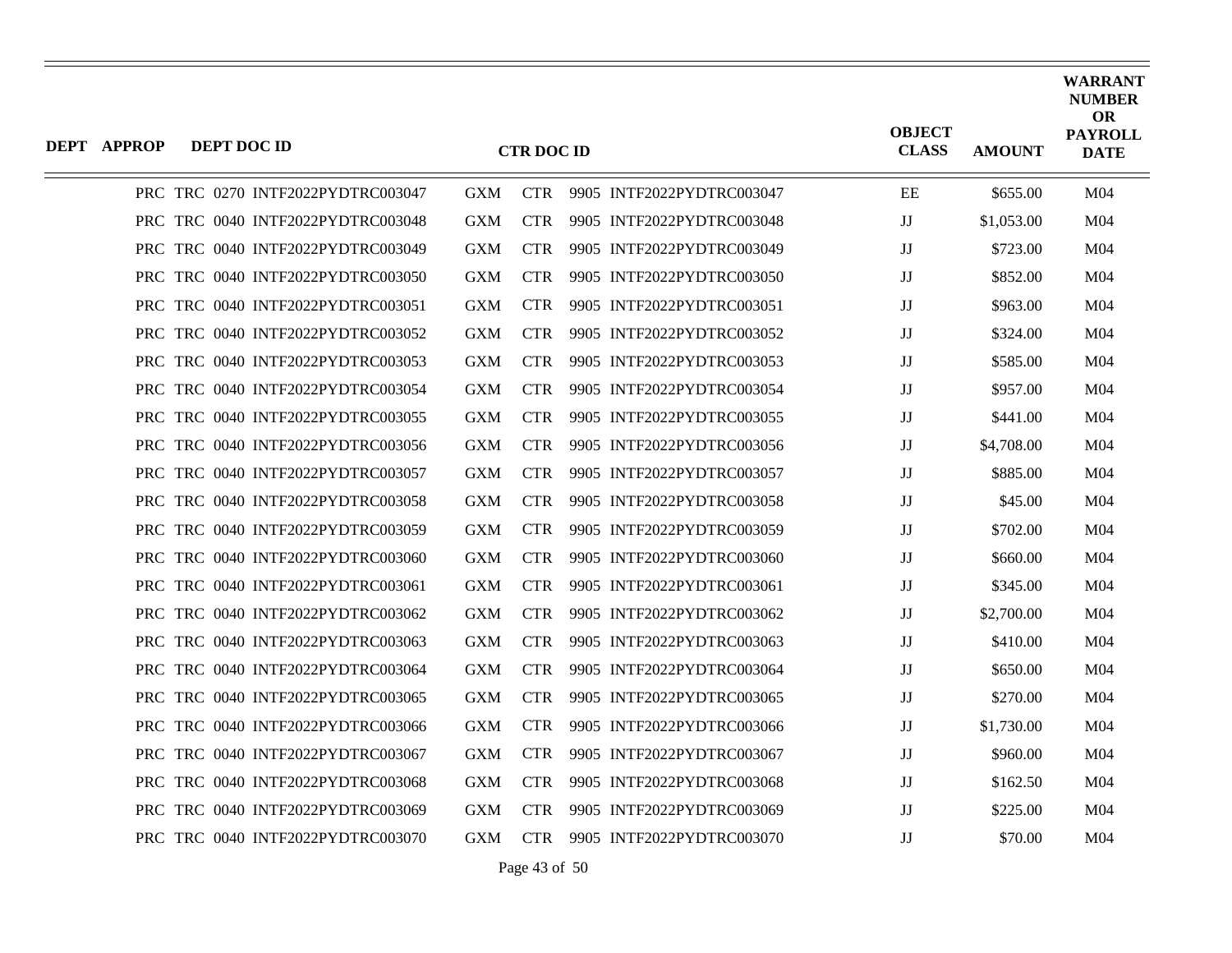| <b>DEPT APPROP</b> | DEPT DOC ID |                                   |            | <b>CTR DOC ID</b> |                           | <b>OBJECT</b><br><b>CLASS</b> | <b>AMOUNT</b> | <b>WARRANT</b><br><b>NUMBER</b><br><b>OR</b><br><b>PAYROLL</b><br><b>DATE</b> |
|--------------------|-------------|-----------------------------------|------------|-------------------|---------------------------|-------------------------------|---------------|-------------------------------------------------------------------------------|
|                    |             | PRC TRC 0040 INTF2022PYDTRC003071 | <b>GXM</b> | <b>CTR</b>        | 9905 INTF2022PYDTRC003071 | $\mathbf{J}\mathbf{J}$        | \$95.00       | M04                                                                           |
|                    |             | PRC TRC 0040 INTF2022PYDTRC003072 | <b>GXM</b> | <b>CTR</b>        | 9905 INTF2022PYDTRC003072 | JJ                            | \$300.00      | M <sub>04</sub>                                                               |
|                    |             | PRC TRC 0040 INTF2022PYDTRC003073 | <b>GXM</b> | <b>CTR</b>        | 9905 INTF2022PYDTRC003073 | JJ                            | \$500.00      | M <sub>04</sub>                                                               |
|                    |             | PRC TRC 0040 INTF2022PYDTRC003074 | <b>GXM</b> | <b>CTR</b>        | 9905 INTF2022PYDTRC003074 | JJ                            | \$337.50      | M <sub>04</sub>                                                               |
|                    |             | PRC TRC 0040 INTF2022PYDTRC003075 | <b>GXM</b> | <b>CTR</b>        | 9905 INTF2022PYDTRC003075 | JJ                            | \$25.00       | M <sub>04</sub>                                                               |
|                    |             | PRC TRC 0040 INTF2022PYDTRC003076 | <b>GXM</b> | <b>CTR</b>        | 9905 INTF2022PYDTRC003076 | $\mathbf{J}\mathbf{J}$        | \$500.00      | M <sub>04</sub>                                                               |
|                    |             | PRC TRC 0040 INTF2022PYDTRC003077 | GXM        | <b>CTR</b>        | 9905 INTF2022PYDTRC003077 | JJ                            | \$333.33      | M <sub>04</sub>                                                               |
|                    |             | PRC TRC 0040 INTF2022PYDTRC003078 | <b>GXM</b> | <b>CTR</b>        | 9905 INTF2022PYDTRC003078 | JJ                            | \$487.50      | M <sub>04</sub>                                                               |
|                    |             | PRC TRC 0040 INTF2022PYDTRC003079 | <b>GXM</b> | <b>CTR</b>        | 9905 INTF2022PYDTRC003079 | $\mathbf{J}\mathbf{J}$        | \$462.50      | M <sub>04</sub>                                                               |
|                    |             | PRC TRC 0040 INTF2022PYDTRC003080 | <b>GXM</b> | <b>CTR</b>        | 9905 INTF2022PYDTRC003080 | JJ                            | \$310.00      | M <sub>04</sub>                                                               |
|                    |             | PRC TRC 0040 INTF2022PYDTRC003081 | <b>GXM</b> | <b>CTR</b>        | 9905 INTF2022PYDTRC003081 | JJ                            | \$80.00       | M <sub>04</sub>                                                               |
|                    |             | PRC TRC 0040 INTF2022PYDTRC003082 | <b>GXM</b> | <b>CTR</b>        | 9905 INTF2022PYDTRC003082 | JJ                            | \$190.00      | M <sub>04</sub>                                                               |
|                    |             | PRC TRC 0040 INTF2022PYDTRC003083 | <b>GXM</b> | <b>CTR</b>        | 9905 INTF2022PYDTRC003083 | JJ                            | \$210.00      | M <sub>04</sub>                                                               |
|                    |             | PRC TRC 0040 INTF2022PYDTRC003084 | <b>GXM</b> | <b>CTR</b>        | 9905 INTF2022PYDTRC003084 | JJ                            | \$250.00      | M <sub>04</sub>                                                               |
|                    |             | PRC TRC 0040 INTF2022PYDTRC003085 | <b>GXM</b> | <b>CTR</b>        | 9905 INTF2022PYDTRC003085 | JJ                            | \$260.00      | M <sub>04</sub>                                                               |
|                    |             | PRC TRC 0040 INTF2022PYDTRC003086 | GXM        | <b>CTR</b>        | 9905 INTF2022PYDTRC003086 | JJ                            | \$220.00      | M <sub>04</sub>                                                               |
|                    |             | PRC TRC 0040 INTF2022PYDTRC003087 | <b>GXM</b> | <b>CTR</b>        | 9905 INTF2022PYDTRC003087 | JJ                            | \$190.00      | M <sub>04</sub>                                                               |
|                    |             | PRC TRC 0040 INTF2022PYDTRC003088 | <b>GXM</b> | <b>CTR</b>        | 9905 INTF2022PYDTRC003088 | $\mathbf{J}\mathbf{J}$        | \$265.00      | M <sub>04</sub>                                                               |
|                    |             | PRC TRC 0040 INTF2022PYDTRC003089 | GXM        | <b>CTR</b>        | 9905 INTF2022PYDTRC003089 | $\mathbf{J}\mathbf{J}$        | \$250.00      | M <sub>04</sub>                                                               |
|                    |             | PRC TRC 0040 INTF2022PYDTRC003090 | <b>GXM</b> | <b>CTR</b>        | 9905 INTF2022PYDTRC003090 | JJ                            | \$70.00       | M <sub>04</sub>                                                               |
|                    |             | PRC TRC 0040 INTF2022PYDTRC003091 | GXM        | <b>CTR</b>        | 9905 INTF2022PYDTRC003091 | JJ                            | \$140.00      | M <sub>04</sub>                                                               |
|                    |             | PRC TRC 0040 INTF2022PYDTRC003092 | GXM        | <b>CTR</b>        | 9905 INTF2022PYDTRC003092 | JJ                            | \$15.00       | M <sub>04</sub>                                                               |
|                    |             | PRC TRC 0040 INTF2022PYDTRC003093 | GXM        | <b>CTR</b>        | 9905 INTF2022PYDTRC003093 | JJ                            | \$110.00      | M <sub>04</sub>                                                               |
|                    |             | PRC TRC 0040 INTF2022PYDTRC003094 | GXM        | <b>CTR</b>        | 9905 INTF2022PYDTRC003094 | JJ                            | \$64.14       | M <sub>04</sub>                                                               |

Page 44 of 50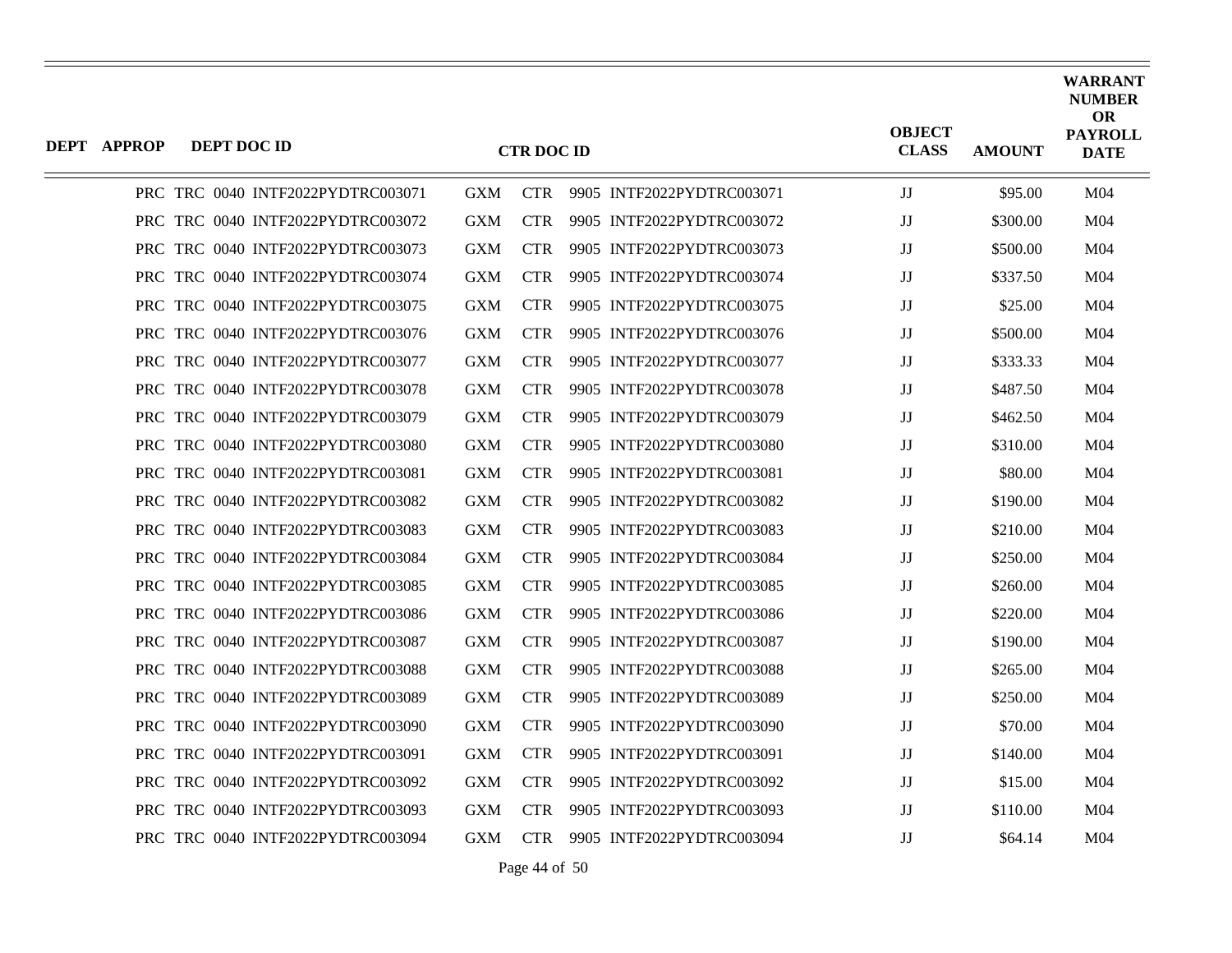| <b>DEPT APPROP</b> | <b>DEPT DOC ID</b> |                                   |            | <b>CTR DOC ID</b> |                           | <b>OBJECT</b><br><b>CLASS</b> | <b>AMOUNT</b> | <b>WARRANT</b><br><b>NUMBER</b><br><b>OR</b><br><b>PAYROLL</b><br><b>DATE</b> |
|--------------------|--------------------|-----------------------------------|------------|-------------------|---------------------------|-------------------------------|---------------|-------------------------------------------------------------------------------|
|                    |                    | PRC TRC 0040 INTF2022PYDTRC003095 | <b>GXM</b> | <b>CTR</b>        | 9905 INTF2022PYDTRC003095 | $\mathbf{J}\mathbf{J}$        | \$75.80       | M <sub>04</sub>                                                               |
|                    |                    | PRC TRC 0040 INTF2022PYDTRC003096 | GXM        | <b>CTR</b>        | 9905 INTF2022PYDTRC003096 | $\mathbf{J}\mathbf{J}$        | \$225.74      | M <sub>04</sub>                                                               |
|                    |                    | PRC TRC 0040 INTF2022PYDTRC003097 | <b>GXM</b> | <b>CTR</b>        | 9905 INTF2022PYDTRC003097 | $_{\rm JJ}$                   | \$127.45      | M <sub>04</sub>                                                               |
|                    |                    | PRC TRC 0040 INTF2022PYDTRC003098 | <b>GXM</b> | <b>CTR</b>        | 9905 INTF2022PYDTRC003098 | IJ                            | \$50.00       | M04                                                                           |
|                    |                    | PRC TRC 0040 INTF2022PYDTRC003099 | <b>GXM</b> | <b>CTR</b>        | 9905 INTF2022PYDTRC003099 | $\mathbf{J}\mathbf{J}$        | \$50.00       | M <sub>04</sub>                                                               |
|                    |                    | PRC TRC 0040 INTF2022PYDTRC003100 | <b>GXM</b> | <b>CTR</b>        | 9905 INTF2022PYDTRC003100 | JJ                            | \$350.00      | M <sub>04</sub>                                                               |
|                    |                    | PRC TRC 0040 INTF2022PYDTRC003101 | <b>GXM</b> | <b>CTR</b>        | 9905 INTF2022PYDTRC003101 | $\mathbf{J}\mathbf{J}$        | \$75.00       | M <sub>04</sub>                                                               |
|                    |                    | PRC TRC 0040 INTF2022PYDTRC003102 | <b>GXM</b> | <b>CTR</b>        | 9905 INTF2022PYDTRC003102 | $\mathbf{J}\mathbf{J}$        | \$150.00      | M <sub>04</sub>                                                               |
|                    |                    | PRC TRC 0040 INTF2022PYDTRC003103 | <b>GXM</b> | <b>CTR</b>        | 9905 INTF2022PYDTRC003103 | JJ                            | \$125.00      | M <sub>04</sub>                                                               |
|                    |                    | PRC TRC 0040 INTF2022PYDTRC003104 | <b>GXM</b> | <b>CTR</b>        | 9905 INTF2022PYDTRC003104 | IJ                            | \$125.00      | M <sub>04</sub>                                                               |
|                    |                    | PRC TRC 0040 INTF2022PYDTRC003105 | <b>GXM</b> | <b>CTR</b>        | 9905 INTF2022PYDTRC003105 | $\mathbf{J}\mathbf{J}$        | \$150.00      | M <sub>04</sub>                                                               |
|                    |                    | PRC TRC 0040 INTF2022PYDTRC003106 | <b>GXM</b> | <b>CTR</b>        | 9905 INTF2022PYDTRC003106 | JJ                            | \$375.00      | M04                                                                           |
|                    |                    | PRC TRC 0040 INTF2022PYDTRC003107 | <b>GXM</b> | <b>CTR</b>        | 9905 INTF2022PYDTRC003107 | IJ                            | \$500.00      | M <sub>04</sub>                                                               |
|                    |                    | PRC TRC 0040 INTF2022PYDTRC003108 | <b>GXM</b> | <b>CTR</b>        | 9905 INTF2022PYDTRC003108 | $\mathbf{J}\mathbf{J}$        | \$364.40      | M <sub>04</sub>                                                               |
|                    |                    | PRC TRC 0040 INTF2022PYDTRC003109 | <b>GXM</b> | <b>CTR</b>        | 9905 INTF2022PYDTRC003109 | JJ                            | \$325.00      | M04                                                                           |
|                    |                    | PRC TRC 0040 INTF2022PYDTRC003110 | <b>GXM</b> | <b>CTR</b>        | 9905 INTF2022PYDTRC003110 | IJ                            | \$125.00      | M <sub>04</sub>                                                               |
|                    |                    | PRC TRC 0040 INTF2022PYDTRC003111 | <b>GXM</b> | <b>CTR</b>        | 9905 INTF2022PYDTRC003111 | $\mathbf{J}\mathbf{J}$        | \$168.00      | M <sub>04</sub>                                                               |
|                    |                    | PRC TRC 0040 INTF2022PYDTRC003112 | <b>GXM</b> | <b>CTR</b>        | 9905 INTF2022PYDTRC003112 | IJ                            | \$260.00      | M04                                                                           |
|                    |                    | PRC TRC 0040 INTF2022PYDTRC003113 | <b>GXM</b> | <b>CTR</b>        | 9905 INTF2022PYDTRC003113 | $_{\rm JJ}$                   | \$235.00      | M <sub>04</sub>                                                               |
|                    |                    | PRC TRC 0040 INTF2022PYDTRC003114 | GXM        | <b>CTR</b>        | 9905 INTF2022PYDTRC003114 | $_{\rm JJ}$                   | \$150.00      | M <sub>04</sub>                                                               |
|                    |                    | PRC TRC 0040 INTF2022PYDTRC003115 | <b>GXM</b> | CTR.              | 9905 INTF2022PYDTRC003115 | IJ                            | \$150.00      | M04                                                                           |
|                    |                    | PRC TRC 0040 INTF2022PYDTRC003116 | <b>GXM</b> | <b>CTR</b>        | 9905 INTF2022PYDTRC003116 | $\mathbf{J}\mathbf{J}$        | \$125.00      | M <sub>04</sub>                                                               |
|                    |                    | PRC TRC 0040 INTF2022PYDTRC003117 | GXM        | <b>CTR</b>        | 9905 INTF2022PYDTRC003117 | $_{\rm JJ}$                   | \$25.00       | M04                                                                           |
|                    |                    | PRC TRC 0040 INTF2022PYDTRC003118 | <b>GXM</b> | <b>CTR</b>        | 9905 INTF2022PYDTRC003118 | IJ                            | \$740.00      | M04                                                                           |

Page 45 of 50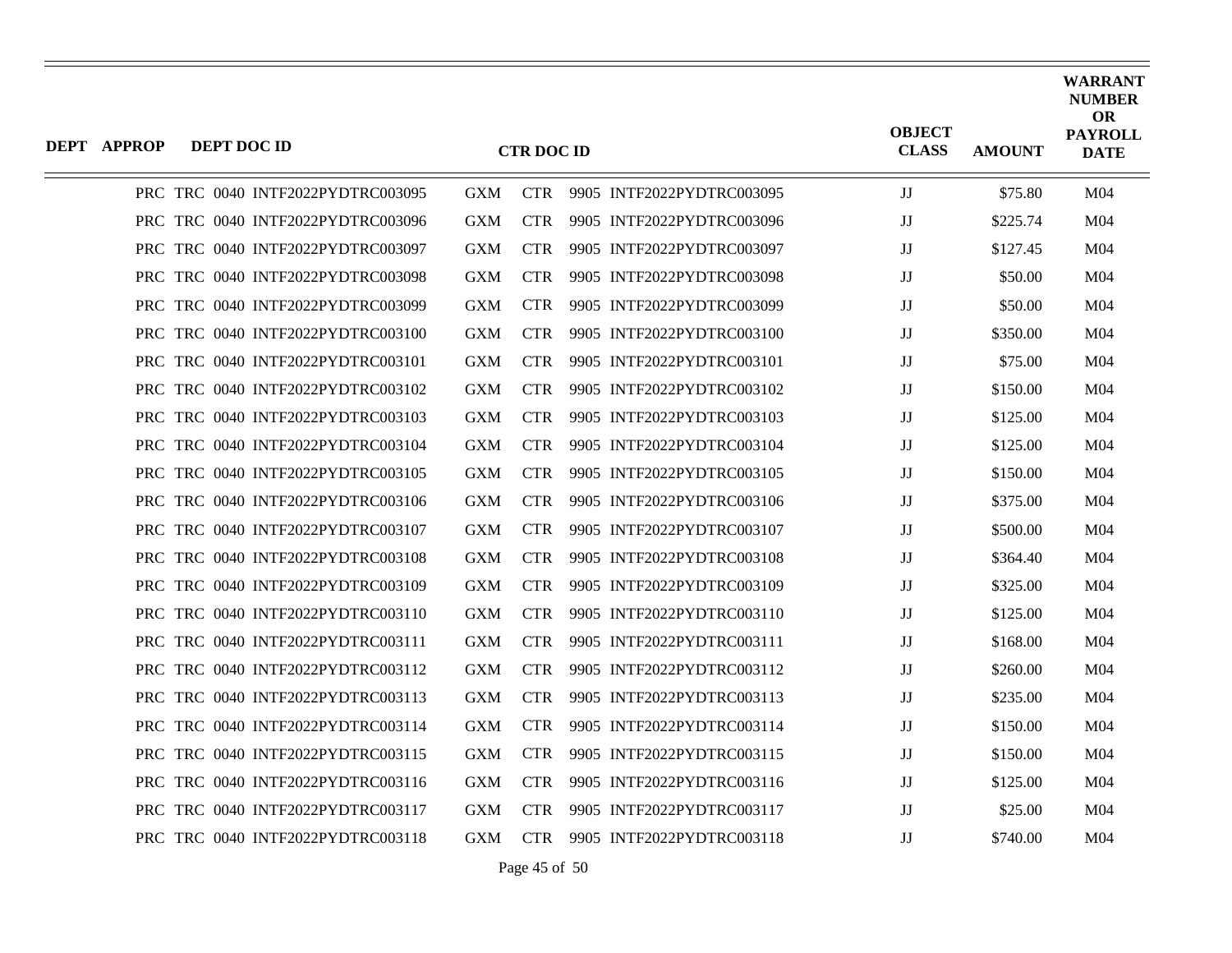| DEPT APPROP | DEPT DOC ID |                                   |            | <b>CTR DOC ID</b> |                           | <b>OBJECT</b><br><b>CLASS</b> | <b>AMOUNT</b> | <b>WARRANT</b><br><b>NUMBER</b><br><b>OR</b><br><b>PAYROLL</b><br><b>DATE</b> |
|-------------|-------------|-----------------------------------|------------|-------------------|---------------------------|-------------------------------|---------------|-------------------------------------------------------------------------------|
|             |             | PRC TRC 0040 INTF2022PYDTRC003119 | <b>GXM</b> | <b>CTR</b>        | 9905 INTF2022PYDTRC003119 | JJ                            | \$1,010.00    | M <sub>04</sub>                                                               |
|             |             | PRC TRC 0040 INTF2022PYDTRC003120 | <b>GXM</b> | <b>CTR</b>        | 9905 INTF2022PYDTRC003120 | IJ                            | \$695.00      | M <sub>04</sub>                                                               |
|             |             | PRC TRC 0040 INTF2022PYDTRC003121 | <b>GXM</b> | <b>CTR</b>        | 9905 INTF2022PYDTRC003121 | JJ                            | \$65.00       | M <sub>04</sub>                                                               |
|             |             | PRC TRC 0040 INTF2022PYDTRC003122 | <b>GXM</b> | CTR.              | 9905 INTF2022PYDTRC003122 | $_{\rm JJ}$                   | \$12.50       | M <sub>04</sub>                                                               |
|             |             | PRC TRC 0040 INTF2022PYDTRC003123 | <b>GXM</b> | <b>CTR</b>        | 9905 INTF2022PYDTRC003123 | JJ                            | \$212.50      | M <sub>04</sub>                                                               |
|             |             | PRC TRC 0040 INTF2022PYDTRC003124 | <b>GXM</b> | <b>CTR</b>        | 9905 INTF2022PYDTRC003124 | JJ                            | \$365.00      | M <sub>04</sub>                                                               |
|             |             | PRC TRC 0040 INTF2022PYDTRC003125 | <b>GXM</b> | <b>CTR</b>        | 9905 INTF2022PYDTRC003125 | $_{\rm JJ}$                   | \$60.00       | M <sub>04</sub>                                                               |
|             |             | PRC TRC 0040 INTF2022PYDTRC003126 | <b>GXM</b> | <b>CTR</b>        | 9905 INTF2022PYDTRC003126 | JJ                            | \$5.00        | M <sub>04</sub>                                                               |
|             |             | PRC TRC 0040 INTF2022PYDTRC003127 | <b>GXM</b> | <b>CTR</b>        | 9905 INTF2022PYDTRC003127 | $\mathbf{J}\mathbf{J}$        | \$5.00        | M04                                                                           |
|             |             | PRC TRC 0040 INTF2022PYDTRC003128 | <b>GXM</b> | CTR.              | 9905 INTF2022PYDTRC003128 | $_{\rm JJ}$                   | \$70.00       | M <sub>04</sub>                                                               |
|             |             | PRC TRC 0040 INTF2022PYDTRC003129 | <b>GXM</b> | CTR.              | 9905 INTF2022PYDTRC003129 | JJ                            | \$200.00      | M <sub>04</sub>                                                               |
|             |             | PRC TRC 0040 INTF2022PYDTRC003130 | <b>GXM</b> | <b>CTR</b>        | 9905 INTF2022PYDTRC003130 | JJ                            | \$250.00      | M <sub>04</sub>                                                               |
|             |             | PRC TRC 0040 INTF2022PYDTRC003132 | <b>GXM</b> | CTR.              | 9905 INTF2022PYDTRC003132 | $\mathbf{J}\mathbf{J}$        | \$375.00      | M <sub>04</sub>                                                               |
|             |             | PRC TRC 0040 INTF2022PYDTRC003133 | <b>GXM</b> | <b>CTR</b>        | 9905 INTF2022PYDTRC003133 | JJ                            | \$915.33      | M <sub>04</sub>                                                               |
|             |             | PRC TRC 0040 INTF2022PYDTRC003134 | <b>GXM</b> | <b>CTR</b>        | 9905 INTF2022PYDTRC003134 | JJ                            | \$636.67      | M <sub>04</sub>                                                               |
|             |             | PRC TRC 0280 INTF2022PYDTRC030131 | <b>GXM</b> | <b>CTR</b>        | 9905 INTF2022PYDTRC030131 | KK                            | \$11,269.31   | M <sub>04</sub>                                                               |
|             |             | GAX TRC 0040 INTF2022PYDTRC050001 | <b>GXM</b> | <b>CTR</b>        | 9905 INTF2022PYDTRC050001 | JJ                            | \$400.00      | M <sub>05</sub>                                                               |
|             |             | GAX TRC 0040 INTF2022PYDTRC050002 | <b>GXM</b> | <b>CTR</b>        | 9905 INTF2022PYDTRC050002 | JJ                            | \$41.54       | M <sub>05</sub>                                                               |
|             |             | GAX TRC 0040 INTF2022PYDTRC050003 | <b>GXM</b> | <b>CTR</b>        | 9905 INTF2022PYDTRC050003 | JJ                            | \$65.00       | M <sub>05</sub>                                                               |
|             |             | GAX TRC 0270 INTF2022PYDTRC050004 | <b>GXM</b> | CTR.              | 9905 INTF2022PYDTRC050004 | EE                            | \$219.00      | M <sub>05</sub>                                                               |
|             |             | GAX TRC 0200 INTF2022PYDTRC050005 | <b>GXM</b> | <b>CTR</b>        | 9905 INTF2022PYDTRC050005 | EE                            | \$3,086.00    | M <sub>05</sub>                                                               |
|             |             | GAX TRC 0040 INTF2022PYDTRC050006 | <b>GXM</b> | <b>CTR</b>        | 9905 INTF2022PYDTRC050006 | JJ                            | \$125.00      | M <sub>05</sub>                                                               |
|             |             | GAX TRC 0040 INTF2022PYDTRC050007 | <b>GXM</b> | <b>CTR</b>        | 9905 INTF2022PYDTRC050007 | IJ                            | \$75.00       | M <sub>05</sub>                                                               |
|             |             | GAX TRC 0040 INTF2022PYDTRC050008 | <b>GXM</b> | <b>CTR</b>        | 9905 INTF2022PYDTRC050008 | $_{\rm JJ}$                   | \$65.00       | M <sub>05</sub>                                                               |

Page 46 of 50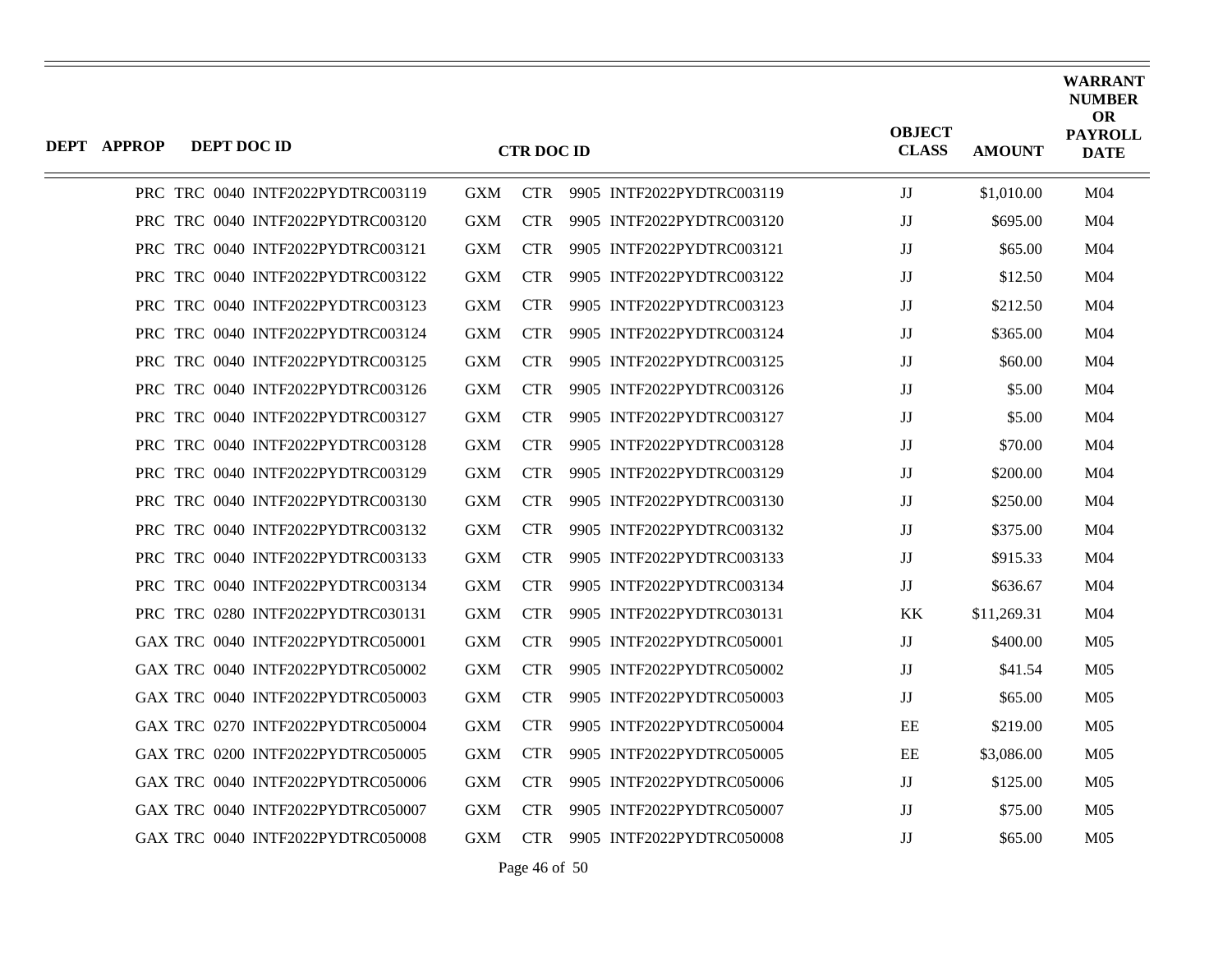| <b>DEPT APPROP</b> | DEPT DOC ID |                                   |            | <b>CTR DOC ID</b> |                               | <b>OBJECT</b><br><b>CLASS</b> | <b>AMOUNT</b> | <b>WARRANT</b><br><b>NUMBER</b><br><b>OR</b><br><b>PAYROLL</b><br><b>DATE</b> |
|--------------------|-------------|-----------------------------------|------------|-------------------|-------------------------------|-------------------------------|---------------|-------------------------------------------------------------------------------|
|                    |             | GAX TRC 0040 INTF2022PYDTRC050009 | <b>GXM</b> |                   | CTR 9905 INTF2022PYDTRC050009 | JJ                            | \$80.00       | M <sub>05</sub>                                                               |
|                    |             | GAX TRC 0040 INTF2022PYDTRC050010 | <b>GXM</b> | <b>CTR</b>        | 9905 INTF2022PYDTRC050010     | $_{\rm JJ}$                   | \$65.00       | M <sub>05</sub>                                                               |
|                    |             | GAX TRC 0040 INTF2022PYDTRC050011 | <b>GXM</b> | <b>CTR</b>        | 9905 INTF2022PYDTRC050011     | $_{\rm JJ}$                   | \$65.00       | M <sub>05</sub>                                                               |
|                    |             | GAX TRC 0040 INTF2022PYDTRC050012 | <b>GXM</b> | <b>CTR</b>        | 9905 INTF2022PYDTRC050012     | $\mathbf{J}\mathbf{J}$        | \$65.00       | M <sub>05</sub>                                                               |
|                    |             | GAX TRC 0040 INTF2022PYDTRC050013 | <b>GXM</b> | <b>CTR</b>        | 9905 INTF2022PYDTRC050013     | $_{\rm JJ}$                   | \$75.00       | M <sub>05</sub>                                                               |
|                    |             | GAX TRC 0040 INTF2022PYDTRC050014 | <b>GXM</b> | <b>CTR</b>        | 9905 INTF2022PYDTRC050014     | $\mathbf{J}\mathbf{J}$        | \$65.00       | M <sub>05</sub>                                                               |
|                    |             | GAX TRC 0040 INTF2022PYDTRC050015 | <b>GXM</b> | <b>CTR</b>        | 9905 INTF2022PYDTRC050015     | $_{\rm JJ}$                   | \$65.00       | M <sub>05</sub>                                                               |
|                    |             | GAX TRC 0040 INTF2022PYDTRC050016 | <b>GXM</b> | <b>CTR</b>        | 9905 INTF2022PYDTRC050016     | $_{\rm JJ}$                   | \$75.00       | M <sub>05</sub>                                                               |
|                    |             | GAX TRC 0040 INTF2022PYDTRC050017 | <b>GXM</b> | <b>CTR</b>        | 9905 INTF2022PYDTRC050017     | $\mathbf{J}\mathbf{J}$        | \$75.00       | M <sub>05</sub>                                                               |
|                    |             | GAX TRC 0040 INTF2022PYDTRC050018 | <b>GXM</b> | <b>CTR</b>        | 9905 INTF2022PYDTRC050018     | $_{\rm JJ}$                   | \$75.00       | M <sub>05</sub>                                                               |
|                    |             | GAX TRC 0040 INTF2022PYDTRC050019 | <b>GXM</b> | <b>CTR</b>        | 9905 INTF2022PYDTRC050019     | $_{\rm JJ}$                   | \$75.00       | M <sub>05</sub>                                                               |
|                    |             | GAX TRC 0040 INTF2022PYDTRC050020 | <b>GXM</b> | <b>CTR</b>        | 9905 INTF2022PYDTRC050020     | JJ                            | \$75.00       | M <sub>05</sub>                                                               |
|                    |             | GAX TRC 0040 INTF2022PYDTRC050021 | <b>GXM</b> | <b>CTR</b>        | 9905 INTF2022PYDTRC050021     | $_{\rm JJ}$                   | \$65.00       | M <sub>05</sub>                                                               |
|                    |             | GAX TRC 0040 INTF2022PYDTRC050022 | <b>GXM</b> | <b>CTR</b>        | 9905 INTF2022PYDTRC050022     | $_{\rm JJ}$                   | \$65.00       | M <sub>05</sub>                                                               |
|                    |             | GAX TRC 0040 INTF2022PYDTRC050023 | <b>GXM</b> | <b>CTR</b>        | 9905 INTF2022PYDTRC050023     | JJ                            | \$75.00       | M <sub>05</sub>                                                               |
|                    |             | GAX TRC 0040 INTF2022PYDTRC050024 | <b>GXM</b> | <b>CTR</b>        | 9905 INTF2022PYDTRC050024     | $\mathbf{J}\mathbf{J}$        | \$75.00       | M <sub>05</sub>                                                               |
|                    |             | GAX TRC 0040 INTF2022PYDTRC050025 | <b>GXM</b> | <b>CTR</b>        | 9905 INTF2022PYDTRC050025     | JJ                            | \$105.00      | M <sub>05</sub>                                                               |
|                    |             | GAX TRC 0040 INTF2022PYDTRC050026 | <b>GXM</b> | <b>CTR</b>        | 9905 INTF2022PYDTRC050026     | $\mathbf{J}\mathbf{J}$        | \$75.00       | M <sub>05</sub>                                                               |
|                    |             | GAX TRC 0040 INTF2022PYDTRC050027 | <b>GXM</b> | <b>CTR</b>        | 9905 INTF2022PYDTRC050027     | $_{\rm JJ}$                   | \$75.00       | M <sub>05</sub>                                                               |
|                    |             | GAX TRC 0040 INTF2022PYDTRC050028 | <b>GXM</b> | <b>CTR</b>        | 9905 INTF2022PYDTRC050028     | JJ                            | \$75.00       | M <sub>05</sub>                                                               |
|                    |             | GAX TRC 0280 INTF2022PYDTRC050029 | <b>GXM</b> | <b>CTR</b>        | 9905 INTF2022PYDTRC050029     | UU                            | \$1,976.00    | M05                                                                           |
|                    |             | GAX TRC 0280 INTF2022PYDTRC050030 | <b>GXM</b> | <b>CTR</b>        | 9905 INTF2022PYDTRC050030     | GG                            | \$50.00       | M <sub>05</sub>                                                               |
|                    |             | GAX TRC 0100 INTF2022PYDTRC050031 | <b>GXM</b> | <b>CTR</b>        | 9905 INTF2022PYDTRC050031     | JJ                            | \$111.20      | M <sub>05</sub>                                                               |
|                    |             | GAX TRC 0100 INTF2022PYDTRC050032 | <b>GXM</b> | <b>CTR</b>        | 9905 INTF2022PYDTRC050032     | $\mathbf{J}\mathbf{J}$        | \$101.25      | M <sub>05</sub>                                                               |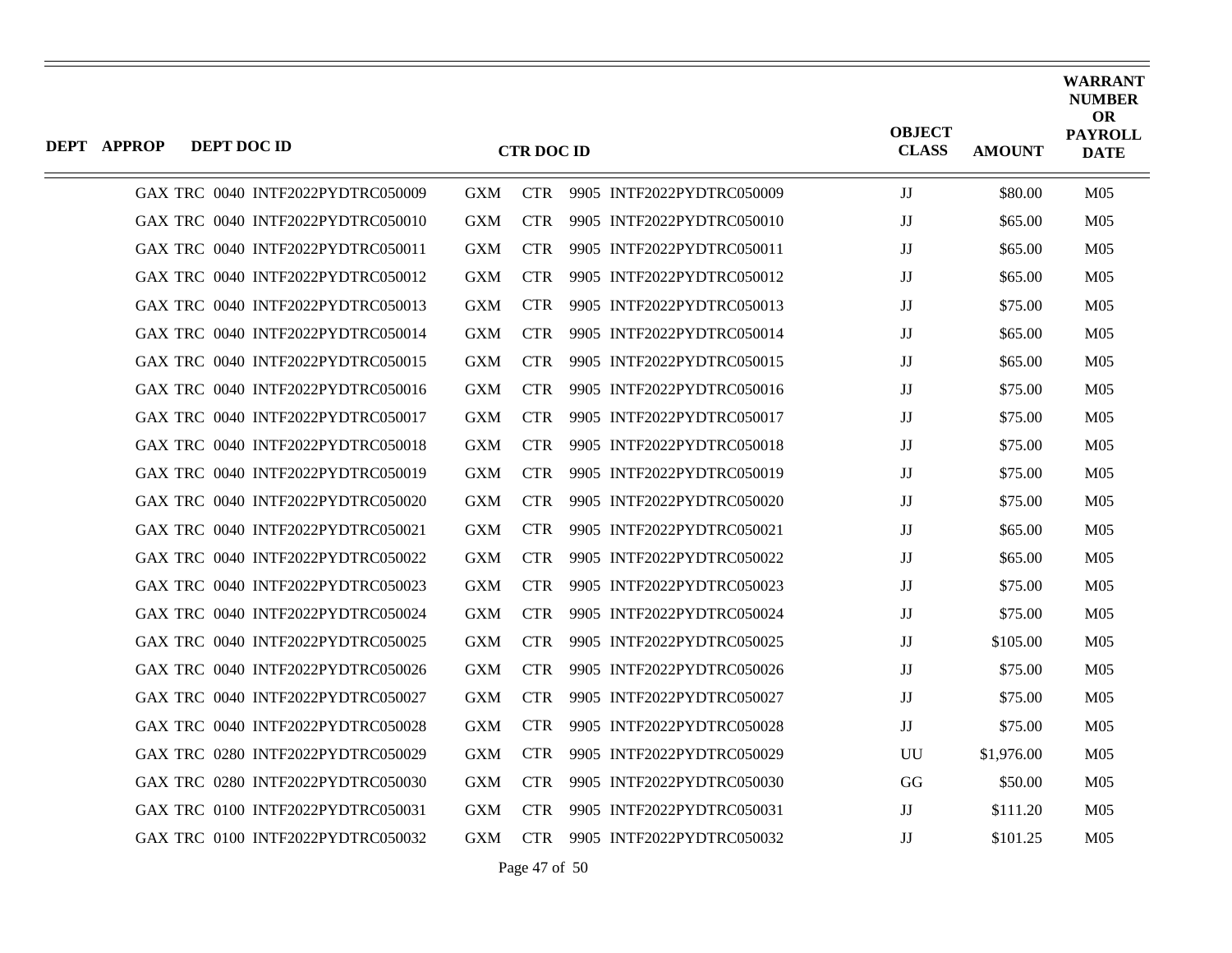| <b>DEPT</b> | <b>APPROP</b> | DEPT DOC ID                       |            | <b>CTR DOC ID</b> |                                |                  | <b>OBJECT</b><br><b>CLASS</b> | <b>AMOUNT</b> | <b>WARRANT</b><br><b>NUMBER</b><br><b>OR</b><br><b>PAYROLL</b><br><b>DATE</b> |
|-------------|---------------|-----------------------------------|------------|-------------------|--------------------------------|------------------|-------------------------------|---------------|-------------------------------------------------------------------------------|
|             |               | GAX TRC 0100 INTF2022PYDTRC050033 | <b>GXM</b> | <b>CTR</b>        | 9905 INTF2022PYDTRC050033      |                  | JJ                            | \$156.20      | M <sub>05</sub>                                                               |
|             |               | GAX TRC 0100 INTF2022PYDTRC050034 | <b>GXM</b> | <b>CTR</b>        | 9905 INTF2022PYDTRC050034      |                  | JJ                            | \$63.89       | M <sub>05</sub>                                                               |
|             |               | GAX TRC 0100 INTF2022PYDTRC050035 | <b>GXM</b> | CTR.              | 9905 INTF2022PYDTRC050035      |                  | JJ                            | \$154.90      | M <sub>05</sub>                                                               |
|             |               | GAX TRC 0100 INTF2022PYDTRC050036 | <b>GXM</b> | <b>CTR</b>        | 9905 INTF2022PYDTRC050036      |                  | JJ                            | \$46.89       | M <sub>05</sub>                                                               |
|             |               | GAX TRC 0040 INTF2022PYDTRC050037 | <b>GXM</b> | CTR.              | 9905 INTF2022PYDTRC050037      |                  | JJ                            | \$75.00       | M <sub>05</sub>                                                               |
|             |               | GAX TRC 0040 INTF2022PYDTRC050038 | <b>GXM</b> | <b>CTR</b>        | 9905 INTF2022PYDTRC050038      |                  | JJ                            | \$74.08       | M <sub>05</sub>                                                               |
|             |               |                                   |            |                   | <b>Total for Appropriation</b> | 03300300         |                               | \$95,440.46   |                                                                               |
|             |               |                                   |            |                   |                                | <b>Total TRC</b> |                               | \$95,440.46   |                                                                               |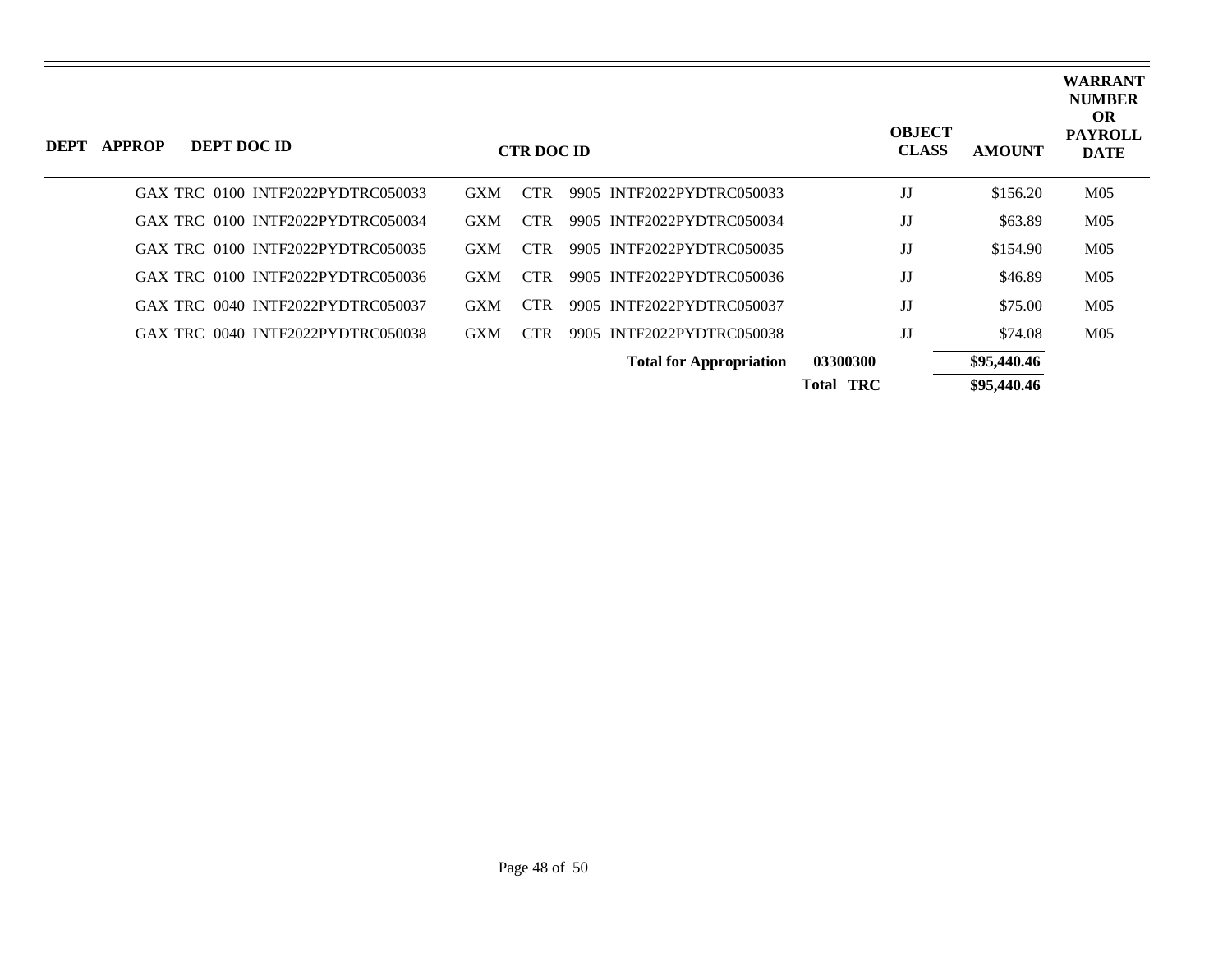| <b>DEPT</b> | APPROP   | <b>DEPT DOC ID</b>      | <b>CTR DOC ID</b> |                                | <b>OBJECT</b><br><b>CLASS</b> | <b>AMOUNT</b> | <b>WARRANT</b><br><b>NUMBER</b><br><b>OR</b><br><b>PAYROLL</b><br><b>DATE</b> |
|-------------|----------|-------------------------|-------------------|--------------------------------|-------------------------------|---------------|-------------------------------------------------------------------------------|
| WEL         |          |                         |                   |                                |                               |               |                                                                               |
|             | 44001000 |                         |                   |                                |                               |               |                                                                               |
|             |          | WEL 3062 EMPLOYEE REIMB | PRLNP CTR         | 9905 EMPL 020211218116737      | <b>BB</b>                     | \$42.75       | 12/22/2021                                                                    |
|             |          | WEL 3062 EMPLOYEE REIMB | PRLNP CTR         | 9905 EMPL 020211218116737      | <b>BB</b>                     | \$130.76      | 12/22/2021                                                                    |
|             |          | WEL 3062 EMPLOYEE REIMB | PRLNP CTR         | 9905 EMPL 020211218116737      | <b>BB</b>                     | \$203.58      | 12/22/2021                                                                    |
|             |          | WEL 3000 EMPLOYEE REIMB | PRLNP CTR         | 9905 EMPL 020211218116737      | <b>BB</b>                     | \$54.00       | 12/22/2021                                                                    |
|             |          | WEL 3000 EMPLOYEE REIMB | PRLNP CTR         | 9905 EMPL 020211218116737      | <b>BB</b>                     | \$5.60        | 12/22/2021                                                                    |
|             |          |                         |                   | <b>Total for Appropriation</b> | 44001000                      | \$436.69      |                                                                               |
|             |          |                         |                   |                                | <b>Total WEL</b>              | \$436.69      |                                                                               |